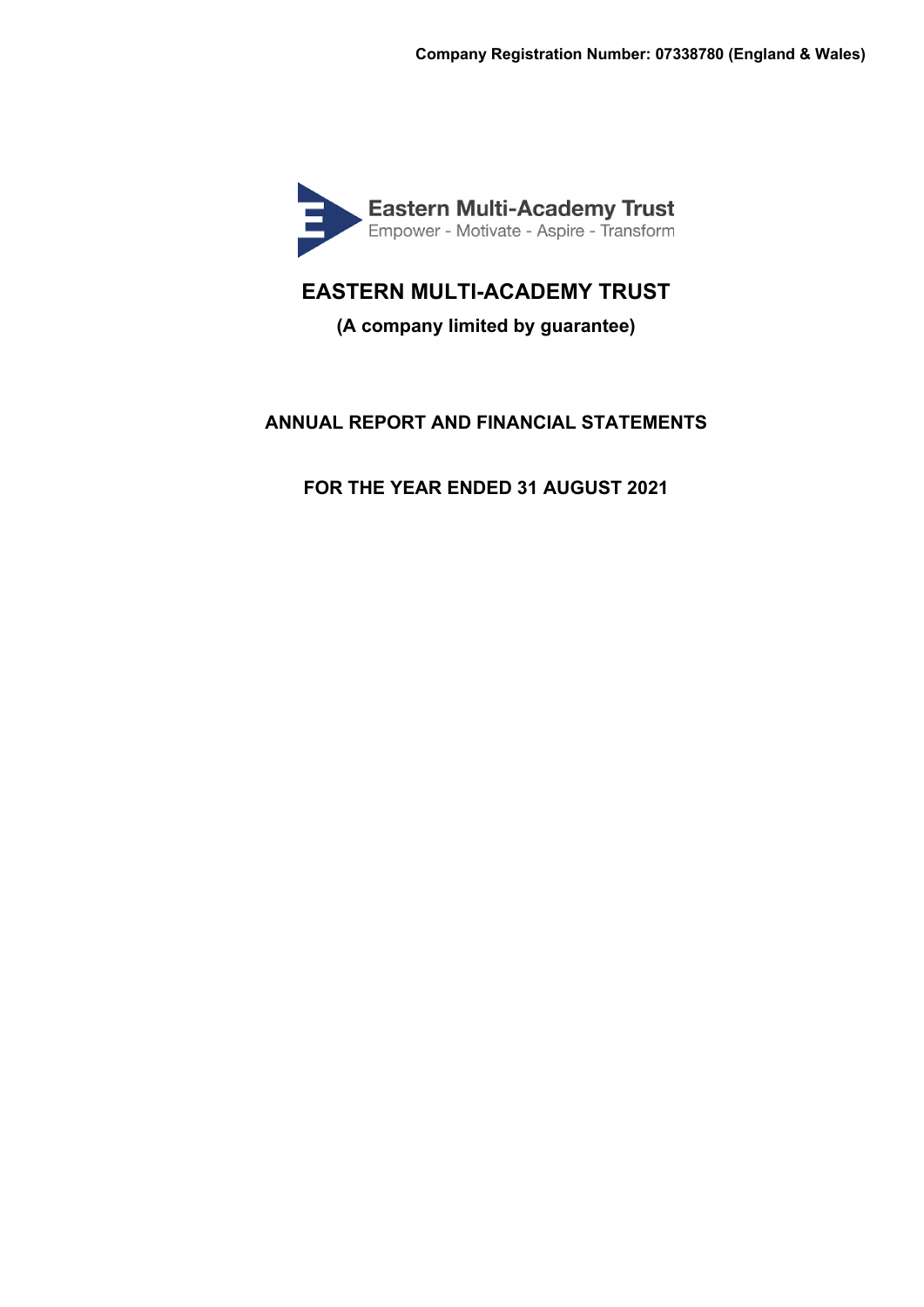**(A company limited by guarantee)**

# **CONTENTS**

|                                                                                | Page      |
|--------------------------------------------------------------------------------|-----------|
| Reference and administrative details                                           | $1 - 2$   |
| <b>Trustees' report</b>                                                        | $3 - 21$  |
| Governance statement                                                           | $22 - 25$ |
| Statement on regularity, propriety and compliance                              | 26        |
| <b>Statement of Trustees' responsibilities</b>                                 | 27        |
| Independent auditors' report on the financial statements                       | $28 - 31$ |
| Independent reporting accountant's report on regularity                        | $32 - 33$ |
| Statement of financial activities incorporating income and expenditure account | $34 - 35$ |
| <b>Balance sheet</b>                                                           | $36 - 37$ |
| <b>Statement of cash flows</b>                                                 | 38        |
| Notes to the financial statements                                              | $39 - 75$ |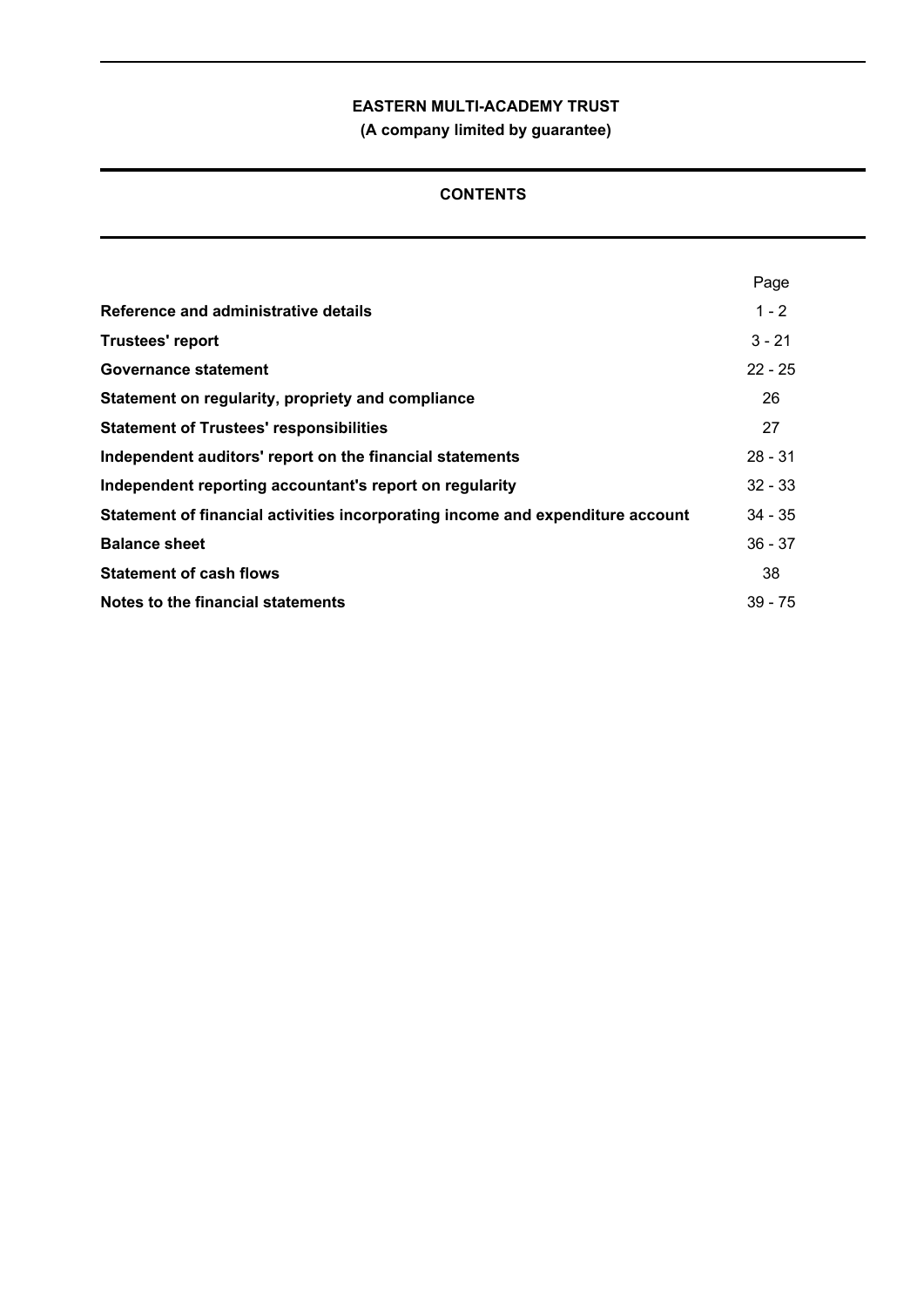# **(A company limited by guarantee)**

# **REFERENCE AND ADMINISTRATIVE DETAILS**

| <b>Members</b>                                          | Derek Stringer<br>Robert Harrison<br>Julie Perry<br><b>Timothy Rounce</b><br>John Williamson                                                                                                                                                   |
|---------------------------------------------------------|------------------------------------------------------------------------------------------------------------------------------------------------------------------------------------------------------------------------------------------------|
| <b>Trustees</b>                                         | Derek Stringer (resigned 23 September 2020)<br>Julie Perry, Chair<br><b>Wendy Fisher</b><br>Lady Kay Fisher<br>James Rowney<br>Jason Hall<br>Graham Pearson<br>David Wilde, Vice Chair<br>lan Clayton<br>Donna Moulds (appointed 2 April 2021) |
| <b>Company registered</b><br>number                     | 07338780                                                                                                                                                                                                                                       |
| Company name                                            | Eastern Multi-Academy Trust                                                                                                                                                                                                                    |
| <b>Principal and registered</b> Trust Offices<br>office | Queen Mary Road<br>King's Lynn<br><b>Norfolk</b><br><b>PE30 4QG</b>                                                                                                                                                                            |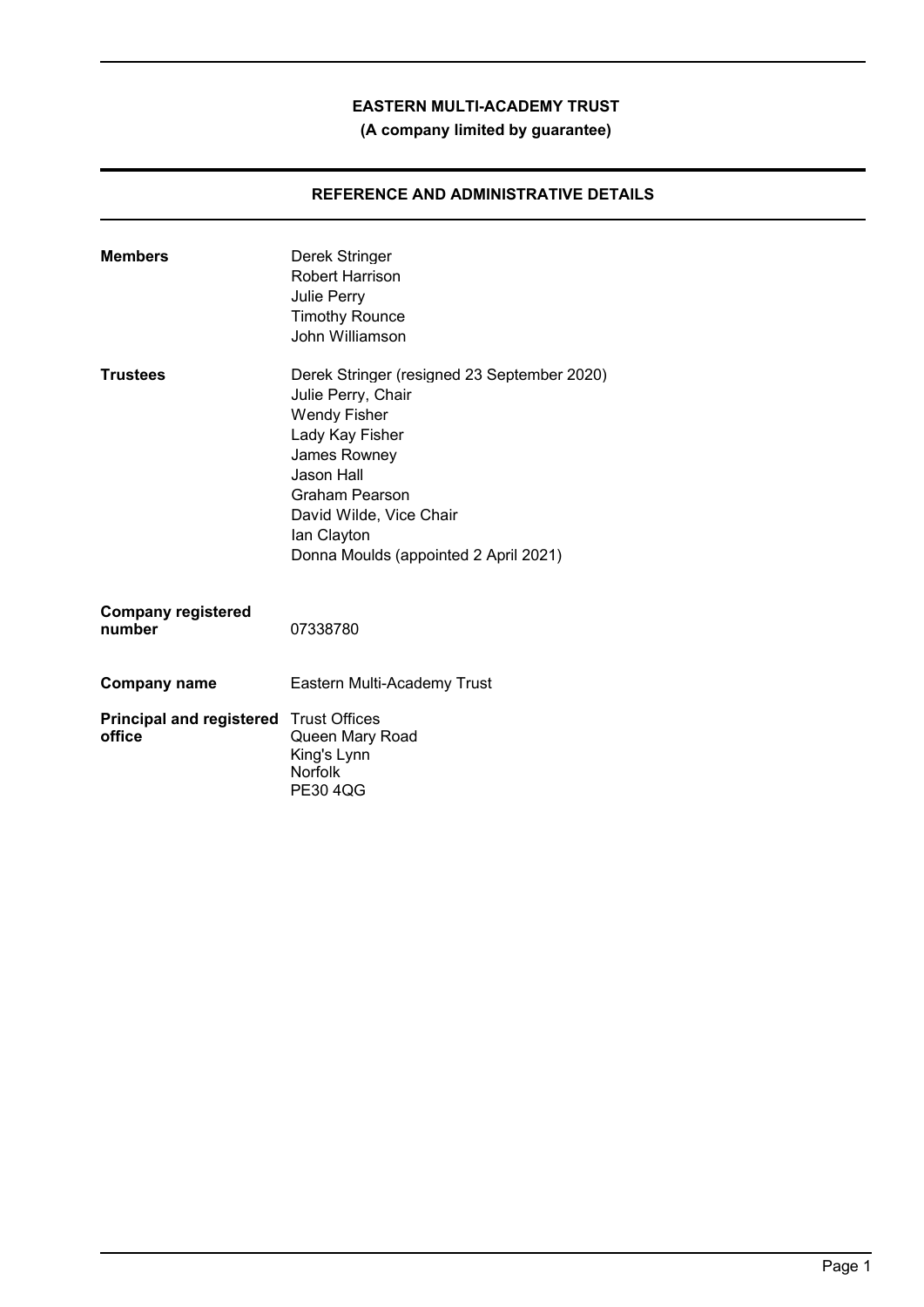**(A company limited by guarantee)**

# **REFERENCE AND ADMINISTRATIVE DETAILS (CONTINUED) FOR THE YEAR ENDED 31 AUGUST 2021**

| <b>Senior management</b><br>team |                                                                                                                                                                                                                                                                                                                                                                                                                          |
|----------------------------------|--------------------------------------------------------------------------------------------------------------------------------------------------------------------------------------------------------------------------------------------------------------------------------------------------------------------------------------------------------------------------------------------------------------------------|
|                                  | Alan Evans, Interim Managing Director and Accounting Officer<br>(resigned 31 March 2021)<br>Rosy Lord, Director of HR, Estates and Communication<br>(resigned 31 December 2020)<br>Paul Shanks, Director of Primary Education (until 31 March 2021)<br>Acting CEO (appointed 1 April 2021)<br>Gemma Everitt, Interim Head of HR (until 31 August 2021)<br>David Cousins, Chief Finance Officer (appointed 19 March 2020) |
| Independent auditors             | <b>MA Partners Audit LLP</b><br><b>Chartered Accountants and Statutory Auditors</b><br>7 The Close<br>Norwich<br><b>Norfolk</b><br><b>NR14DJ</b>                                                                                                                                                                                                                                                                         |
| <b>Bankers</b>                   | Lloyds TSB Bank plc<br><b>Wisbech Business Centre</b><br>Wisbech<br>Cambridgeshire<br><b>PE30 1.JU</b>                                                                                                                                                                                                                                                                                                                   |
| <b>Solicitors</b>                | Stone King LLP<br><b>Thirty Station Road</b><br>Cambridge<br>CB <sub>1</sub> 2RE                                                                                                                                                                                                                                                                                                                                         |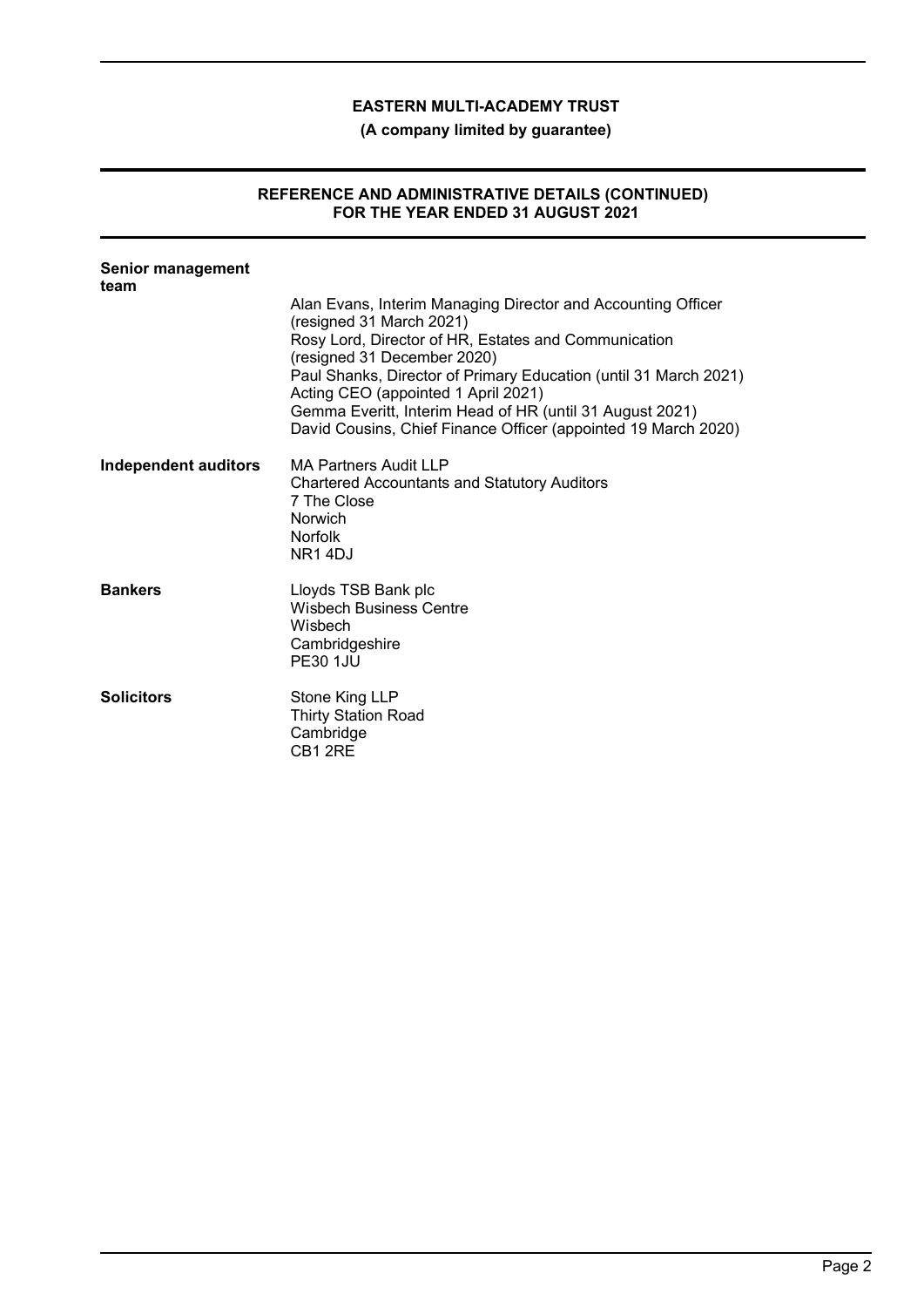#### **(A company limited by guarantee)**

## **TRUSTEES' REPORT FOR THE YEAR ENDED 31 AUGUST 2021**

The Trustees present their annual report together with the financial statements and auditors' report of the charitable company for the year 1 September 2020 to 31 August 2021. The annual report serves the purposes of both a Trustees' report and a Directors' report under company law.

The Academy Trust currently operates 14 academies in Norfolk and Suffolk. King Edward VII Academy was part of Eastern Multi-Academy Trust as at 31 August 2021 but transferred out of the Trust on 1 September 2021.

The current Trust Academies are:

King's Lynn Academy Nelson Academy Eastgate Academy Southery Academy Upwell Academy North Wootton Academy Emneth Academy Norwich Road Academy Admirals Academy Diamond Academy Queensway Infants Academy West Row Academy Glade Academy Raleigh Academy

The current academies (14) have a combined pupil capacity of 4,902, a Published Admission Number (PAN) of 4,628 and had a roll of 3,960 in the school census in October 2021, excluding nursery places.

## **Structure, governance and management**

## **a. Constitution**

The Academy Trust is a private charitable company limited by guarantee and an exempt charity.

The charitable company's Memorandum of Association is the primary governing document of the Academy Trust.

The Trustees of Eastern Multi-Academy Trust are also the directors of the charitable company for the purposes of company law.

The charitable company operates as Eastern Multi-Academy Trust.

Details of the Trustees who served during the year, and to the date these accounts are approved are included in the Reference and administrative details on page 1.

## **b. Members' liability**

Each Member of the charitable company undertakes to contribute to the assets of the charitable company in the event of it being wound up while they are a Member, or within one year after they cease to be a Member, such amount as may be required, not exceeding £10, for the debts and liabilities contracted before they ceased to be a Member.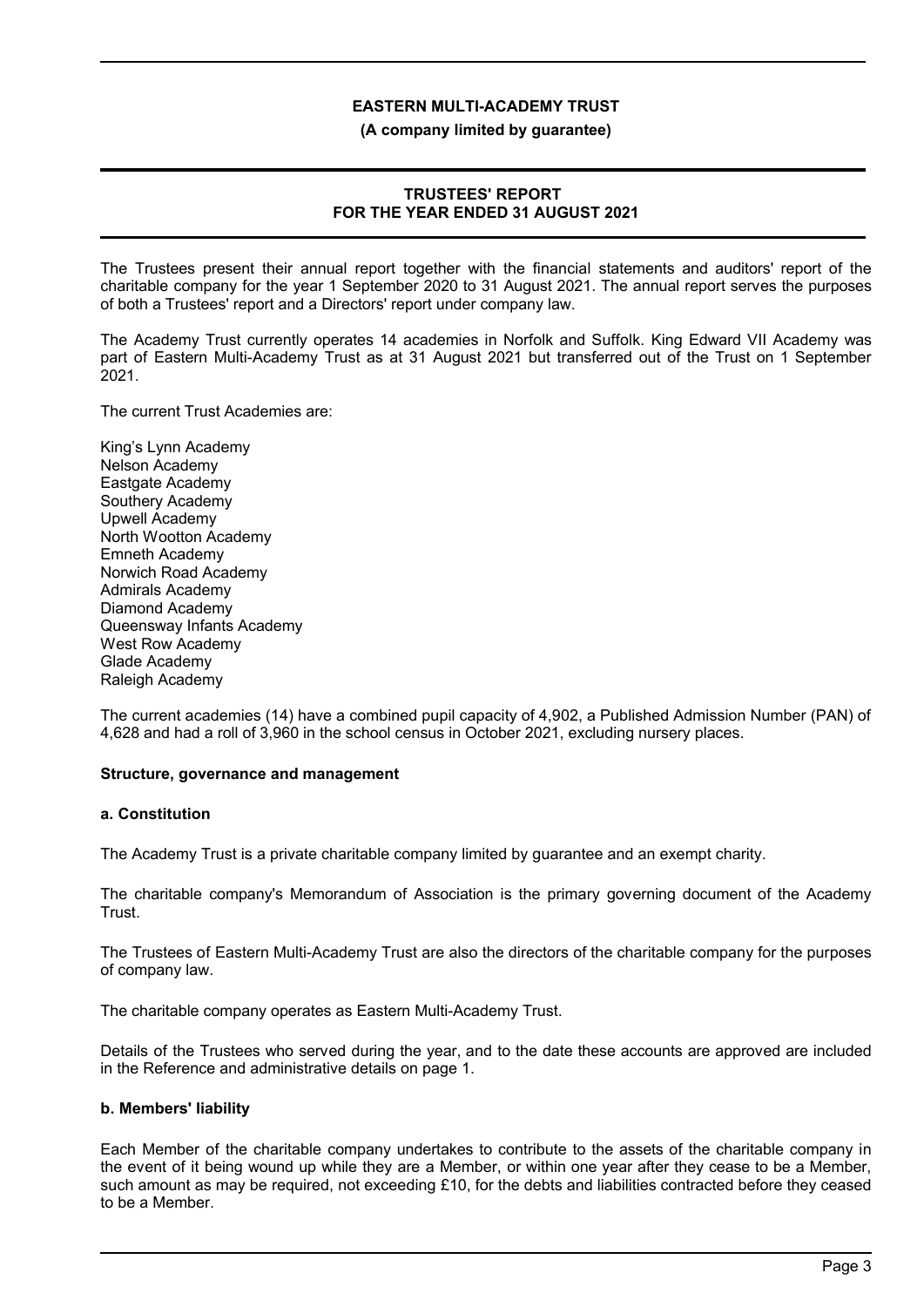### **(A company limited by guarantee)**

## **TRUSTEES' REPORT (CONTINUED) FOR THE YEAR ENDED 31 AUGUST 2021**

#### **Structure, governance and management (continued)**

#### **c. Trustees' indemnities**

In accordance with normal commercial practice, the Academy Trust purchased insurance through the RPA scheme to protect Trustees from claims arising from negligent acts, errors, or omission occurring whilst on Trust business. The cost of the insurance is included in the total insurance cost as shown in the financial statements.

### **d. Method of recruitment and appointment or election of Trustees**

The management of the Academy Trust is the responsibility of the Trustees who are elected and co opted under the terms of the Articles of Association.

Trustees are appointed as follows:

- 1. Up to ten Trustees elected by the Members of the Trust
- 2. The Chief Executive Officer only if Members choose to appoint under Article 57
- 3. Co-opted Trustees, appointed by Trustees who are not themselves co-opted

A skills assessment is undertaken prior to appointment to ensure that the Trust has the broad base of skills that are required and to identify any areas of weakness. As part of the appointment process, there is an opportunity to meet the Chair of the Board, the Trust Clerk and Chief Executive Officer.

The terms of office for all Trustees shall be four years, except the Chief Executive Officer who shall be a Trustee for as long as he / she remains in office as such. The Trustees who have served during the year or were in office at the 14 December 2021 are listed on page 1.

Under the constitution which reflects the creation of the Academy Trust, the Trust Board has set up the following standing committees:

- 1. Finance and Operations Committee
- 2. Audit Committee
- 3. HR and Performance Management Committee
- 4. Academy Councils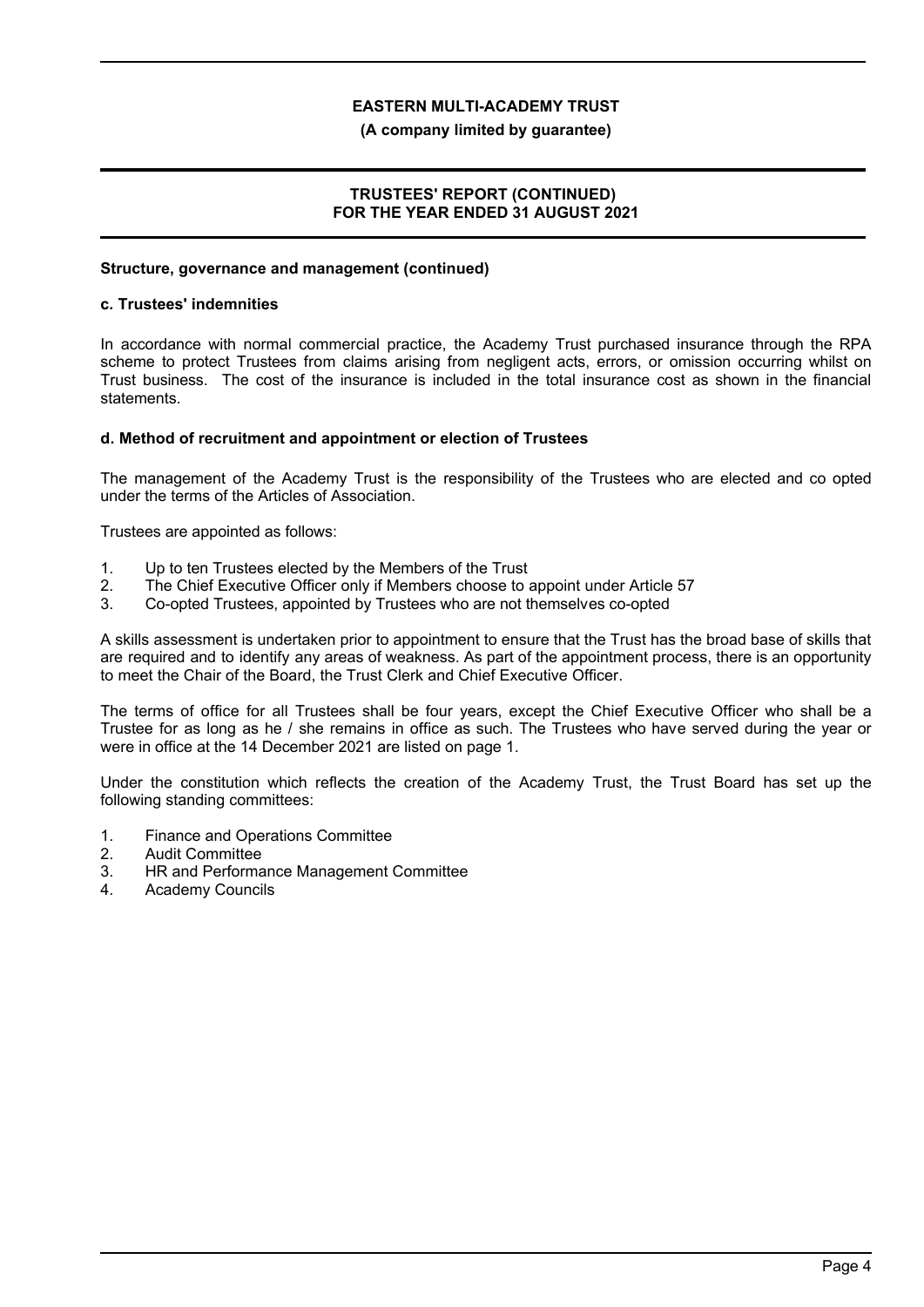#### **(A company limited by guarantee)**

## **TRUSTEES' REPORT (CONTINUED) FOR THE YEAR ENDED 31 AUGUST 2021**

#### **Structure, governance and management (continued)**

### **e. Policies adopted for the induction and training of Trustees**

Trustees are appointed in accordance with the provisions detailed within the Articles of Association. New Trustees will receive induction training to detail their legal obligations under charity and company law and the content of the Memorandum and Articles of Association, Funding Agreements and the Board's Constitution.

New Trustees are invited to visit schools and encouraged to ask for additional information prior to their appointment. The Trust is a member of the National Governors Association (NGA). In addition, the Local Authority training programme is available for all Trustees and academy council members.

The Trust has put in place training and awareness events for the benefit of Trustees, focusing on understanding the assessment of educational outcomes, preparations for Ofsted inspections and understanding new regulations.

Trustees undertook a refresher training session on curriculum to clarify the knowledge-based approach to learning and the pedagogical theory behind this.

All completed mandatory safeguarding training and several trustees undertook Academy Ambassadors training courses.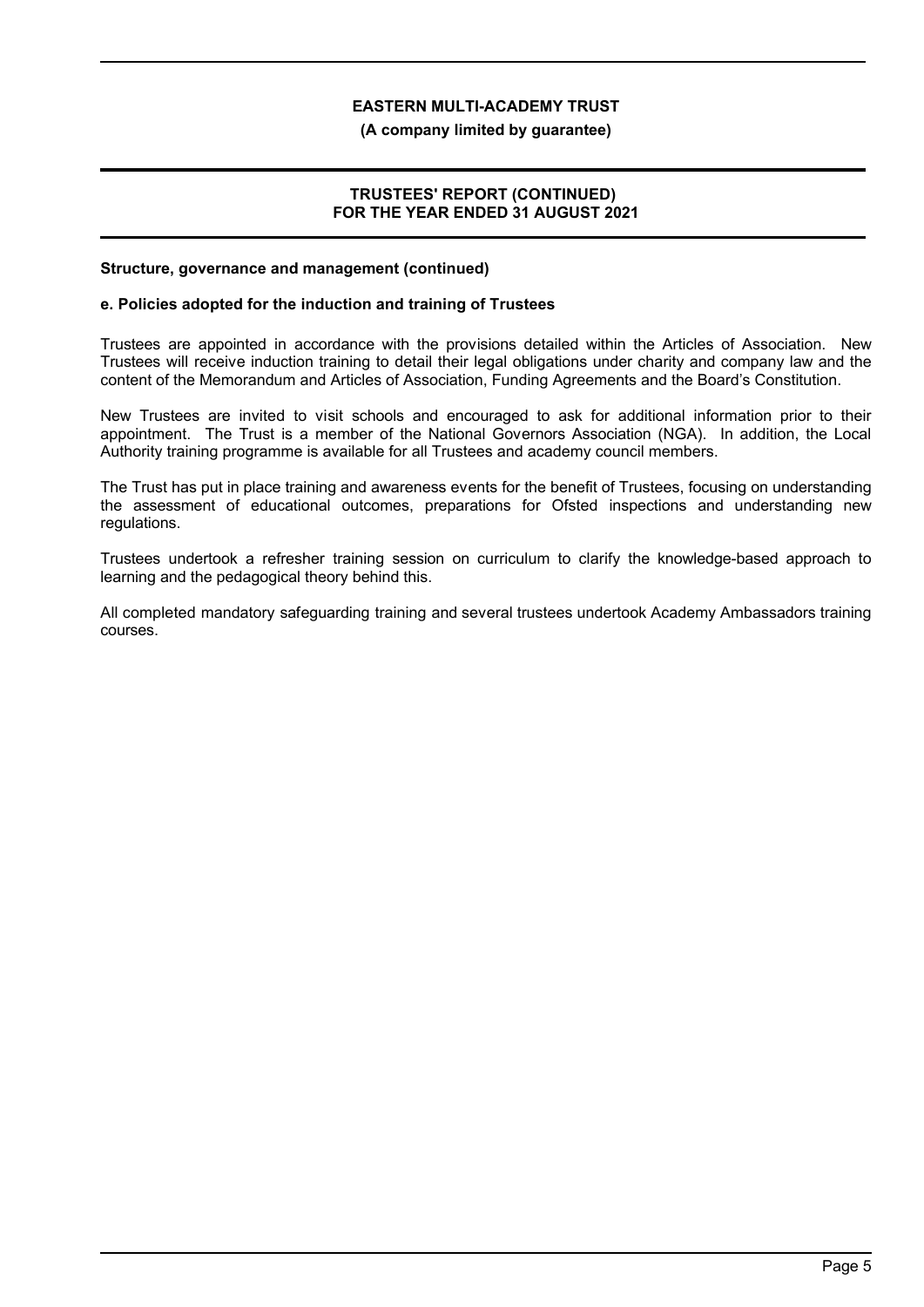### **(A company limited by guarantee)**

## **TRUSTEES' REPORT (CONTINUED) FOR THE YEAR ENDED 31 AUGUST 2021**

### **Structure, governance and management (continued)**

### **f. Organisational structure**

The Academy Trust is governed by a Board of Trustees (Directors). The Trust Board retains responsibility for the following (amongst other matters):

- determining the educational character and mission of its academies
- approving strategic plans and annual operational / development plans and monitoring progress against these
- approving the annual budget before the start of each year
- ensuring the solvency of the Academy Trust
- agreeing constitutional matters, including procedures where the Board of Trustees has discretion
- recruiting new members as vacancies arise and to appoint new Trustees where appropriate
- establishing Local Governing Bodies and relevant committees and determine their constitution and terms of reference
- appointing or removing the principals and other senior post holders
- deciding which functions will be delegated to committees and individuals
- making the appropriate policy approvals.

In addition to the standing committees, the Board of Trustees has set up Academy Councils (ACs). Under certain circumstances, linked primarily to the need to achieve significant educational improvement, ACs may be suspended and Interim Executive Boards (IEBs), whose membership is determined by the Trust, may be put in place.

There were no IEBs in place during the year.

The role of the Academy Councils is to provide advice to the Academy Trust in relation to the functioning of that academy.

This advisory role will:

i. ensure that a level of local accountability and representation;

ii. provide guidance for the decision-making process by taking account of local circumstances;

iii.provide essential local representation of parents and the community.

An IEB is charged with ensuring that an academy makes rapid progress, will meet more often and will have direct access to Trust resources if required.

As a principle, the Board of Trustees has three key responsibilities

- Set the strategic direction of the trust
- Hold senior school leadership to account.
- Oversee the trust's financial performance.

Strategic planning sessions are held with the senior leadership team to ensure that there is an understanding of risks facing the Academy Trust.

Further details of the governance arrangement are included in the Constitution on the Trust website. The Scheme of Delegation for the Trust is also shown on the Trust website.

The Trust Senior Leadership Team is responsible for the day-to-day operations of the Trust. Academy Principals and the academy leadership teams are responsible for the operation of their academy.

The Trustees are responsible for the appointment of the Accounting Officer of the Academy Trust.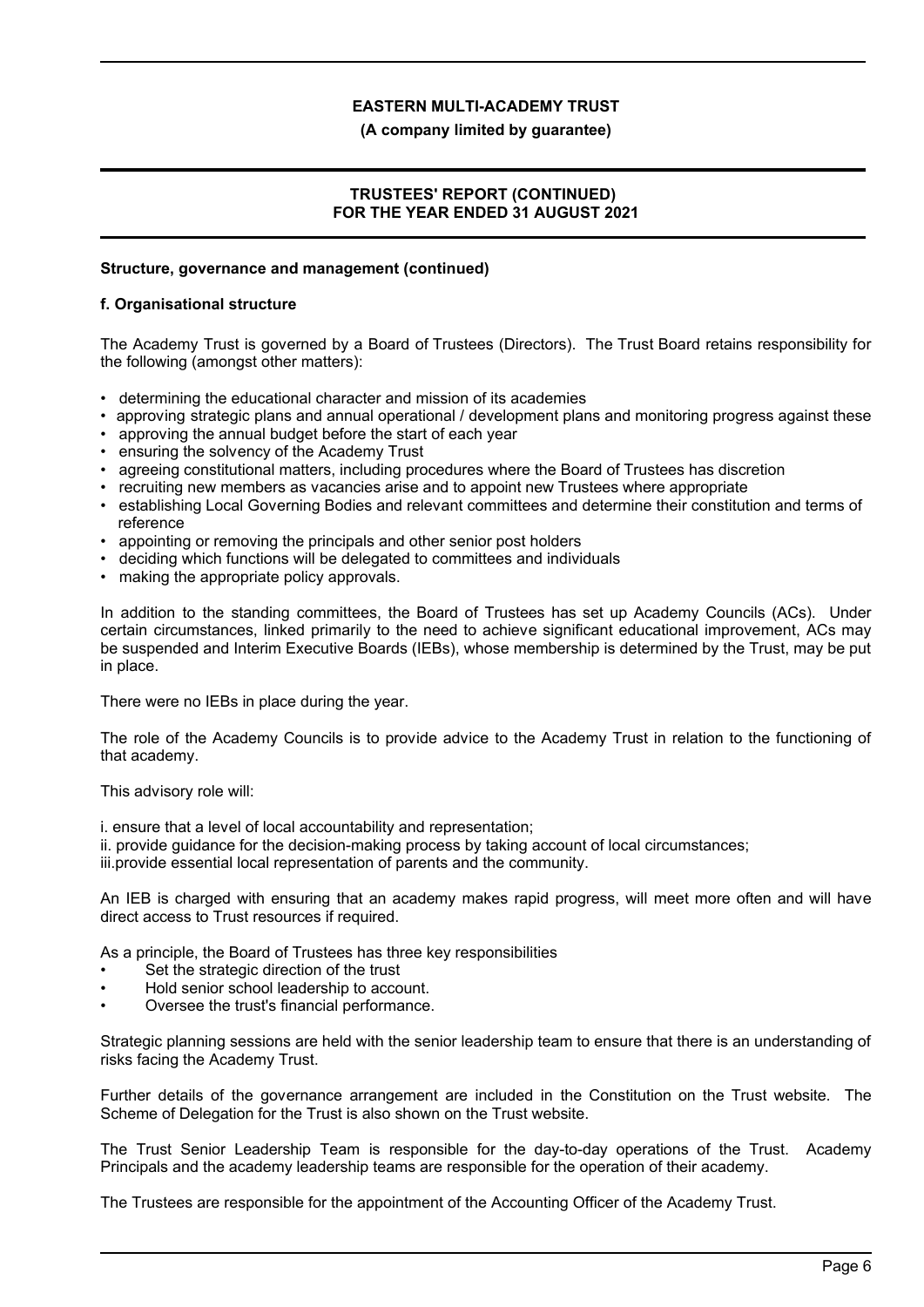### **(A company limited by guarantee)**

## **TRUSTEES' REPORT (CONTINUED) FOR THE YEAR ENDED 31 AUGUST 2021**

### **Structure, governance and management (continued)**

### **g. Arrangements for setting pay and remuneration of key management personnel**

The Trust has a Pay Policy which is agreed annually by the Board of Trustees and consulted upon with the recognised Trade Unions. Senior post holders are employed on a grading structure to allow growth and development. This is determined prior to appointment based on several factors such as complexity of the role, Trust comparators and market rates. Pay is reviewed annually in terms of cost-of-living increases and performance management and would be ratified by the Board of Trustees in all instances.

## **h. Engagement with employees (including disabled persons)**

During the year the Trust has met the requirement to engage with employees as follows:

- All EMAT Employees are kept informed on specific matters directly by the management teams.
- Regular Principals' briefings to consult on policy changes and to brief on proposed operational changes
- Regular updates on matters arising from the HR Team on matters including pay, personal use of payroll systems, advice on options available for well-being and counselling etc.
- Employees are regularly consulted by means of staff questionnaires which may be of a generic nature or more specific. Recently questionnaires have focused on staff wellbeing as a consequence of Covid 19.
- EMAT has a suite of HR policies available to all staff. The Trust Equal Opportunities Policy outlines the policies and procedures for the recruitment, retention and development of staff with disabilities
- Working closely with union representatives regarding all manner of topics to ensure employees best interests are met
- Regular updates provided by the Trust Leadership Team to Academy Principals on the key strategic plans used to define our core vision

The Academy Trust has implemented a number of detailed policies in relation to all aspects of personnel matters.

In accordance with the Academy Trust's equal opportunities policy, the Academy Trust has long-established fair employment practices in the recruitment, selection, retention and training of disabled staff.

Full details of these policies are available from the Academy Trust's offices.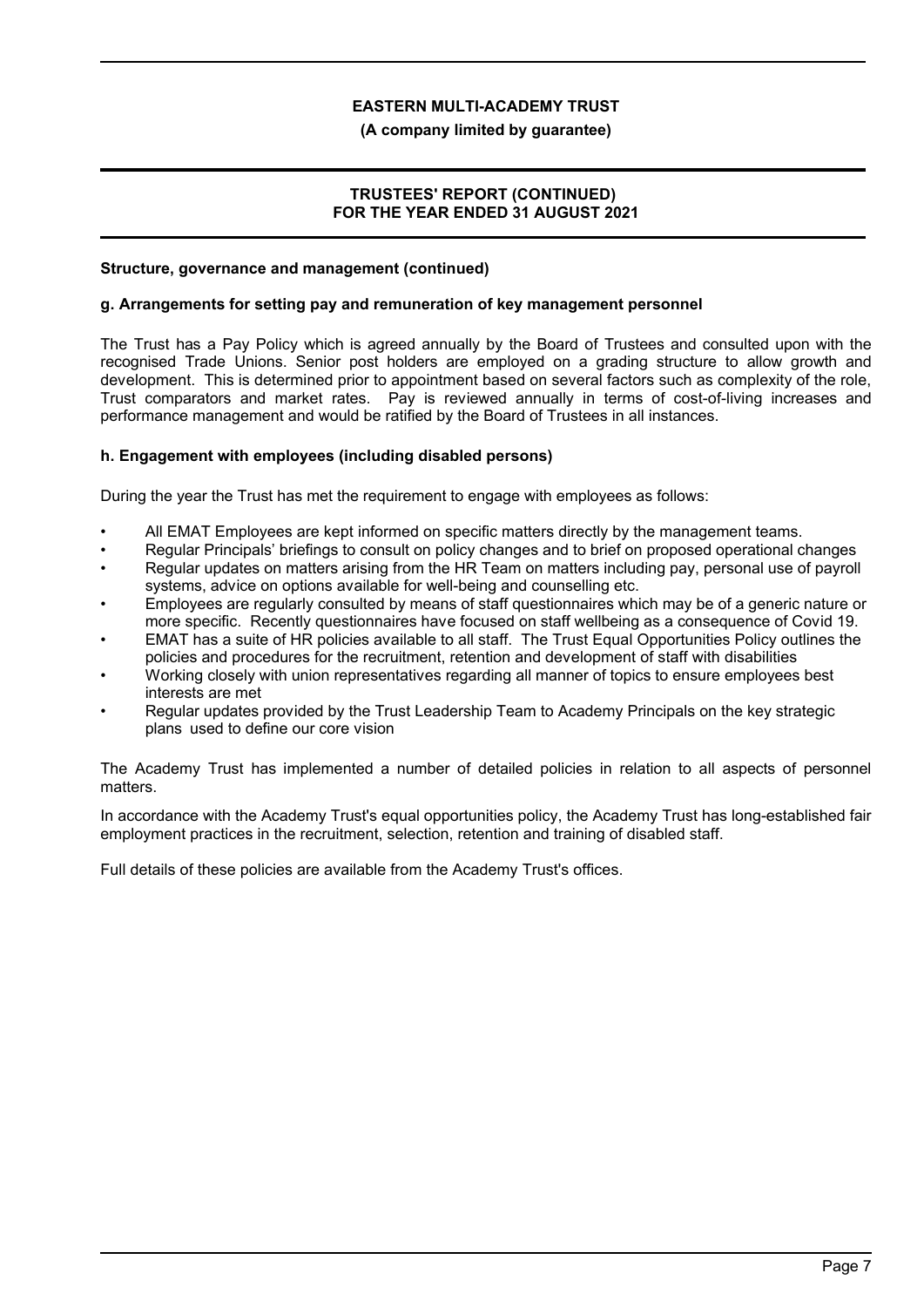**(A company limited by guarantee)**

## **TRUSTEES' REPORT (CONTINUED) FOR THE YEAR ENDED 31 AUGUST 2021**

### **Structure, governance and management (continued)**

### **i. Engagement with suppliers, customers and others in a business relationship with the Academy Trust**

At the heart of our relationships with suppliers and customers is our desire to ensure we receive and deliver a value for money outcome, treat everyone fairly and operate with full transparency.

We ensure good working relationships through:

- initial vetting of all customers and suppliers
- communicating in a business-like and professional manner
- operating solid procurement processes with a robust tendering process where necessary
- monitoring expenditure in line with budgets
- ensuring all goods and services follow the Finance Policy purchasing process
- prompt payment for goods and services
- engaging with customers to foster good relationships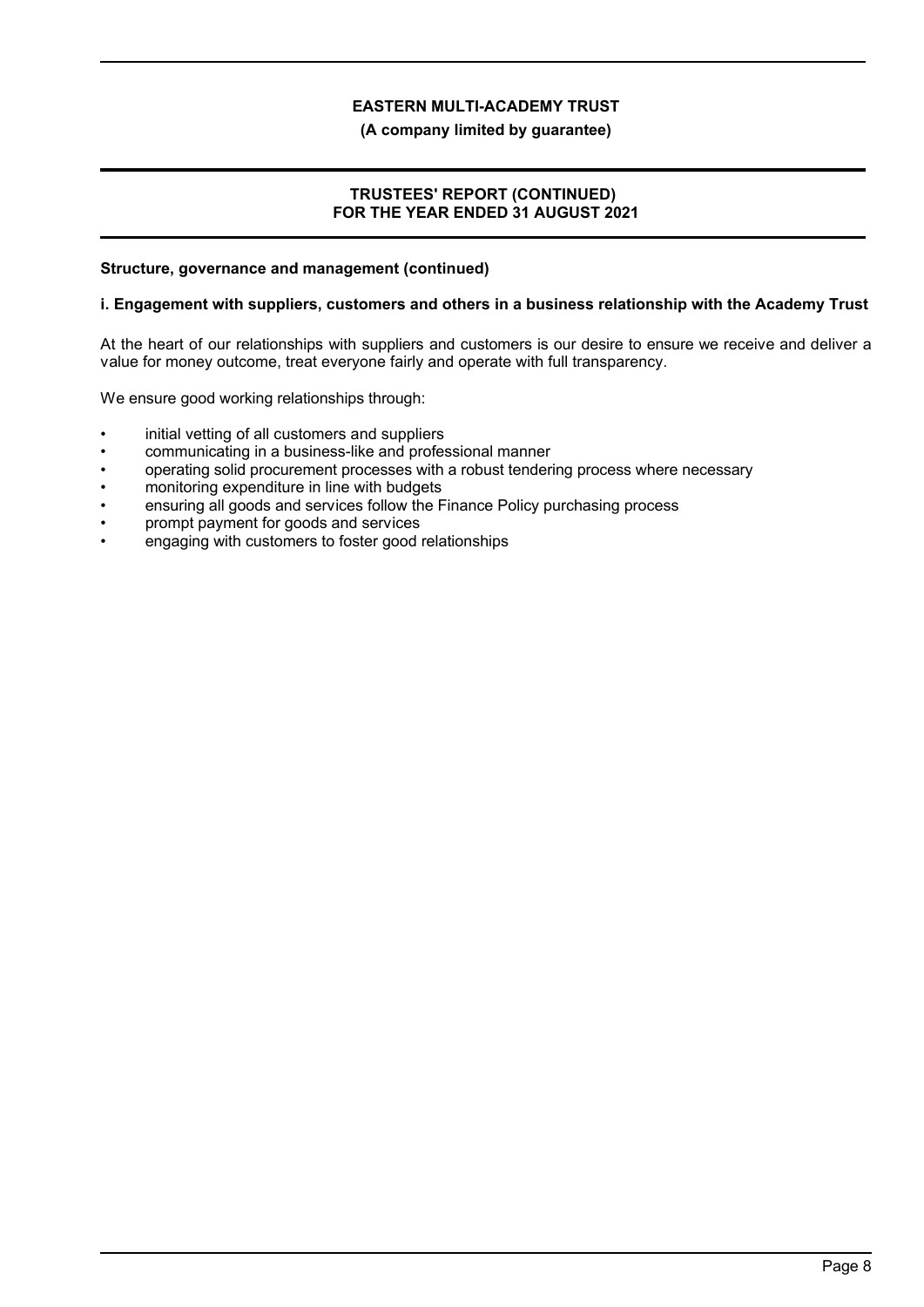## **(A company limited by guarantee)**

# **TRUSTEES' REPORT (CONTINUED) FOR THE YEAR ENDED 31 AUGUST 2021**

## **Objectives and activities**

### **a. Objects and aims**

The principal activities are documented in the Articles of Association and relate to the advancement of public benefit education in the United Kingdom.

In particular the Academy Trust is required to:

- advance for the public benefit education in the United Kingdom by establishing, maintaining, carrying on managing and developing schools
- offer a broad and balanced curriculum

The Funding Agreements which the Academy Trust has signed with the Department for Education supports these objectives. The Funding Agreements outlines these responsibilities in greater detail and also specifies the funding arrangements.

## **b. Objectives, strategies and activities**

### **Our Priorities**

Our ambition is for every pupil to attend a great school. In order to achieve this, the Board of Trustees and Senior Leadership Team have produced a 3-year strategic plan that is built upon the following five pillars of excellence:

- Educational Standards All academies provide a high-quality education for all children, skills, knowledge, and experiences will enable them to thrive in the future world of work.
- Community Engagement The Trust and its academies are recognised for their contribution to the development of their communities and wider regional educational improvements.
- People Development & Wellbeing All staff are committed to ensuring the mental health, wellbeing and educational development of children and colleagues. Engagement is high and every member of staff understands how their role contributes to the success of the organisation.
- Operational Excellence Our academies' success is underpinned by an efficient and effective operational structure; processes build resilience and support service provision provides the framework that allows our academies to relentlessly focus on raising educational standards.
- Governance & Compliance We influence positive change for the benefit of all and provide strong internal challenge to our leaders that impacts positively on the educational outcomes of our children.

#### **How the Trust shares its vision within each academy**

In each academy we aim to develop our vision in the following ways:

- The five pillars of excellence are central to decision making at all levels and half-termly Principals' meetings focus on each key area as required.
- Trust newsletter update to all staff, Trustees and Members has been introduced to share the vision with all stakeholders.
- By using the EMAT agreed knowledge to provide a core offer of cultural capital that every child in our Trust will have the chance to develop.
- By means of assemblies and the values curriculum in PSHE, academies celebrate the Trust values in charity fundraising.
- By every academy having a least one prominent display dedicated to celebrating the Trust and its values
- Sharing the EMAT vision with the local community through the academy website, academy newsletters, Trust newsletters and press releases.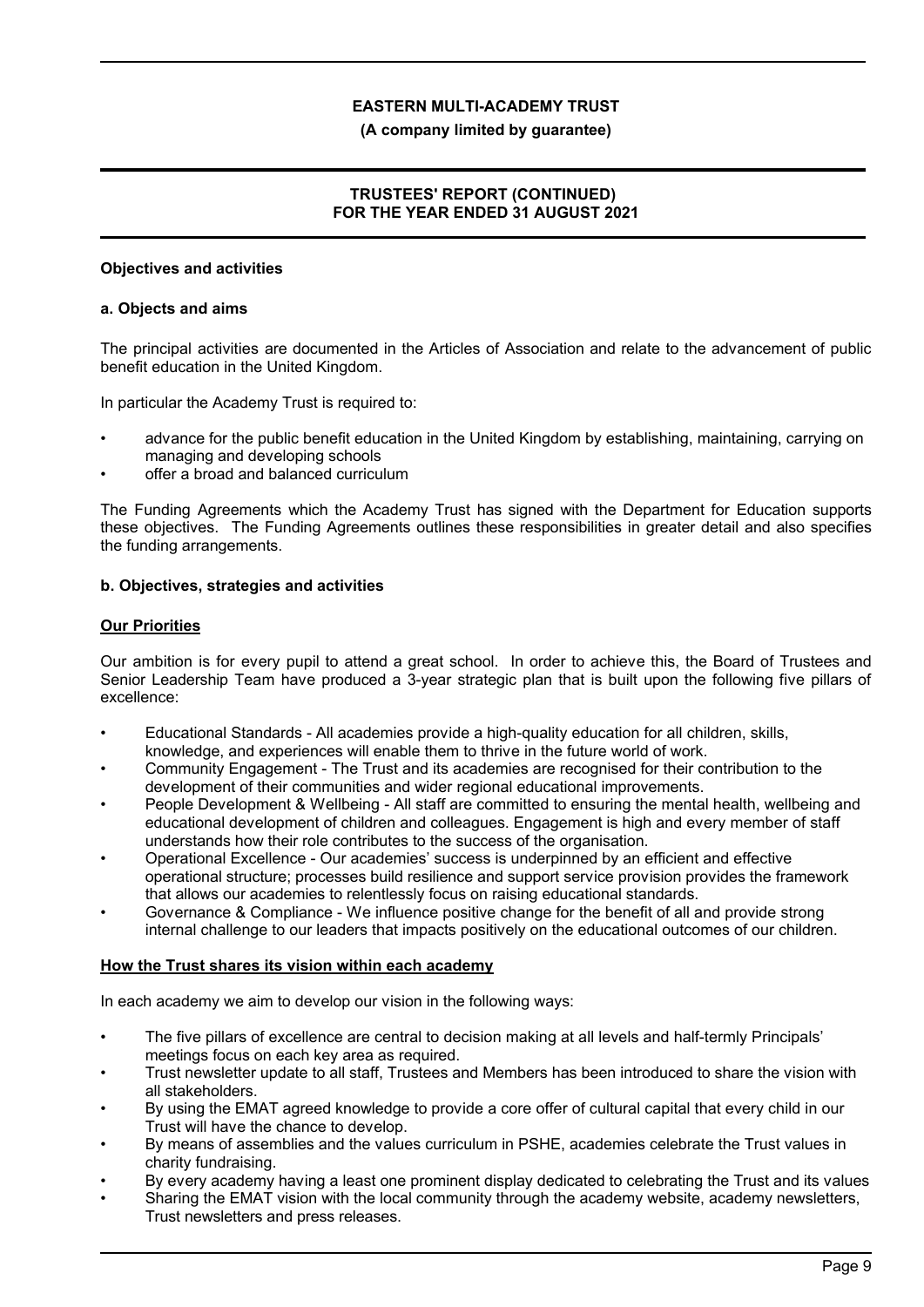### **(A company limited by guarantee)**

## **TRUSTEES' REPORT (CONTINUED) FOR THE YEAR ENDED 31 AUGUST 2021**

### **Objectives and activities (continued)**

Academy objectives for the year and future years, building upon the Trust priorities, are outlined in each academy's development plan. In particular, each academy is focused on providing a good quality education to each of its students, working in partnership with others and reflecting the needs of its local community.

The individual Academy Development Plans build on the Strategic Plan but in particular on providing a highquality education to all children, ensuring high levels of community engagement, developing our people at all levels and ensuring governance and compliance is robust.

### **c. Public benefit**

In setting objectives and planning for activities, the Trustees have given due consideration to general guidance published by the Charity Commission relating to public benefit, including the guidance 'Public benefit: running a charity (PB2)'.

### **Strategic report**

### **Achievements and performance**

#### **a. Key performance indicators**

The academic performance of the academies within the Academy Trust is monitored in detail, both at an individual and wider trust level. Trustees monitor the progress against the KPIs through Board meetings and the Executive makes good use of intelligent analysis of available data to support this.

The financial performance of each academy is closely monitored and the overall financial position is reflected in the notes to the financial statements. The key financial indicators are the overall levels of cash surpluses / deficits and 'payroll costs as a percentage of total costs'.

The overall balance sheet position for the Academy Trust remains strong with adequate cash levels.

#### **b. Going concern**

After making appropriate enquiries, the Board of Trustees has a reasonable expectation that the Academy Trust has adequate resources to continue in operational existence for the foreseeable future. For this reason, they continue to adopt the going concern basis in preparing the financial statements. Further details regarding the adoption of the going concern basis can be found in the accounting policies.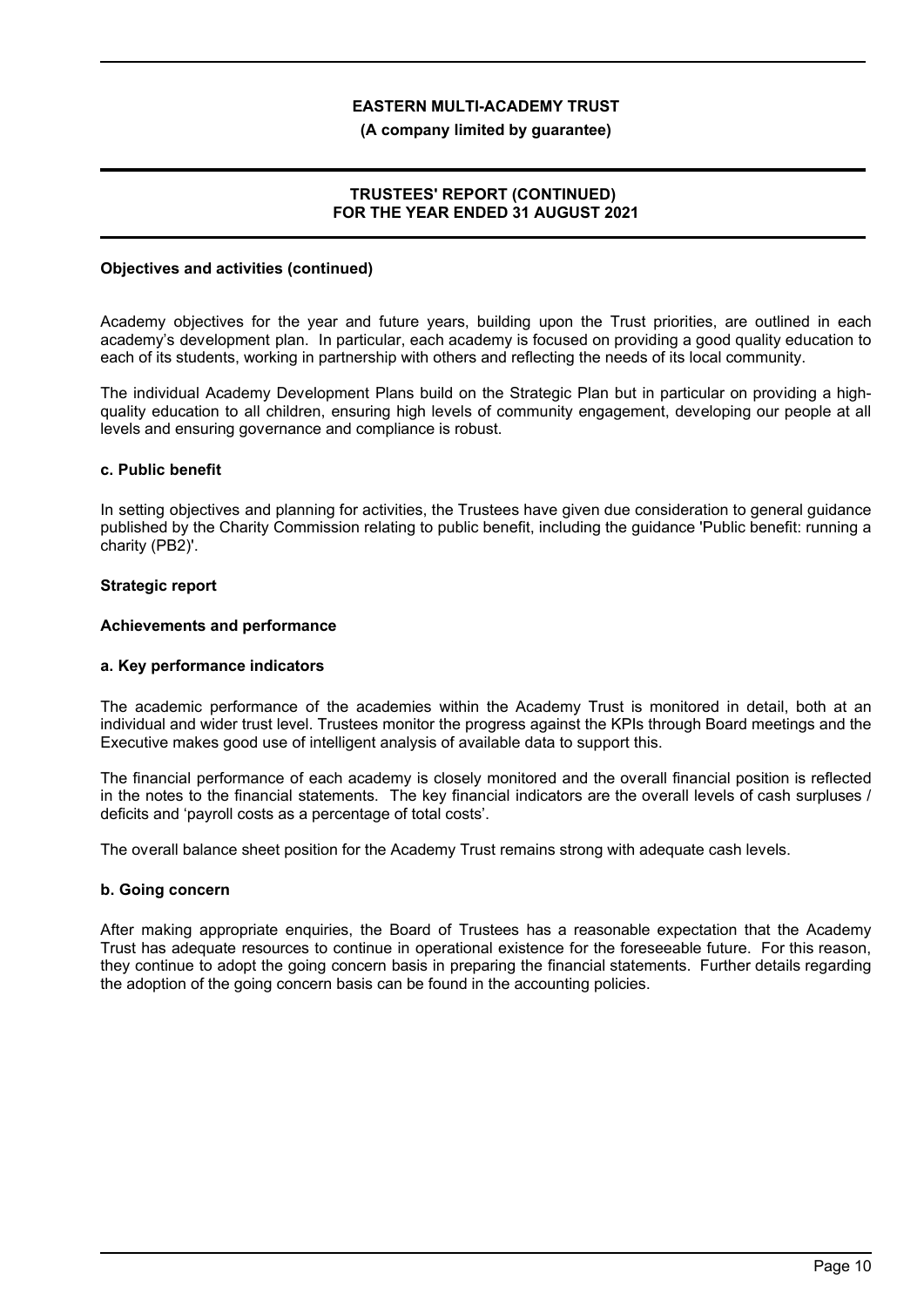### **(A company limited by guarantee)**

## **TRUSTEES' REPORT (CONTINUED) FOR THE YEAR ENDED 31 AUGUST 2021**

### **Strategic report (continued)**

### **Achievements and performance (continued)**

### **c. Promoting the success of the company**

The Companies (Miscellaneous Reporting) Regulations 2018 requires charitable companies to detail how they promote the success of the charity to achieve its charitable purposes.

EMAT delivers on this requirement through the Strategic Plan which focuses on "Educational Excellence" by:

- ensuring standards of education that prepare our students for further study and a pathway to being valuable members of society
- delivering a broad and balanced curriculum with opportunity to develop personal and interpersonal skills
- expecting a high standard of behaviour to support a good learning environment
- providing significant support to students who find the school environment to be difficult or challenging including support to those most vulnerable
- engaging on education matters with all community stakeholders.

In addition, the Trust ensures value for money is achieved throughout to ensure maximum resources are available to the core purpose of educating our students.

Through the use of staff surveys, we aim to understand how the Trust is performing in relation to ensuring we generate a good working environment and driving our strategic aim to be the employer of choice in our sector and region. This is delivered at both academy and Trust level.

## **d. Achievements and performance**

The Trust's core ambition during the year was to 'Transform lives and communities' and we achieve this through providing a high-quality education to all children and students that attend an EMAT academy and through working with our local communities to develop collaborative approaches to tackle disadvantage. Throughout the pandemic our academies continued to provide quality remote learning for pupils unable to attend as well as face-to-face provision. Academies continued to follow their curriculum plans as closely as possible and put in place effective support for those children who were identified as having knowledge gaps in their learning.

Many academies worked closely with their local business communities to provide additional laptops and/or wifi access to our most disadvantaged children. In Thetford a significant number of laptops were received from the local business forum to support disadvantaged children during this difficult period.

The Coronavirus pandemic continued to provide the most significant challenge to the Trust and its academies in 2020/21. In the spring term all academies moved to remote learning for all children apart from those deemed vulnerable or children of key workers. The uptake of places across the Trust was significantly higher than the previous lockdown and brought challenges in terms of blended planning and learning. The Principals and their teams worked diligently to ensure that all children were not only safe but also provided with a strong educational offer during this time. The pastoral workload of our academies also increased significantly.

The numbers of children attending during lockdown varied academy to academy, but was significantly higher than the previous lockdown. Some academies had up to 60% in attendance consistently during this period. Take up of work was high, with an average of over 90% of children accessing and engaging with the blended learning offer. Where engagement was not strong, academies continued to have regular contact with families and ensured that they and their children were well supported. In some cases, academies worked with families to secure on-site attendance to ensure that those children who were not engaged did not fall further behind.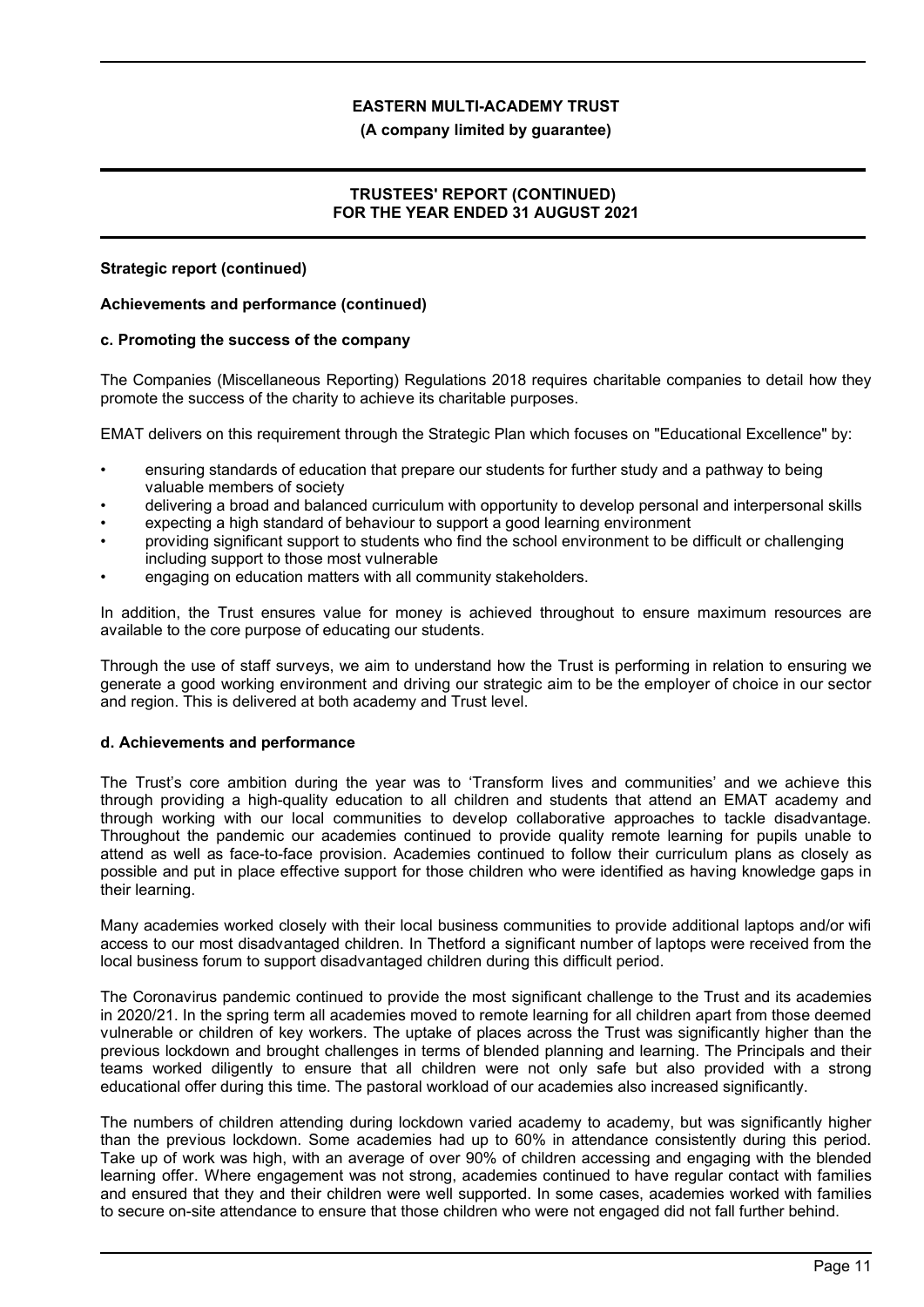#### **(A company limited by guarantee)**

## **TRUSTEES' REPORT (CONTINUED) FOR THE YEAR ENDED 31 AUGUST 2021**

#### **Strategic report (continued)**

### **Achievements and performance (continued)**

The welfare of children during this period was of paramount importance to the Trust and its academies. Safeguarding teams monitored vulnerable families closely and where required made regular home visits to offer family support. Liaison with external agencies was strong in most cases and children were safeguarded appropriately. This brought additional pressure on our academies at a very challenging time but leaders ensured that Safeguarding remained the highest priority.

The Trust undertook a survey of parents to gain their opinion of the support on offer and the feedback was overwhelmingly positive as to the level of support each academy provided, both in terms of educational and pastoral support.

All academies provided food parcels during the second lockdown. Take-up varied but on the whole was high with academies delivering meals to families who were shielding or arranging food deliveries through local supermarkets. During the lockdown academies went above and beyond for their families.

### **Primary academies**

The continued pandemic has proved challenging in terms of the school improvement journey of some of our academies. Despite this, all continue to make progress on their journey to Good and beyond. By the end of the academic year 2021/22 we expect at least 10 academies to be good or better.

Most of the schools in Thetford have now completed their fourth year with the Trust, although two of those years have been impacted significantly by the Covid pandemic. Once again, the statutory assessments were postponed for children in primary schools, but the majority of EMAT academies were again on track for a successful year and most would have seen improvements on 2019 outcomes. In particular, Norwich Road, Emneth, West Row and Diamond were predicted to perform strongly at KS2 and Glade in phonics.

The Trust continues to invest significantly in the academy estate, with significant capital investment at King's Lynn Academy, North Wootton, Nelson, Norwich Road and Glade to improve the conditions for learning and the overall environment. The creation of the new gym and changing rooms at KLA was completed and is now fully operational for both students at staff and has made a significant difference to the PE provision of the academy.

Despite the many Covid challenges, Emneth Academy continues to make good progress towards a positive Ofsted outcome. The leadership and teaching team has been strengthened and improvement in the quality of education has been strongly evidenced throughout the year.

Our Breckland academies still face challenges in their improvement journey which has been affected by the pandemic. Admirals and Diamond Academies have seen significant turbulence in terms of staffing movement but there are clear signs of improvement in the quality of education offered. The support from the Regional Director team has been extensive across the Hub and continues to be an area of focus for the Trust. We do not anticipate all academies will achieve Good at their next inspection but aim for all to be securely Good by December 2022.

We anticipate Upwell Academy, Admirals Academy, Norwich Road Academy, Diamond Academy, King's Lynn Academy, Queensway Academy, Glade Academy and West Row Academy to be inspected in the next academic year.

The ambition for all children to develop a love of reading and to be able to read at age-appropriate levels remains a core focus of the Trust's work with academies. Significant improvement has been seen across all academies in terms of the quality of the teaching of phonics and early reading. The Regional Director team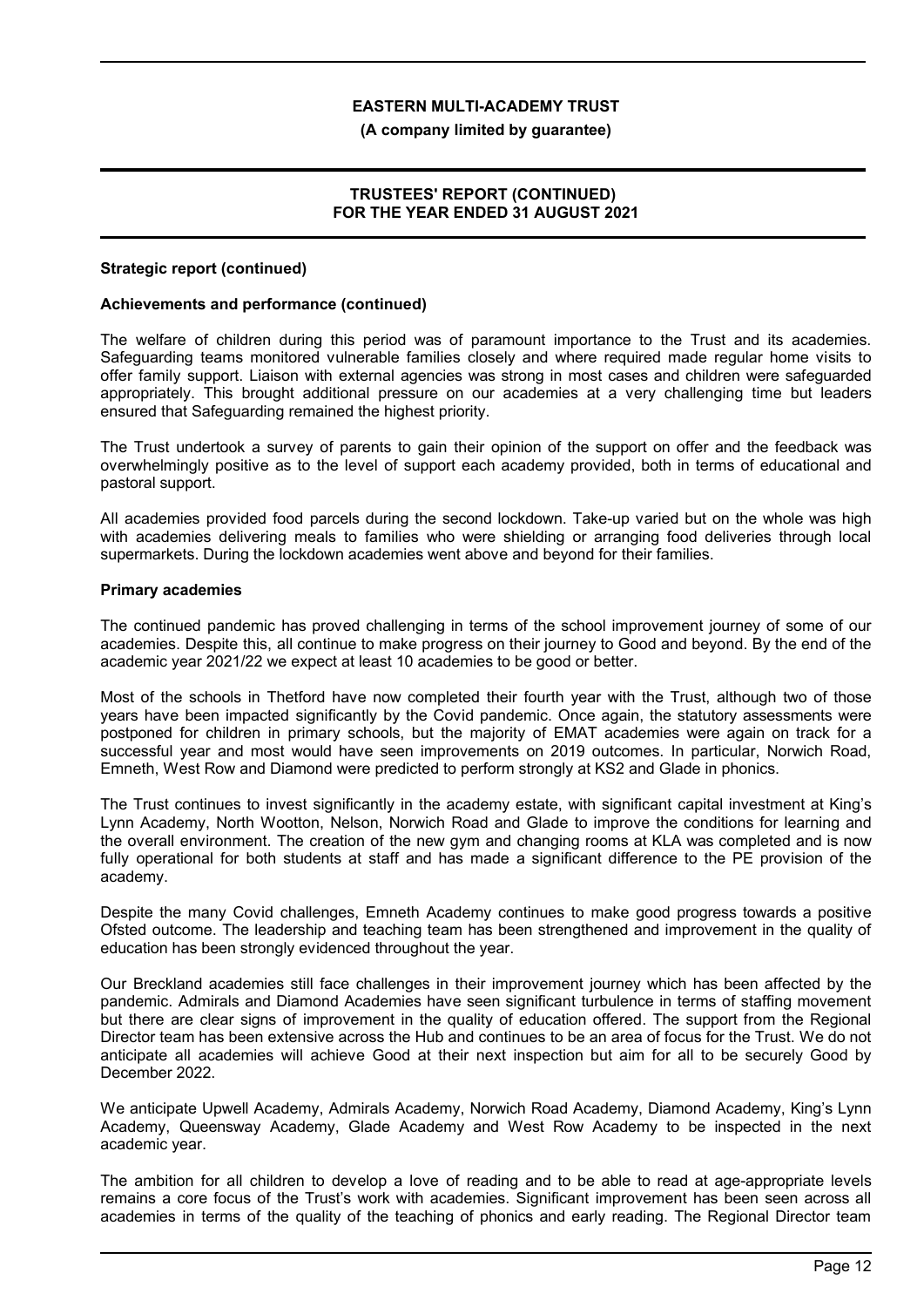#### **(A company limited by guarantee)**

## **TRUSTEES' REPORT (CONTINUED) FOR THE YEAR ENDED 31 AUGUST 2021**

#### **Strategic report (continued)**

### **Achievements and performance (continued)**

brokered support through the English Hubs and this continues to be supported through investment in reading books matched to the sounds being taught.

There has been significant investment in the professional development of those that teach reading and the approach across the Trust has been strengthened through the collaborations with the Hubs and the English Hub model to teaching and learning. Phonics outcomes were predicted to be strong in all academies.

#### **Secondary academies**

King's Lynn Academy continues to make good progress in its improvement journey. The Trust volunteered to engage with Ofsted's pilot inspection process at KLA and the experience of the process was positive for all concerned. We expect King's Lynn Academy to be inspected during the forthcoming academic year.

As with 2021, we are unable to report on educational outcomes in the normal manner as all the public examinations for the summer of 2021 were cancelled due to the COVID-19 pandemic.

KLA has embedded its curriculum offer across all faculties. There is a very clear curriculum intent and details are available for parents to access the academy's website and planning ensures that there is a deep coverage of the key knowledge that is needed to create the solid foundations for further study. The curriculum reflects the determination that all students, regardless of background or prior attainment, share an entitlement to study a broad curriculum grounded in academic rigour.

Students received assessed grades, with rigorous internal moderation, which were then awarded to the students in August 2021, after external moderation by the exam board and guidance from the DFE. These grades were then used for the applications to work, sixth form, college and university. The outcomes will again not be published in the school performance tables, nor used by Ofsted to make judgments on schools.

Ofsted visited KESA twice remotely and then physically to carry out a monitoring inspection in June 2021. The monitoring inspection was very strong and Ofsted converted the visit to a full inspection and removed the academy from Inadequate. The academy achieved Good for Leadership & Management, Personal Development, Behaviour & Attitudes and 6th Form with Requires Improvement for Quality of Education.

The Ofsted visit corroborated the internal evaluation of the academy and ratified the work the Trust had invested in school improvement support.

During the academic year, the Trust worked with the RSC to voluntarily transfer KESA. This move secured the capital funding and support required for the students of KESA and the Trust worked closely with the academy and incoming trust to ensure that the transfer was as smooth as possible. The transfer was completed on 1st September 2021.

As with the primary academies, both secondaries moved to a remote learning offer to all but the most vulnerable students and children of key workers. Home learning programmes were implemented swiftly and robustly and again parental feedback on the provision and pastoral support was overwhelmingly positive.

Attendance at both academies for face-to-face lessons was consistently in line or above that of other secondary schools in Norfolk and was closely monitored by the Trust support team. Both academies maintained a very close watching brief on all their vulnerable children through the second lockdown, which included regular phone calls and home visits when needed. A number of laptops were also provided by the DFE to be passed onto those students who needed them.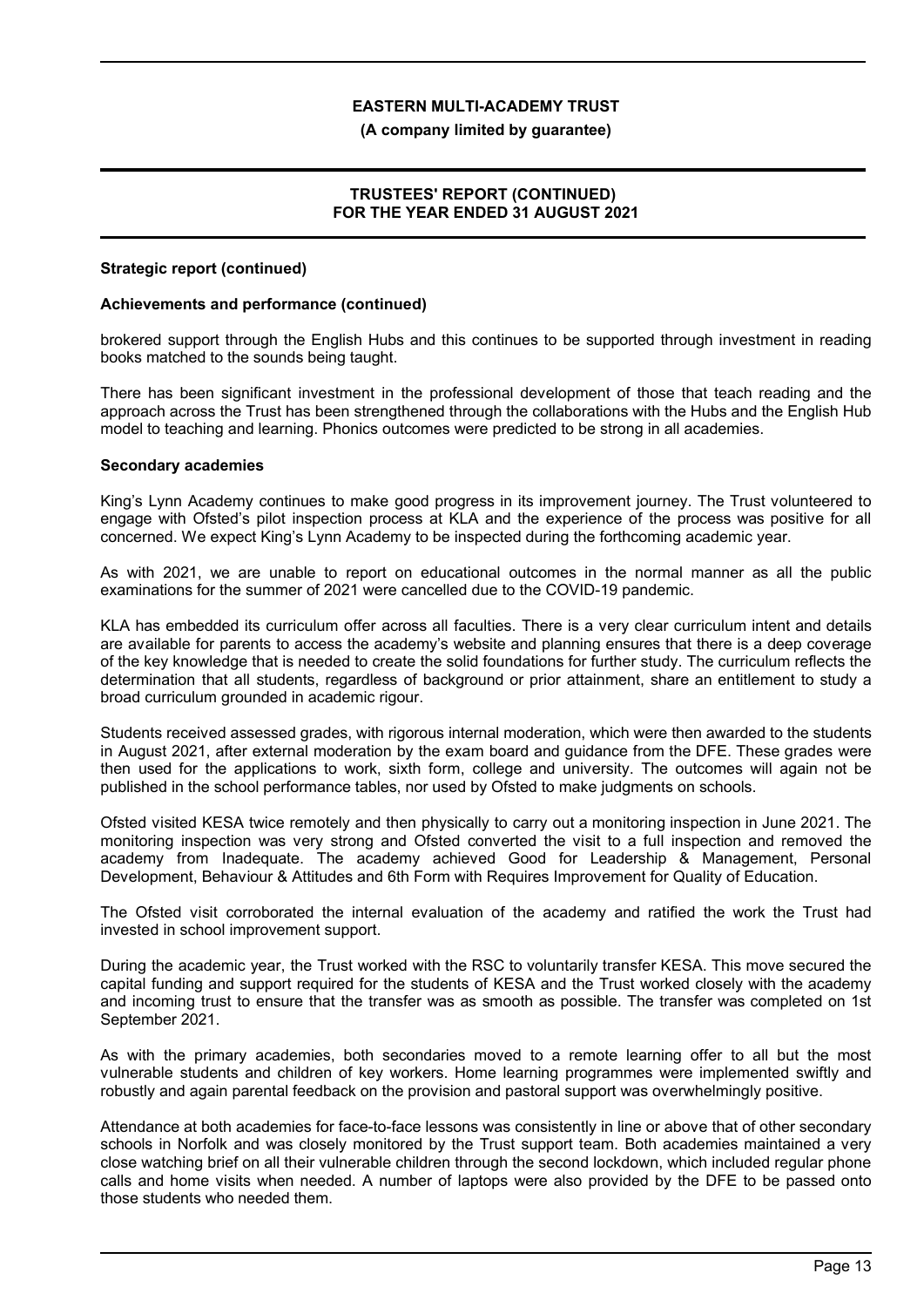### **(A company limited by guarantee)**

## **TRUSTEES' REPORT (CONTINUED) FOR THE YEAR ENDED 31 AUGUST 2021**

### **Strategic report (continued)**

### **Achievements and performance (continued)**

The Trust continues to support King's Lynn Academy through an assigned and experienced School Improvement Partner and brokered support for key departments or areas of focus. The Trust has brokered external support with other strong trusts in the region that will continue into the next academic year.

The Forward Step provision continues to be a real success and has had a significant impact on the reduction in both fixed term and permanent exclusions. King's Lynn Academy has not had any Permanent Exclusions for the last two academic years, which is a significant improvement from a baseline of well above the national average. This provision helps to support vulnerable and challenging students to be able to be reintegrated back into the academy or to have specific and differentiated learning based on their needs.

The Forward Step provision has also been used by the Local Authority as part of a pilot project to support a small number of other students from the local area who have been at risk of Permanent Exclusion. The pilot has been successful with all students completing their high school studies or remaining within the provision.

Staff recruitment has been strong and KLA has successfully recruited a large cohort of ECTs and made strong senior staff appointments. The Trust has 4 ECT facilitators trained and providing direct ECT and mentor support across the Trust schools. The facilitators are working closely with a number of local Teaching School Hubs to provide this support.

## **e. Operational Matters**

#### **Trust Leadership Team**

There has been significant change during the year within the Trust Leadership Team. The Trust Interim Managing Director and Director of HR left the trust with interim arrangements to cover both posts put into place. Permanent appointments have been made for the 2021/22 academic year through the appointment of a substantive CEO and a new Director of People & Culture.

The structure of the trust leadership team has been strengthened through the appointment of a Trust Operations Manager and the Regional Directors are now part of the senior leadership function.

The Senior Leadership Team has been reshaped and establishes a permanent team for the next phase of the Trust's development. The composition of the team is designed to align and deliver the 5 pillars of the Trust's strategic plan.

#### **Capital Investment**

The Trust continues to make effective use of the School Condition Allocation (SCA) and Devolved Capital Funding (DCF). Despite challenges within the construction industry, we strive to invest wisely to ensure Value for Money and deliver improvements across our academy estate.

The main challenges across the Trust centre around building condition and we have utilised external experts who have helped the Leadership Team to prioritise investment, tackling those projects which ensure the "Safe, Dry and Warm" requirements of capital funding.

## **Safeguarding**

All children and young people linked with the Eastern Multi-Academy Trust have the right to protection from any form of harm.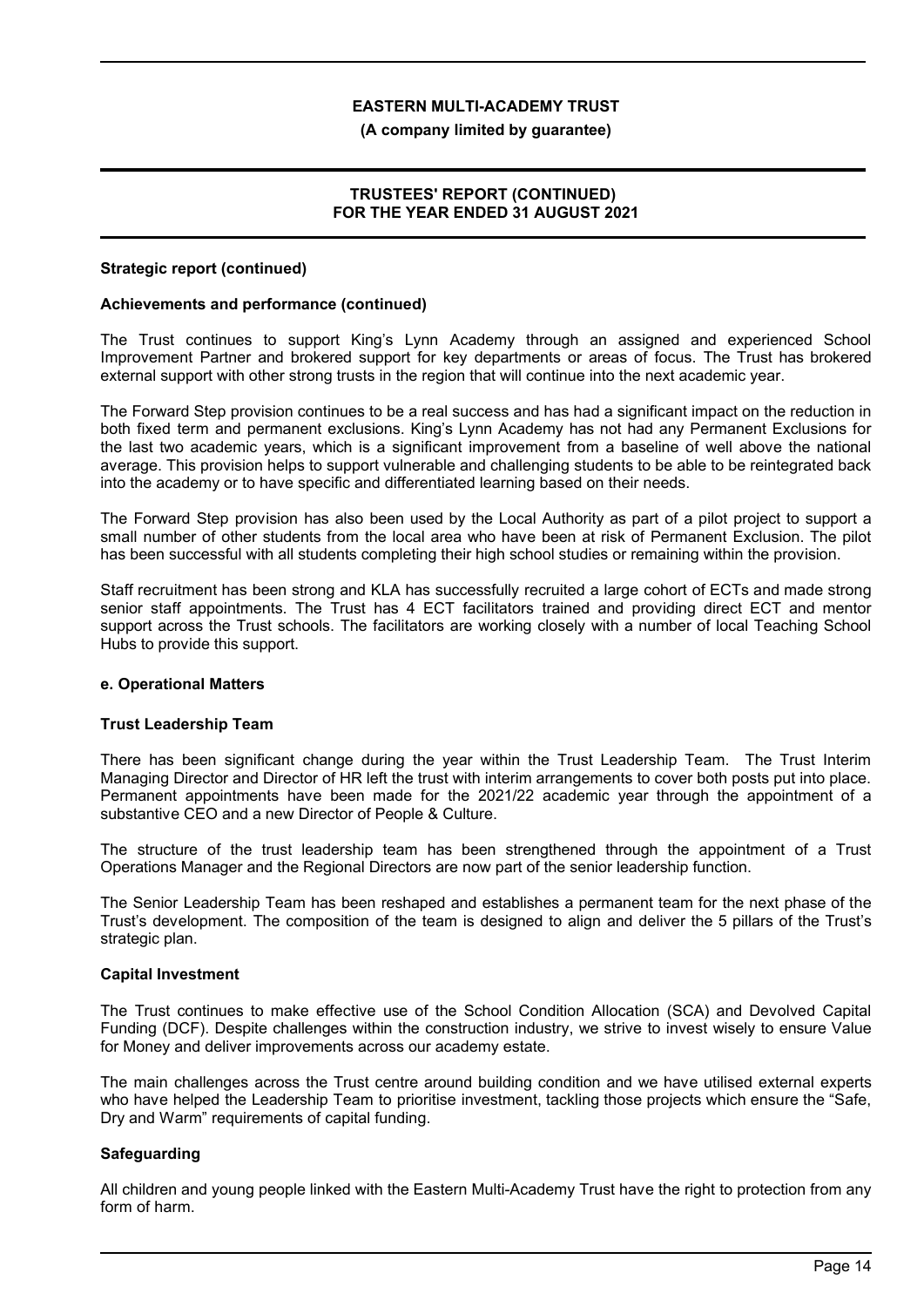### **(A company limited by guarantee)**

## **TRUSTEES' REPORT (CONTINUED) FOR THE YEAR ENDED 31 AUGUST 2021**

### **Strategic report (continued)**

### **Achievements and performance (continued)**

EMAT is committed to working with the Safeguarding Children Board of each Local Authority in which it operates. The Trust refers to, and follows the policies and procedures developed by each Local Authority's Local Safeguarding Children's Board. Because of our close day to day contact with children, we acknowledge that all Trust staff have a crucial role to play in helping identify welfare concerns and indicators of possible abuse and neglect at an early stage.

Safeguarding pupils and staff is a fundamental aspect of our day-to-day work, and we set ourselves the target of ensuring our children and our workforce are safe. We do this by ensuring all staff can recognise potential indicators of abuse and report these quickly, communicating and recording concerns. We also ensure that all adults understand their roles and responsibilities and how to act upon any concerns in line with both local and national safeguarding requirements. It is everyone's responsibility to do this.

Regular audits ensure both compliance and understanding of systems and procedures to keep everyone safe. Actions from these audits are implemented to improve approaches and to ensure all academies are compliant and maintain a culture of safeguarding.

An extensive network of Designated and Alternative Safeguarding Leads is in place across the Trust. Their work is overseen by a Regional Director who is the Trust Safeguarding Lead. The Regional Director also reports to the Board of Trustees on a termly basis.

#### **People Development**

Once again this has been another challenging year for our colleagues due to the challenges of the Coronavirus, Trustees would like to acknowledge the commitment and dedication of all staff during the year and in particular during another period of lockdown. They have continued to serve their children and communities well and have ensured that all children have been well cared for and supported during this time.

The Trust recognises that its staff are its major strength. Whilst there has always been significant training, the Trust is enhancing its opportunities for staff development by working with the local Teaching School Hubs and other providers to develop a programme of opportunities for staff across the Trust.

The Trust is developing a career pathway framework for all colleagues and aims to be the employer of choice within our geography. This is fundamental to the delivery of the strategic plan.

We have developed a plan to engage with nationally recognised educational experts to provide a leadership development programme for leaders at all levels.

As a Trust we recognise the depth of talent in our people and have developed an Associate programme whereby this talent can be used to provide sustainable school improvement capacity for the benefit of all of our academies.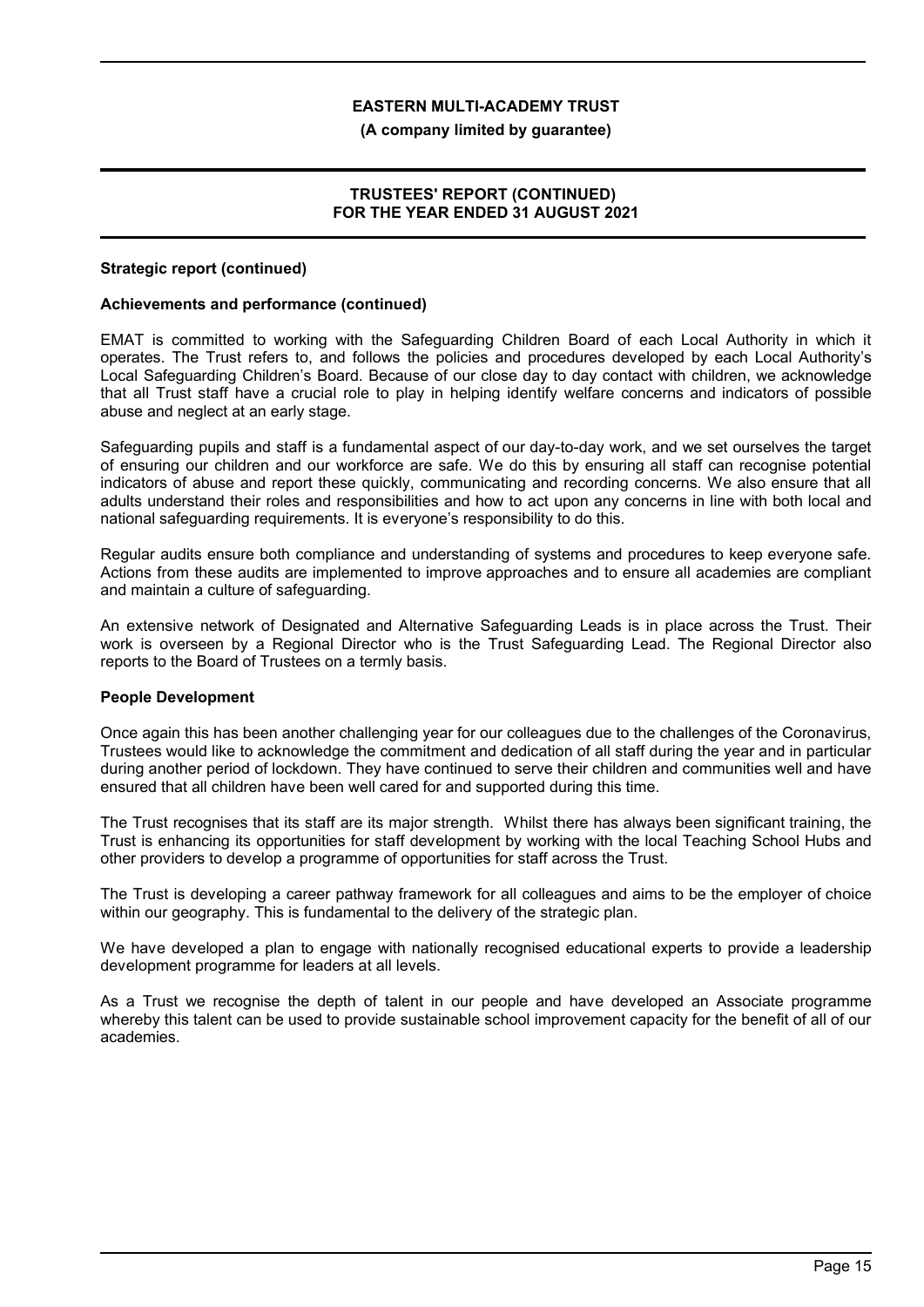### **(A company limited by guarantee)**

# **TRUSTEES' REPORT (CONTINUED) FOR THE YEAR ENDED 31 AUGUST 2021**

### **Strategic report (continued)**

### **Financial review**

### **a. Reserves policy**

The Trust Reserves Policy is that there should be available reserves equivalent to four weeks' expenditure.

Each academy is expected to deliver a balanced budget in order to ensure that reserves remain at a level which provides the Trust with ongoing financial stability.

Reserves can only be used with the specific approval of the Board of Trustees.

A more detailed analysis of the Funds held by the Trust, including the reserves position by academy, is detailed in Note 18.

The pension fund deficit currently stands at £20.9M. This liability does not represent an immediate cash flow impact for the Academy Trust. The liability has increased from 19-20 due to the inclusion of increased financial assumptions relating to salaries and CPI.

### **b. Investment policy**

The Trustees considered that the risk averse approach continued to be appropriate and maintained the approach that investments would be made in high street banks fixed term deposits. The Trust currently has such an arrangement in place with its current bankers.

## **c. Principal risks and uncertainties**

The risks facing any Academy Trust are varied and complex and the Board of Trustees are very aware of these risks.

The Directors confirm that the major risks facing the Academy Trust have been identified. For the year ended 31 August 2021, this has been undertaken through the work of the Board of Trustees, the Finance and Operations Committee and the Audit Committee.

Risk Registers at Trust and academy level are updated regularly. The Trust Risk Register reflects those risks which may impact on all or a range of academies. It is reviewed by the Audit Committee which may then refer specific risks to a particular Trust Committee. Updated risk registers are also reviewed by the Board of Trustees.

Individual risk registers are created to address particular short-term projects.

The major risks identified and addressed by the Board of Trustees during the year have included:

- completing the recruitment of the Trust leadership team
- ongoing management of the COVID-19 pandemic situation
- preparation for future Ofsted inspections at Academies and at Trust level
- developing financial plans for the current and future years
- providing a robust and forward-thinking IT Strategy
- development of the expertise within academy councils
- the impact of the transfer of King Edward VII Academy out of the Trust and the impact on support services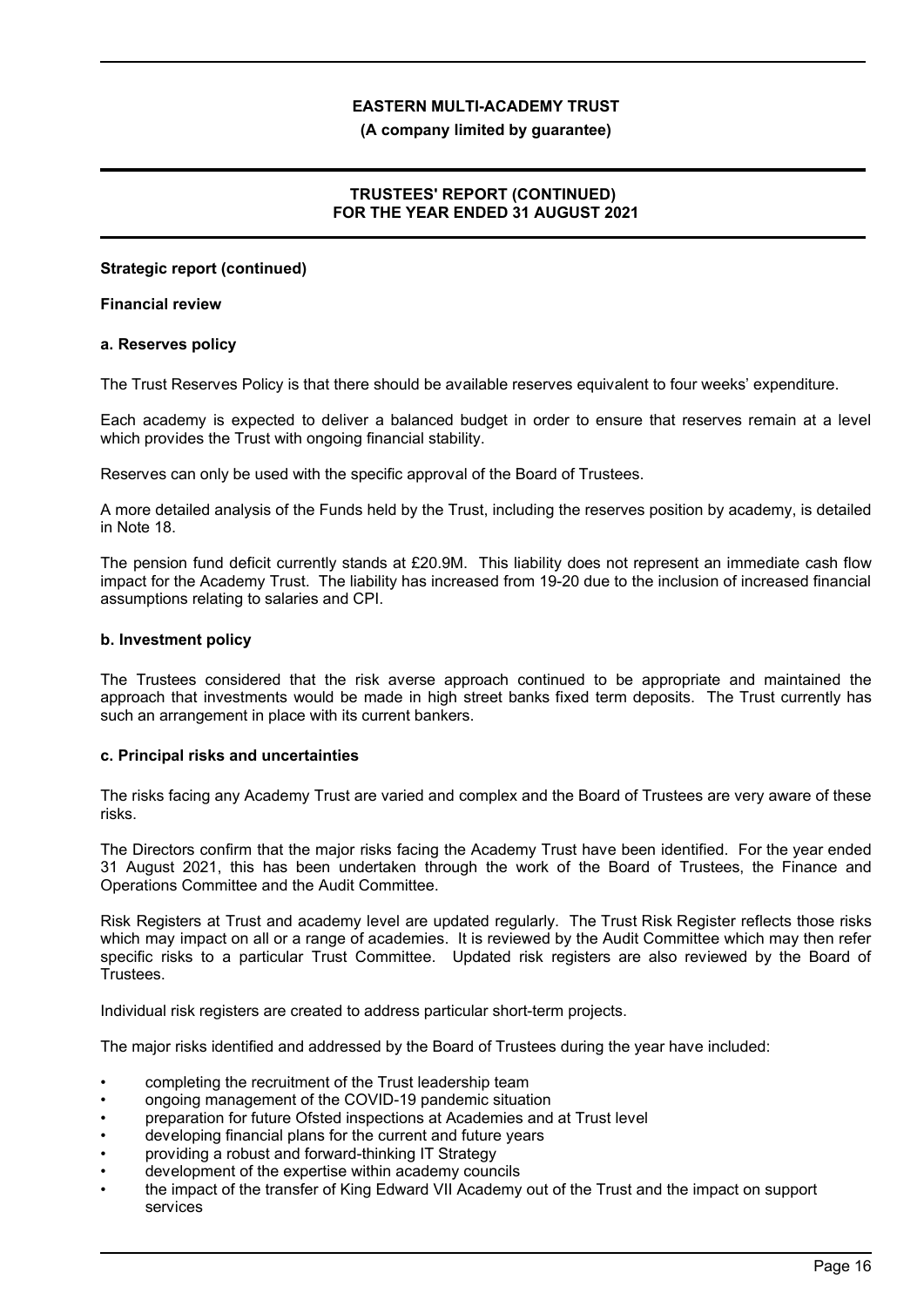### **(A company limited by guarantee)**

## **TRUSTEES' REPORT (CONTINUED) FOR THE YEAR ENDED 31 AUGUST 2021**

### **d. Financial report for the year**

These financial statements include a full year for all fifteen academies.

The Trust financial position for 20/21 shows a deficit which differs from the original budget for the year.

There were two main reasons for the financial performance of the Trust.

- 1. The impact of COVID-19 on the financial performance of academies. There have been a number of underspends on some expenditure items due to school closures.
- 2. Lower than expected utilisation of centrally held school improvement funds due to academy lockdowns in the Spring term.

The financial performance of the Trust for 20/21 will benefit 21/22 with a number of academies expected to require some level of improvement funding.

The Board of Trustees have approved the use of a level of academy reserves to ensure the catch-up of education for all students. This is in addition to the government grants for COVID-19 Recovery Funding.

The net current assets and cash position of the Academy Trust has increased slightly during the year, primarily due to capital funding remaining unspent as at 31 August 2021. The overall balance sheet position of the Trust and key indicators such as current ratio remain strong.

The majority of the Academy Trust's income is obtained from the Education and Skills Funding Agency (ESFA) based on student numbers. The use of this funding is restricted to educational purposes. Generation of other income continues to be impacted by the COVID-19 pandemic with lettings of school assets particularly affected.

KLA continues be the popular destination in King's Lynn for secondary students and as such is benefiting from funding increases. The academy is able to invest in a staffing structure which supports this growth in numbers whilst delivering additional PPA and professional development for its leadership and teaching staff.

Other grants received, as well as associated expenditure, are shown as restricted funds in the financial statements.

Payroll continues to be the highest individual costs in all academies within the Academy Trust and is a key indicator within financial planning and reporting. Annual pay awards and cost of living increases are accurately budgeted for. The public sector pay freeze for 21-22 has been reflected in academy budgets but we are not expecting this to continue and plan for future pay increases within our three-year financial forecasting.

The Academy Trust receives grants for fixed assets from the ESFA. In accordance with the Charities Statement of Recommended Practice, Charities SORP (FRS 102), such grants are shown in the financial statements as restricted income in the fixed asset fund. The restricted fixed asset fund balance is reduced by annual depreciation charges over the expected useful life of the assets concerned.

During the financial year, the Trust continues to invest in IT infrastructure. The future direction and investment requirements form part of the Trust IT strategy which is currently being implemented.

The impact of IT investment is reflected in the Fixed Asset note in the Financial Statements.

During the year the Trust was notified that some of its land and buildings had been subject to routine desktop valuations undertaken on behalf of the Department for Education. The land and buildings were valued at the Depreciated Replacement Cost (DRC) being the current cost of replacing an asset with its modern equivalent asset, minus deductions for physical deterioration and all relevant forms of obsolescence and optimisation.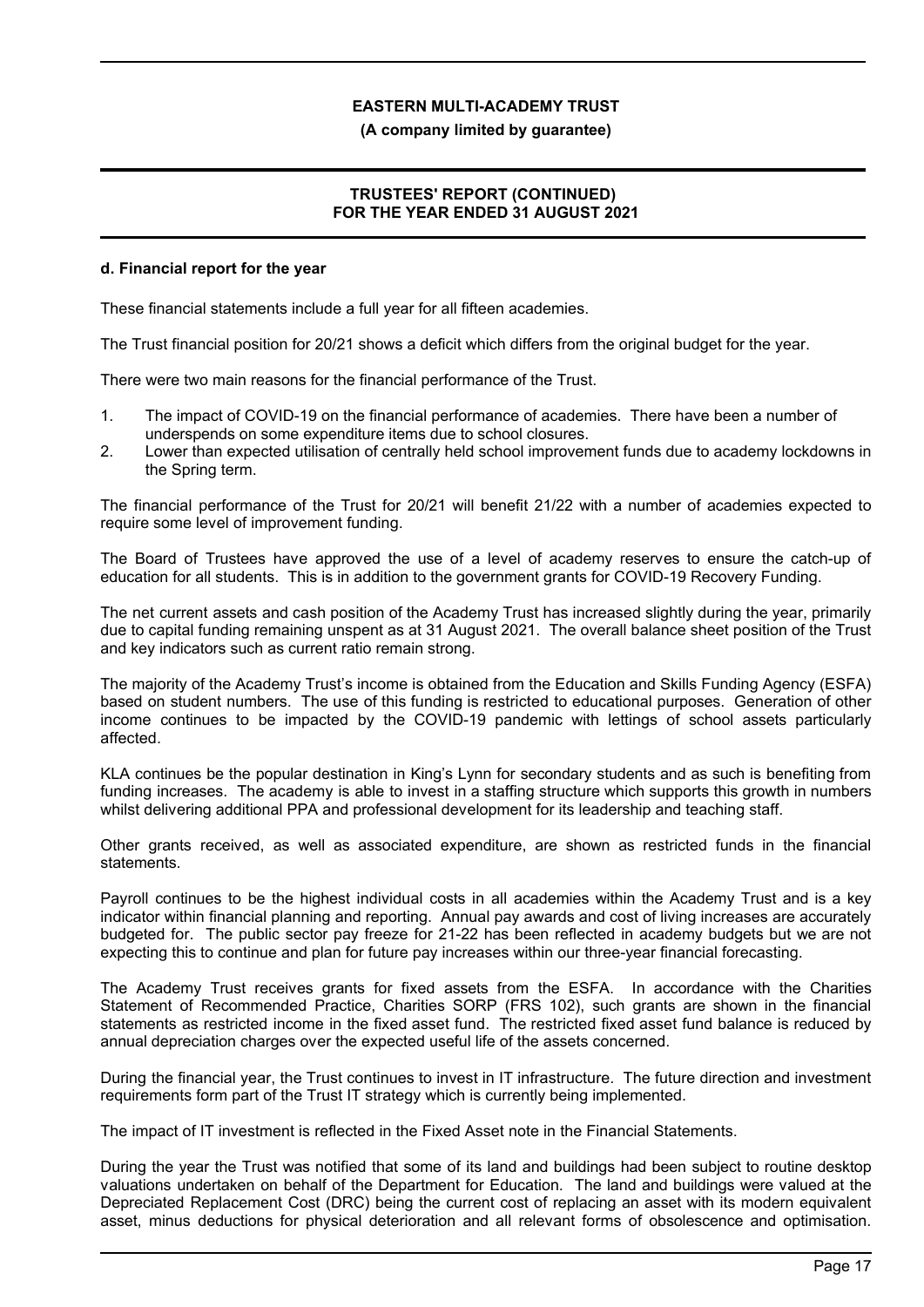**(A company limited by guarantee)**

## **TRUSTEES' REPORT (CONTINUED) FOR THE YEAR ENDED 31 AUGUST 2021**

DRC is commonly used to value properties such as educational premises when it is difficult to assess the market value because the property has a specific purpose and similar properties rarely come on to the market. The ESFA's guidance paper *"Academies land and buildings valuation: guide"* updated in February 2021 states that Academies may use the valuations as the basis for their 31 August financial statements, but there is no obligation to do so. The Board of Trustees have reviewed the valuations undertaken and the methodology behind them and have concluded that the resultant valuations do not provide a reliable estimate of the fair value of the land and buildings and that no events or changes in circumstances have arisen that indicate that the carrying value of land and buildings should be impaired.

Under Financial Reporting Standard 102 (FRS 102), it is necessary to charge projected deficits on the LGPS, open to support staff, to the restricted fund. The current deficit has been calculated at £20.9M, after taking into account of the actuarial movements during the year. It should be noted that this does not present the Academy Trust with any current liquidity problems.

The complex accounting arrangements for the valuation of fixed assets and the valuation of the LGPS, both of which are large-scale non-cash items, tends to distract from operational financial management. The Board of Trustees have monitored the financial position and recognise that there is a need for a continued robust approach to financial management in funding changes as Fair Funding is introduced, demographic changes, pupil number movements and increasing payroll costs.

# **Fundraising**

All academies raise funds for a number of registered charities. These funds are raised through sponsorships and donations. There is no obligation for any child / parent to donate. All funds / donations collected are given to the relevant charity in a timely manner.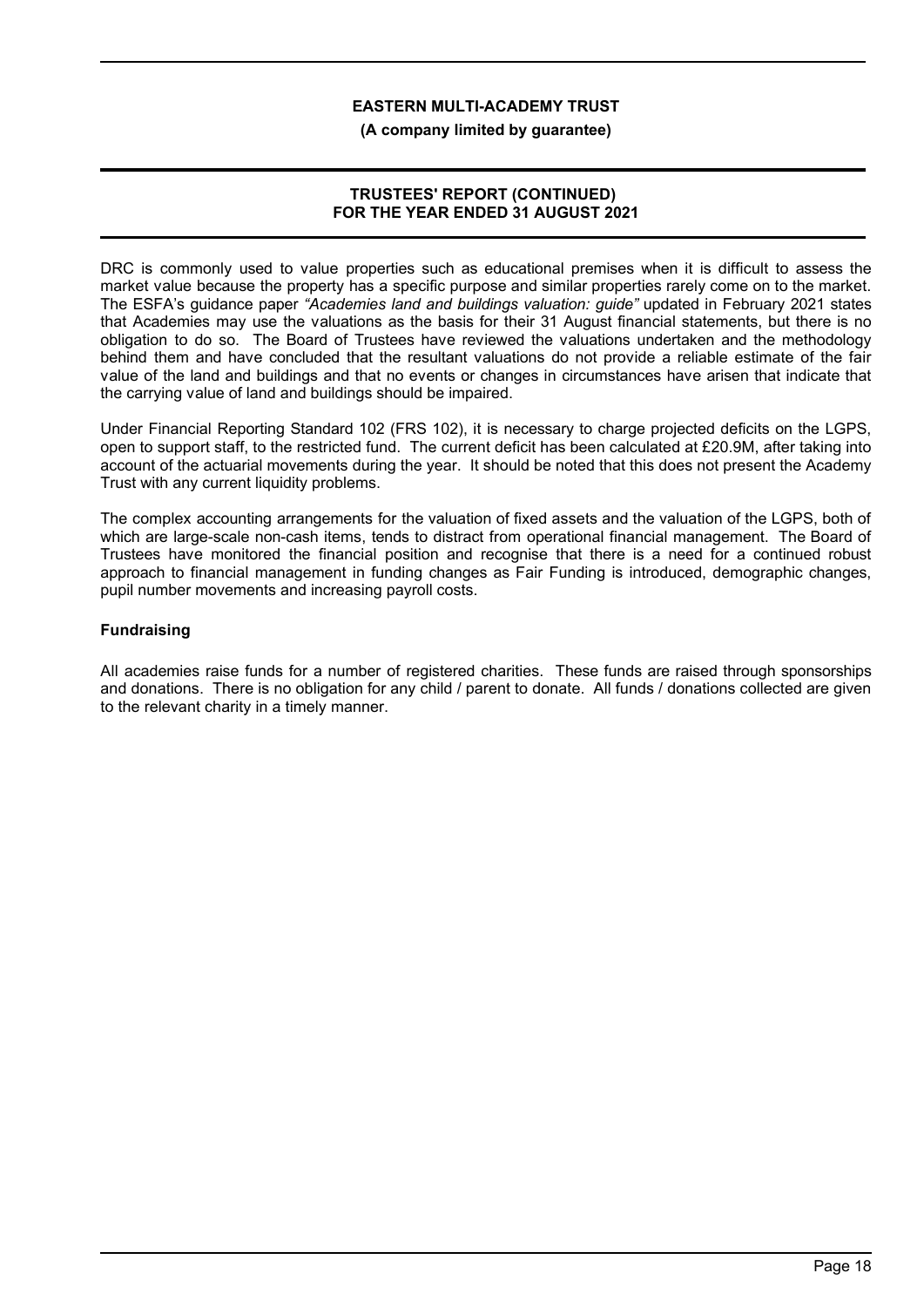#### **(A company limited by guarantee)**

## **TRUSTEES' REPORT (CONTINUED) FOR THE YEAR ENDED 31 AUGUST 2021**

#### **Streamlined energy and carbon reporting**

The summary below states the Trust position on Carbon reporting.

Our energy broker has measured the intensity ratio within each academy to determine the average for the Trust. They have also concluded that the majority of their education customers fall between 0.20 and 0.27.

EMAT has generated a ratio of 0.25 emission tonnes per pupil which is an improvement on the 19-20 result of 0.26.

These ratios will improve during 21-22 as the transfer out of King Edward VII Academy, as an energy inefficient building, currently skews the energy rating. Without KESA, the current emission tonnes result would have been 0.22.

Including KESA, we have 5 academies above the upper end of the range seen by our brokers and 6 which fall below the lower end of the range.

The ratios will be affected by the current government guidance on CO2 levels within schools leading to more ventilation and lost energy as a consequence.

The Trust is committed to reducing this outcome through utilising more cloud-based solutions for IT and investigation into funding for energy efficiency capital projects.

The Academy Trust's greenhouse gas emissions and energy consumption are as follows:

|                                                                           | 2021      | 2020        |
|---------------------------------------------------------------------------|-----------|-------------|
| Energy consumption used to calculate emissions (kWh)                      | 6,805,475 | 6,695,882   |
| Energy consumption breakdown (kWh):                                       |           |             |
| Gas                                                                       | 4,858,534 | 4,442,694   |
| Electricity                                                               | 1,918,349 | 2, 187, 149 |
| <b>Transport fuel</b>                                                     | 27,701    | 56,450      |
| Scope 1 emissions (in tonnes of CO2 equivalent):                          |           |             |
| Gas consumption                                                           | 890       | 817         |
| Owned transport                                                           | 1         | 4           |
| <b>Total scope 1</b>                                                      | 891       | 821         |
| Scope 2 emissions (in tonnes of CO2 equivalent):<br>Purchased electricity | 407       | 510         |
|                                                                           |           |             |
| Scope 3 emissions (in tonnes of CO2 equivalent):                          |           |             |
| Business travel in employee-owned or rental vehicles                      | 5         | 12          |
| Total gross emissions (in tonnes of CO2 equivalent):                      | 1,303     | 1,343       |
| Intensity ratio:                                                          |           |             |
| Tonnes of CO2 equivalent per pupil                                        | 0.25      | 0.26        |
|                                                                           |           |             |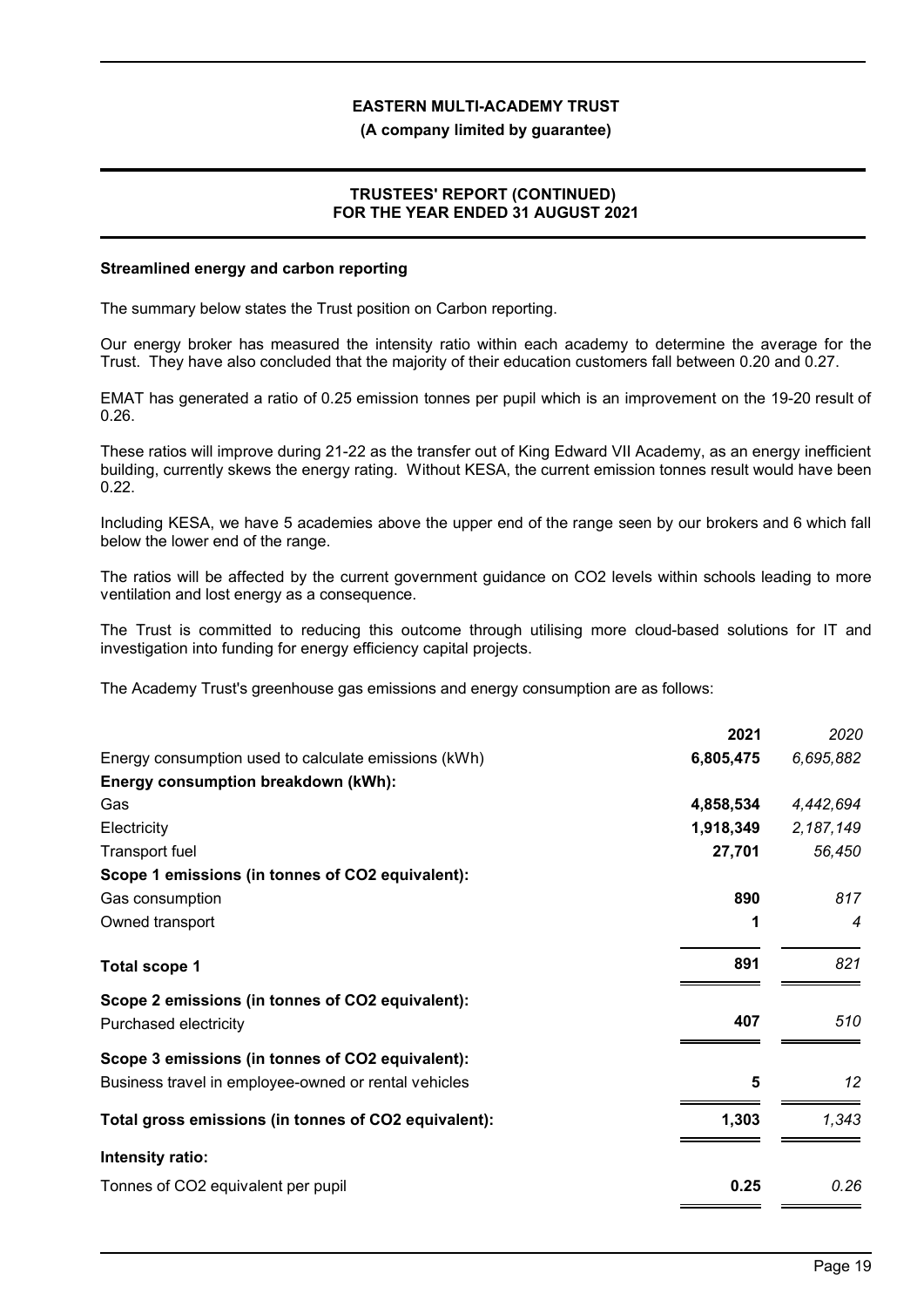#### **(A company limited by guarantee)**

# **TRUSTEES' REPORT (CONTINUED) FOR THE YEAR ENDED 31 AUGUST 2021**

### **Streamlined energy and carbon reporting (continued)**

#### **Quantification and Reporting Methodology**

We have followed the 2019 HM Government Environmental Reporting Guidelines. We have also used the GHG Reporting Protocol - Corporate Standard and have used the 2020 UK Government's Conversion Factors for Company Reporting.

#### **Intensity measurement**

The intensity measure we are using as a Trust assessed the tonnes of CO2 emitted per pupil.

### **Measures planned to improve energy efficiency**

We plan to undertake an energy audit across the Trust and understand the actions we need to take to reduce our carbon footprint. We are looking to move all our servers to the cloud by September 2022. We procure all our electricity from EDF on their Green Tariff.

### **Plans for future periods**

The Trust Strategic Plan has now been completed and drives the direction of the Trust. The core purpose continues to underpin the main deliverable of Educational Excellence and the provision of the platform for our students to thrive in the future world of work.

There is a relentless focus on raising educational standards. We will also work collectively to focus on Community Engagement, People Development, Operational Excellence and the highest standards of Governance and Compliance.

Whilst the Trust has no immediate plans to expand further, we recognise the change in the educational landscape and remain ready to provide strategic support to other academies and trusts.

Our goal is to continue the development of our 14 academies so that each and every one becomes a great school, secure within a supportive and responsive Trust network. Any growth will be carefully considered within the context of the Trust as a whole.

Operationally, we continue to explore new ways of working and challenge our current processes and policies to ensure we remain alive to the changing needs of our academies and children. The support services are aligned with academies to ensure agile decision making and operational excellence.

The Board of Trustees recognises the importance of strong governance at all levels and is developing a governance development plan to further strengthen its governance oversight and compliance. Through working closely with the NGA and other governance organisations, we intend to implement a governance CPD programme throughout the 2021/22 academic year to underpin this.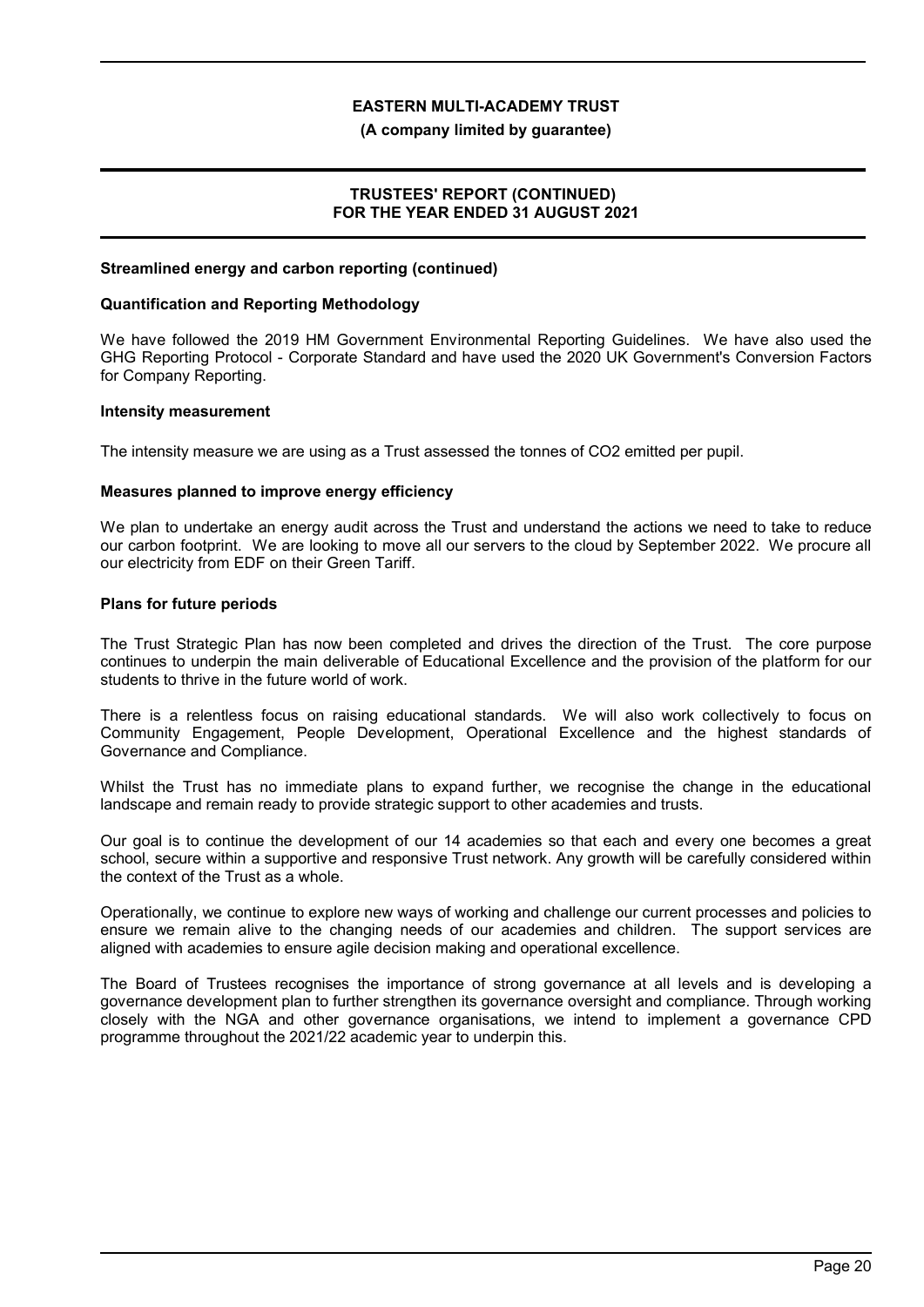**(A company limited by guarantee)**

# **TRUSTEES' REPORT (CONTINUED) FOR THE YEAR ENDED 31 AUGUST 2021**

# **Disclosure of information to auditors**

Insofar as the Trustees are aware:

- there is no relevant audit information of which the charitable company's auditors are unaware, and
- that Trustees have taken all steps that they ought to have taken to make themselves aware of any relevant audit information and to establish that the auditors are aware of that information.

The Trustees' report, incorporating a strategic report, was approved by order of the Board of Trustees, as the company directors, on 14 December 2021 and signed on its behalf by:

 $M_{\rm A}$ 

**Julie Perry** Chair of Trustees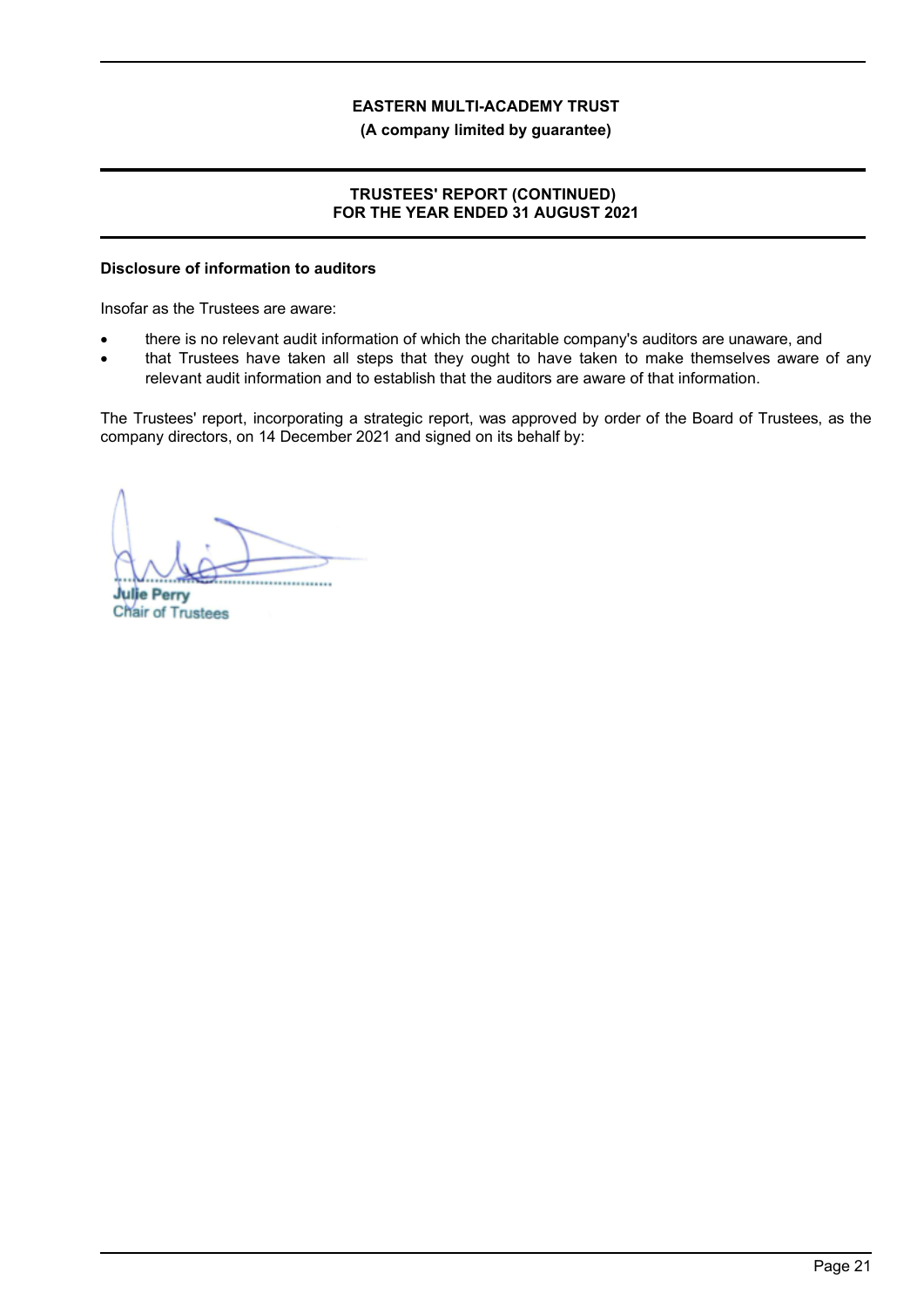### **(A company limited by guarantee)**

## **GOVERNANCE STATEMENT**

### **Scope of responsibility**

As Trustees, we acknowledge we have overall responsibility for ensuring that Eastern Multi-Academy Trust has an effective and appropriate system of control, financial and otherwise. However, such a system is designed to manage rather than eliminate the risk of failure to achieve business objectives, and can provide only reasonable and not absolute assurance against material misstatement or loss.

As Trustees, we have reviewed and taken account of the guidance in DfE's Governance Handbook and competency framework for governance.

The Board of Trustees has delegated the day-to-day responsibility to the Chief Executive Officer, as Accounting Officer, for ensuring financial controls conform with the requirements of both propriety and good financial management and in accordance with the requirements and responsibilities assigned to it in the funding agreement between Eastern Multi-Academy Trust and the Secretary of State for Education. They are also responsible for reporting to the Board of Trustees any material weaknesses or breakdowns in internal control.

### **Governance**

The information on governance included here supplements that described in the Trustees' report and in the Statement of Trustees' responsibilities. The Board of Trustees has formally met 11 times during the year.

Attendance during the year at meetings of the Board of Trustees was as follows:

| Trustee                 | Meetings attended | Out of a possible |  |
|-------------------------|-------------------|-------------------|--|
| Derek Stringer          |                   |                   |  |
| Julie Perry, Chair      | 11                | 11                |  |
| <b>Wendy Fisher</b>     | 11                | 11                |  |
| Lady Kay Fisher         | 11                | 11                |  |
| James Rowney            | 8                 | 11                |  |
| Jason Hall              |                   | 11                |  |
| <b>Graham Pearson</b>   | 10                | 11                |  |
| David Wilde, Vice Chair | 10                | 11                |  |
| lan Clayton             | 10                | 11                |  |
| Donna Moulds            |                   |                   |  |

The Board of Trustees carries out an annual review of its performance which includes looking at the skill composition of the Board. It has identified the requirement to strengthen educational experience and financial expertise and is actively looking to recruit.

As part of the Board of Trustees annual reviews, a number of strategy sessions are held throughout the year. These informal sessions allow the opportunity for Trustees and the Leadership Teams to exchange views and experiences on key developments.

The Academies Trust Handbook refers to the need to keep Members better informed – the Trust holds termly update meeting with Members and Trustees in order to update them of key developments.

#### **Finance and Operations Committee**

The Finance and Operations Committee is a sub-committee of the main Board of Trustees and met 6 times during the year. Its purpose is to

1. be responsible for the detailed consideration as to the best means of fulfilling the Trust's responsibility to ensure sound management of the Academy Trust and academy finances and resources, including proper planning, monitoring and probity.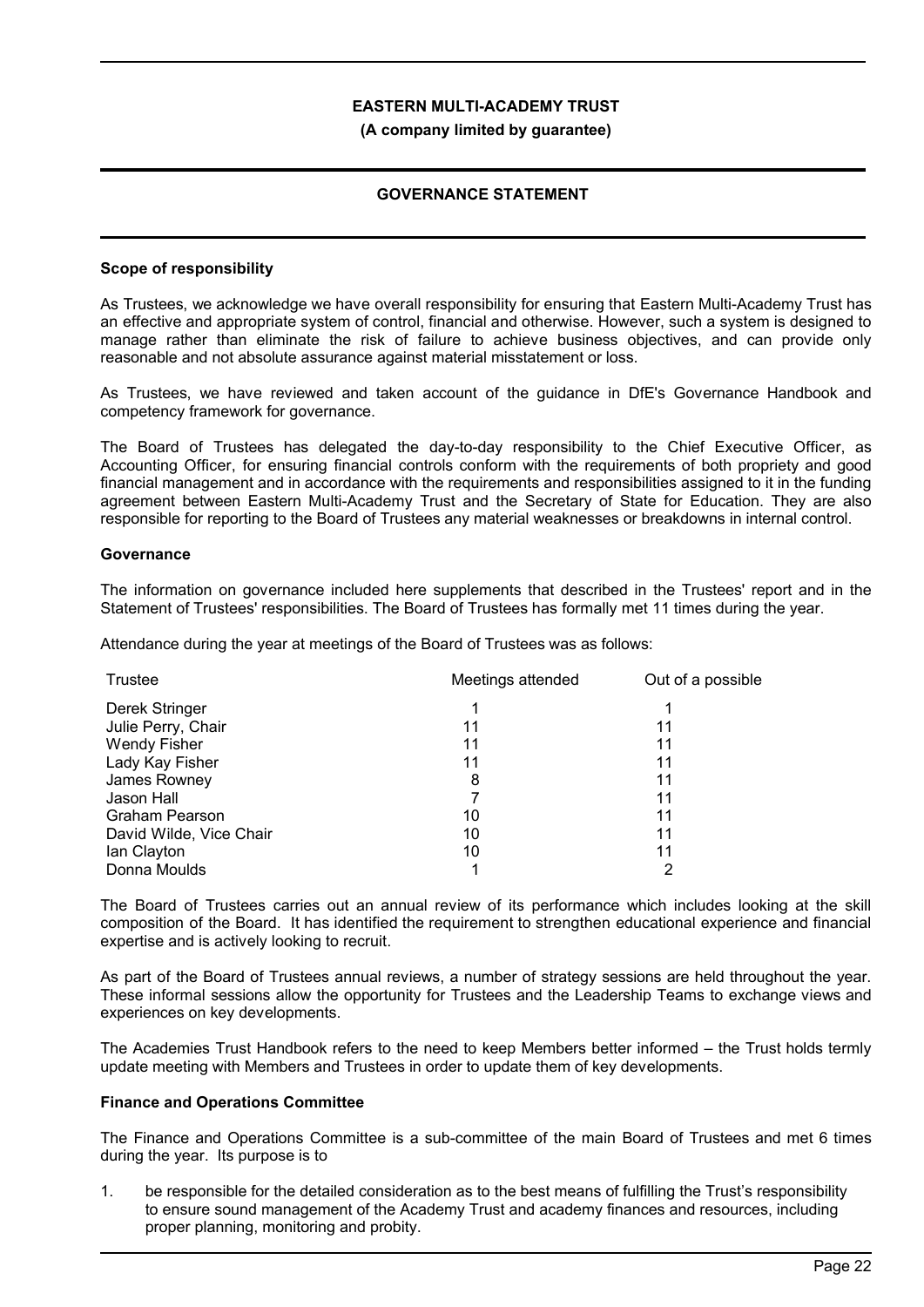### **(A company limited by guarantee)**

# **GOVERNANCE STATEMENT (CONTINUED)**

### **Governance (continued)**

- 2. to receive reports from members of academy staff about matters relating to any of the issues listed in their terms of reference.
- 3. to scrutinise the Academy Trust and academy budgets and finance, most particularly by: i. assisting to promote the highest standards of propriety in the use of public funds and encourage proper accountability for the use of those funds. ii. promoting a climate of financial discipline and control which will help to reduce the opportunity for financial mismanagement.

Attendance during the year at meetings was as follows:

| Trustee               | Meetings attended | Out of a possible |  |
|-----------------------|-------------------|-------------------|--|
| Julie Perry           |                   | 6                 |  |
| Jason Hall            | 6                 | 6                 |  |
| <b>Graham Pearson</b> | b                 | 6                 |  |
| David Wilde           | 5                 | ี                 |  |

### **Audit and Risk Committee**

The Audit and Risk Committee is a sub-committee of the main Board of Trustees and met 5 times during the last year. Its purpose is to scrutinise the Academy Trust internal controls systems and risk management arrangements, most particularly by:

- 1. assisting to promote the highest standards of propriety in the use of public funds and encourage proper accountability for the use of those funds.
- 2. improving the quality of financial reporting by reviewing internal and external financial statements on behalf of the Board of Trustees.
- 3. promoting a climate of financial discipline and control which will help to reduce the opportunity for financial mismanagement.
- 4. promoting the development of internal controls and risk management systems which will help satisfy the Board of Trustees that the Academy Trust and its academies will achieve their objectives and targets and are operating in accordance with any statutory requirements for the use of public funds within delegated authorities laid down by the sponsor department and the public body's own rules on what matters should be referred to the Board of Trustees in a manner which will make most economic and effective use of resources available.

Attendance during the year at meetings was as follows:

| Trustee         | Meetings attended | Out of a possible |  |
|-----------------|-------------------|-------------------|--|
| Julie Perry     | b                 | <sub>5</sub>      |  |
| Lady Kay Fisher | 5                 | 5                 |  |
| James Rowney    | 5                 | 5                 |  |
| Jason Hall      | 5                 | 5                 |  |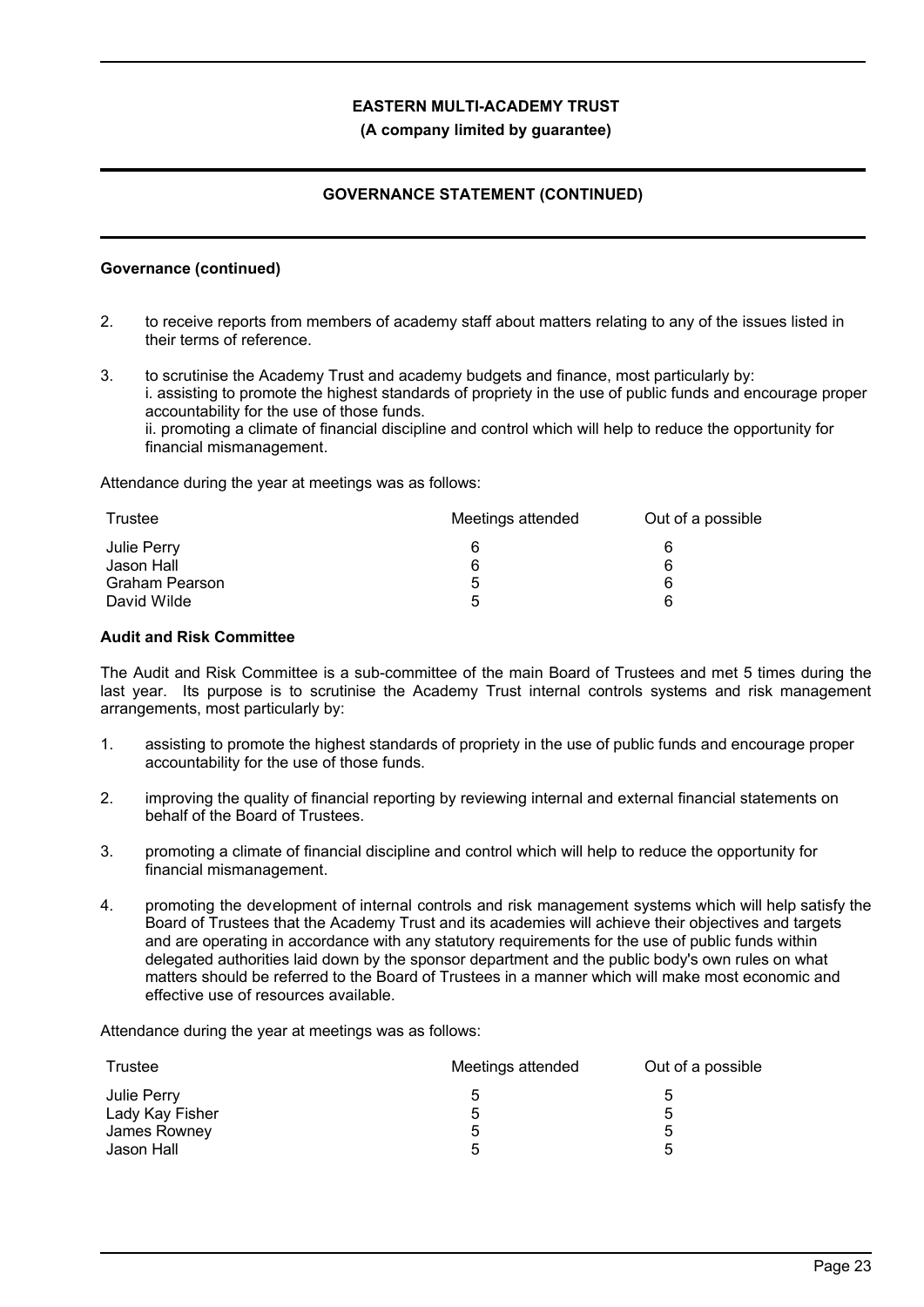### **(A company limited by guarantee)**

# **GOVERNANCE STATEMENT (CONTINUED)**

### **Review of value for money**

As Accounting Officer, the Chief Executive Officer has responsibility for ensuring that the Academy Trust delivers good value in the use of public resources. The Accounting Officer understands that value for money refers to the educational and wider societal outcomes achieved in return for the taxpayer resources received.

The Accounting Officer considers how the Academy Trust's use of its resources has provided good value for money during each academic year, and reports to the Board of Trustees where value for money can be improved, including the use of benchmarking data where appropriate.

### **The purpose of the system of internal control**

The system of internal control is designed to manage risk to a reasonable level rather than to eliminate all risk of failure to achieve policies, aims and objectives. It can, therefore, only provide reasonable and not absolute assurance of effectiveness.

The system of internal control is based on an on going process designed to identify and prioritise the risks to the achievement of Academy Trust policies, aims and objectives, to evaluate the likelihood of those risks being realised and the impact should they be realised, and to manage them efficiently, effectively and economically.

The system of internal control has been in place in Eastern Multi-Academy Trust for the year 1 September 2020 to 31 August 2021 and up to the date of approval of the annual report and financial statements.

## **Capacity to handle risk**

The Board of Trustees has reviewed the key risks to which the Academy Trust is exposed together with the operating, financial and compliance controls that have been implemented to mitigate those risks

The Board of Trustees is of the view that there is a formal ongoing process for identifying, evaluating and managing the Academy Trust's significant risks that has been in place for the year 1 September 2020 to 31 August 2021 and up to the date of approval of the annual report and financial statements

This process is regularly reviewed by the Board of Trustees.

## **The risk and control framework**

The Academy Trust's system of internal financial control is based on a framework of regular management information and administrative procedures including the segregation of duties and a system of delegation and accountability. In particular, it includes:

- comprehensive budgeting and monitoring systems with an annual budget and periodic financial reports which are reviewed and agreed by the Board of Trustees
- regular reviews by the Finance and Operations Committee of reports which indicate financial performance against the forecasts and of major purchase plans, capital works and expenditure programmes
- setting targets to measure financial and other performance
- clearly defined purchasing (asset purchase or capital investment) guidelines
- identification and management of risks

Larking Gowen continued in their role as internal auditors and conducted three audit reviews during 20-21.

The Internal Scrutiny Report will form part of the Financial Statement submission and covers the following topics: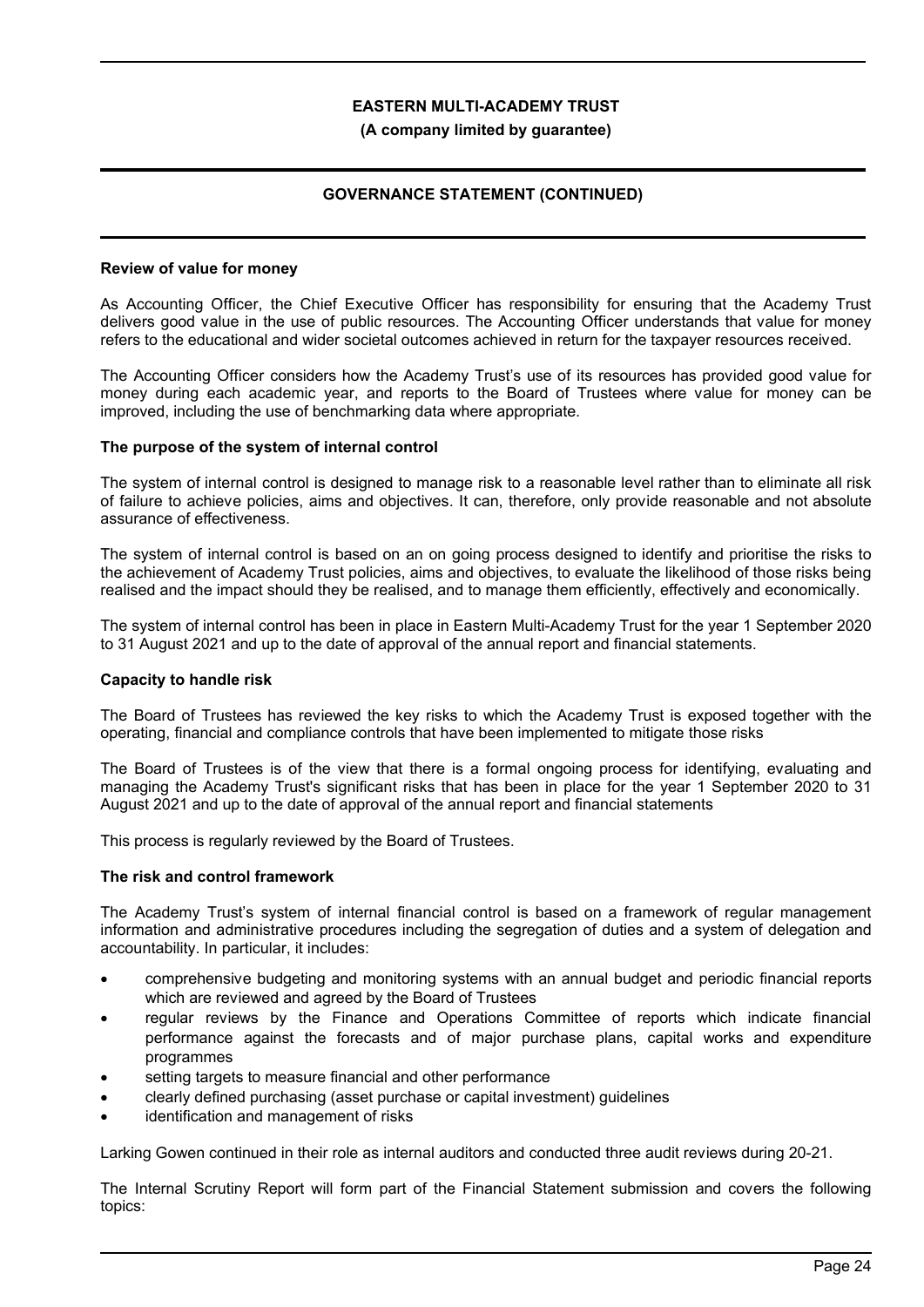### **(A company limited by guarantee)**

## **GOVERNANCE STATEMENT (CONTINUED)**

### **The risk and control framework (continued)**

- **Payroll**
- Pupil Numbers and impact on financial planning
- GDPR

The Trust is very conscious that its Assurance Framework extends beyond the traditional financial areas. The ongoing audit programme examines other areas of the Trust's operation. The Trust have documented the Assurance Framework in order to assist in the development of the control framework and risk registers.

On a regular basis, the internal auditor reports to the Board of Trustees through the Audit and Risk Committee on the operation of the systems of control and on the discharge of the Trustees' financial responsibilities.

No significant control issues have been identified as a result of the work undertaken up to the date of the preparation of these Financial Statements.

### **Review of effectiveness**

As Accounting Officer, the Chief Executive Officer has responsibility for reviewing the effectiveness of the system of internal control. During the year in question the review has been informed by:

- the work of the internal auditor:
- the work of the external auditors;
- the school resource management self-assessment tool;
- the work of the executive managers within the Academy Trust who have responsibility for the development and maintenance of the internal control framework.

The Accounting Officer has been advised of the implications of the result of their review of the system of internal control by the Audit and Risk Committee and a plan to address weaknesses and ensure continuous improvement of the system is in place.

Approved by order of the members of the Board of Trustees on 14 December 2021 and signed on their behalf by:

................................................

**Julie Perry** Chair of Trustees

................................................

**Paul Shanks** Accounting Officer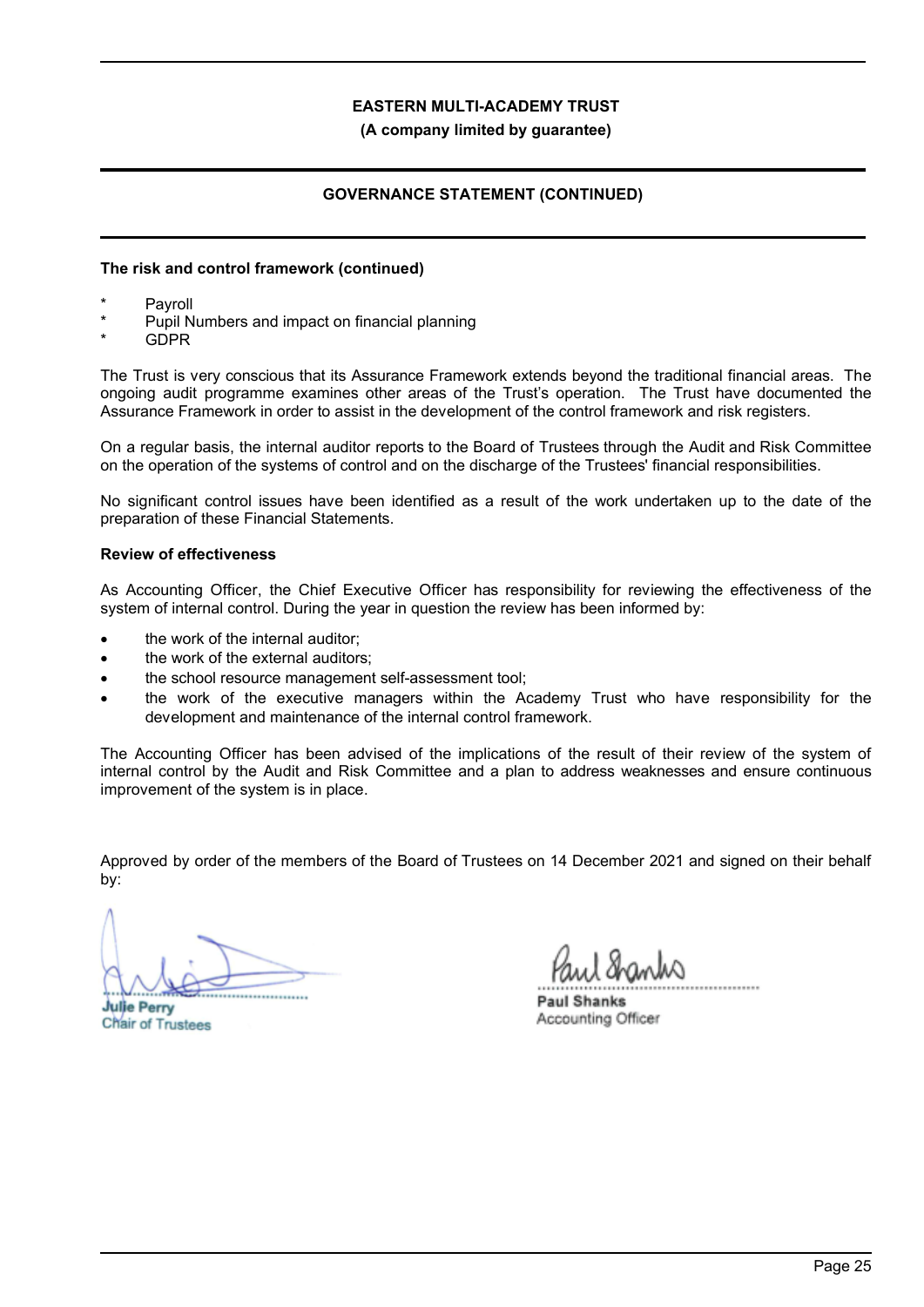**(A company limited by guarantee)**

# **STATEMENT ON REGULARITY, PROPRIETY AND COMPLIANCE**

As Accounting Officer of Eastern Multi-Academy Trust I have considered my responsibility to notify the Academy Trust Board of Trustees and the Education & Skills Funding Agency (ESFA) of material irregularity, impropriety and non-compliance with terms and conditions of all funding received by the Academy Trust, under the funding agreement in place between the Academy Trust and the Secretary of State for Education. As part of my consideration I have had due regard to the requirements of the Academies Financial Handbook 2020.

I confirm that I and the Academy Trust Board of Trustees are able to identify any material irregular or improper use of all funds by the Academy Trust, or material non-compliance with the terms and conditions of funding under the Academy Trust's funding agreement and the Academies Financial Handbook 2020.

I confirm that no instances of material irregularity, impropriety or funding non-compliance have been discovered to date. If any instances are identified after the date of this statement, these will be notified to the Board of Trustees and ESFA.

 $1$ hand ................................................

**Paul Shanks** Accounting Officer Date: 14 December 2021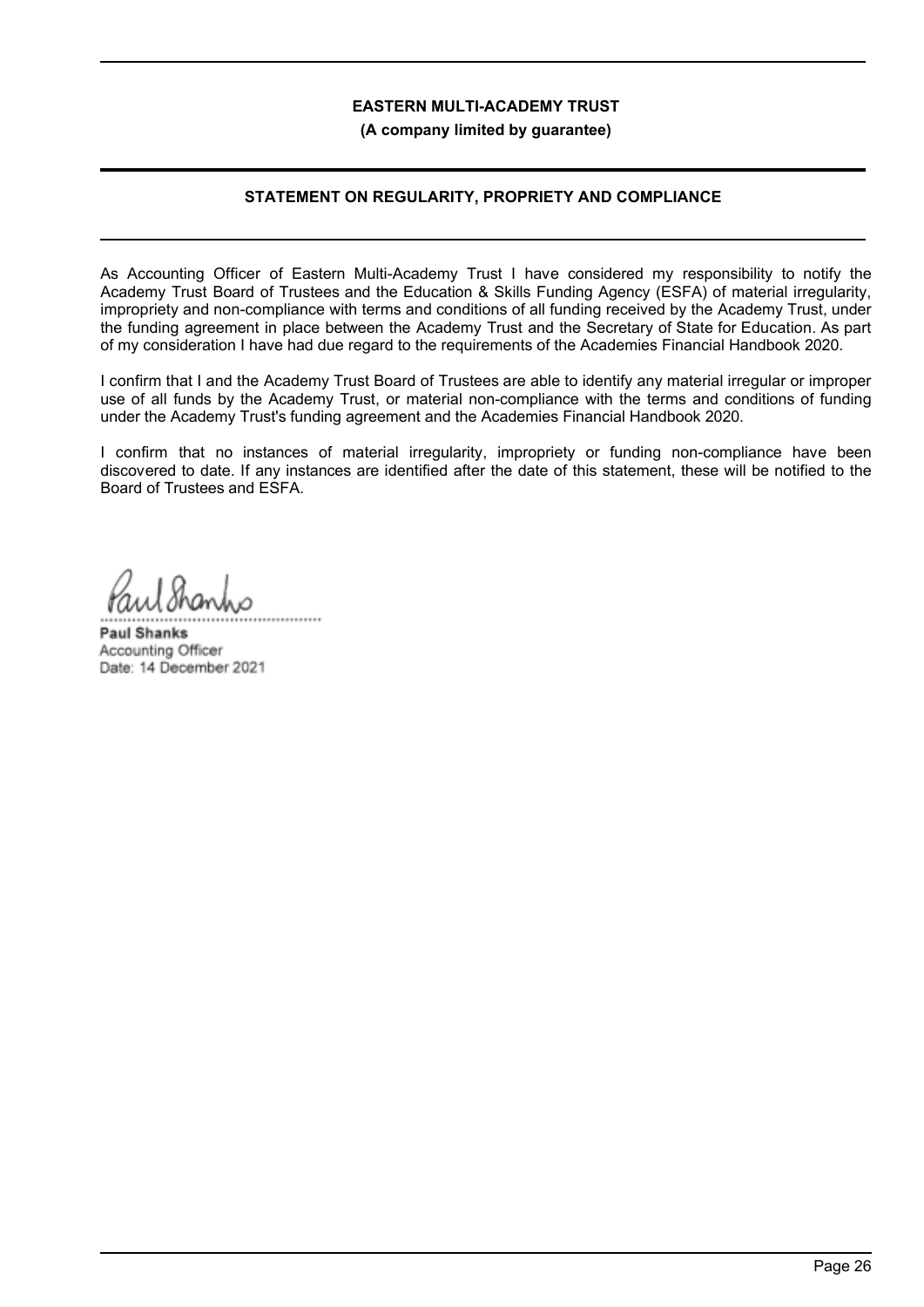## **(A company limited by guarantee)**

# **STATEMENT OF TRUSTEES' RESPONSIBILITIES FOR THE YEAR ENDED 31 AUGUST 2021**

The Trustees (who are also the directors of the charitable company for the purposes of company law) are responsible for preparing the Trustees' report and the financial statements in accordance with the Academies Accounts Direction published by the Education and Skills Funding Agency, United Kingdom Accounting Standards (United Kingdom Generally Accepted Accounting Practice) and applicable law and regulations.

Company law requires the Trustees to prepare financial statements for each financial year. Under company law, the Trustees must not approve the financial statements unless they are satisfied that they give a true and fair view of the state of affairs of the charitable company and of its incoming resources and application of resources, including its income and expenditure, for that period. In preparing these financial statements, the Trustees are required to:

- select suitable accounting policies and then apply them consistently;
- observe the methods and principles of the Charities SORP 2019 and the Academies Accounts Direction 2020 to 2021;
- make judgments and accounting estimates that are reasonable and prudent;
- state whether applicable UK Accounting Standards have been followed, subject to any material departures disclosed and explained in the financial statements;
- prepare the financial statements on the going concern basis unless it is inappropriate to presume that the charitable company will continue in business.

The Trustees are responsible for keeping adequate accounting records that are sufficient to show and explain the charitable company's transactions and disclose with reasonable accuracy at any time the financial position of the charitable company and enable them to ensure that the financial statements comply with the Companies Act 2006. They are also responsible for safeguarding the assets of the charitable company and hence for taking reasonable steps for the prevention and detection of fraud and other irregularities.

The Trustees are responsible for ensuring that in its conduct and operation the charitable company applies financial and other controls, which conform with the requirements both of propriety and of good financial management. They are also responsible for ensuring grants received from ESFA/DfE have been applied for the purposes intended.

The Trustees are responsible for the maintenance and integrity of the corporate and financial information included on the charitable company's website. Legislation in the United Kingdom governing the preparation and dissemination of financial statements may differ from legislation in other jurisdictions.

Approved by order of the members of the Board of Trustees and signed on its behalf by:

**Julie Perry** 

Chair of T Chair of Trustees

Date: 14 December 2021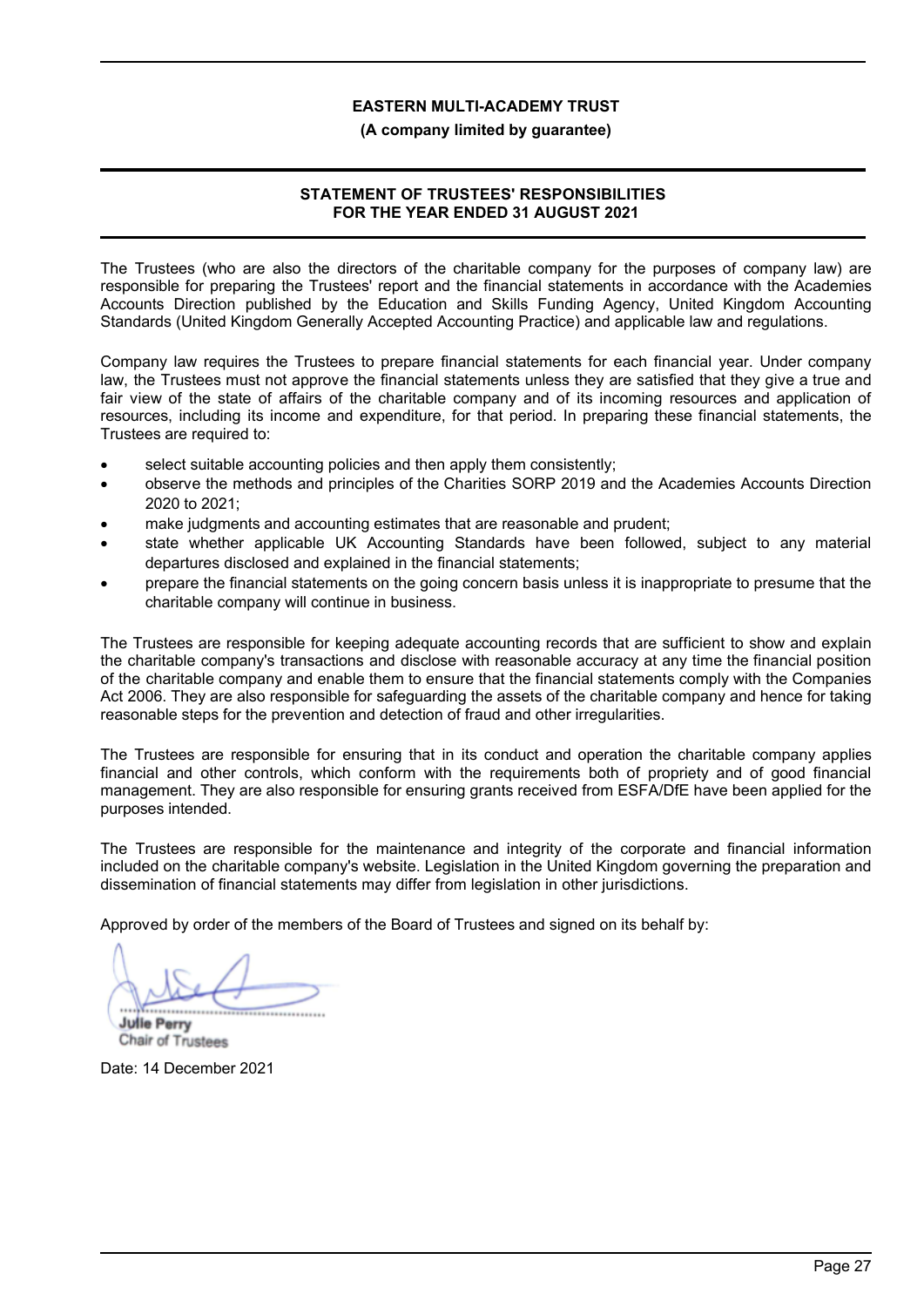### **(A company limited by guarantee)**

## **INDEPENDENT AUDITORS' REPORT ON THE FINANCIAL STATEMENTS TO THE MEMBERS OF EASTERN MULTI-ACADEMY TRUST**

### **Opinion**

We have audited the financial statements of Eastern Multi-Academy Trust (the 'Academy Trust') for the year ended 31 August 2021 which comprise the Statement of financial activities, the Balance sheet, the Statement of cash flows and the related notes, including a summary of significant accounting policies. The financial reporting framework that has been applied in their preparation is applicable law, United Kingdom Accounting Standards (United Kingdom Generally Accepted Accounting Practice), including Financial Reporting Standard 102 'The Financial Reporting Standard applicable in the UK and Republic of Ireland', the Charities SORP 2019 and the Academies Accounts Direction 2020 to 2021 issued by the Education and Skills Funding Agency.

In our opinion the financial statements:

- give a true and fair view of the state of the Academy Trust's affairs as at 31 August 2021 and of its incoming resources and application of resources, including its income and expenditure for the year then ended;
- have been properly prepared in accordance with United Kingdom Generally Accepted Accounting Practice; and
- have been prepared in accordance with the requirements of the Companies Act 2006, the Charities SORP 2019 and the Academies Accounts Direction 2020 to 2021 issued by the Education and Skills Funding Agency.

#### **Basis for opinion**

We conducted our audit in accordance with International Standards on Auditing (UK) (ISAs (UK)) and applicable law. Our responsibilities under those standards are further described in the Auditors' responsibilities for the audit of the financial statements section of our report. We are independent of the Academy Trust in accordance with the ethical requirements that are relevant to our audit of the financial statements in the United Kingdom, including the Financial Reporting Council's Ethical Standard, and we have fulfilled our other ethical responsibilities in accordance with these requirements. We believe that the audit evidence we have obtained is sufficient and appropriate to provide a basis for our opinion.

#### **Conclusions relating to going concern**

In auditing the financial statements, we have concluded that the Trustees' use of the going concern basis of accounting in the preparation of the financial statements is appropriate.

Based on the work we have performed, we have not identified any material uncertainties relating to events or conditions that, individually or collectively, may cast significant doubt on the Academy Trust's ability to continue as a going concern for a period of at least twelve months from when the financial statements are authorised for issue.

Our responsibilities and the responsibilities of the Trustees with respect to going concern are described in the relevant sections of this report.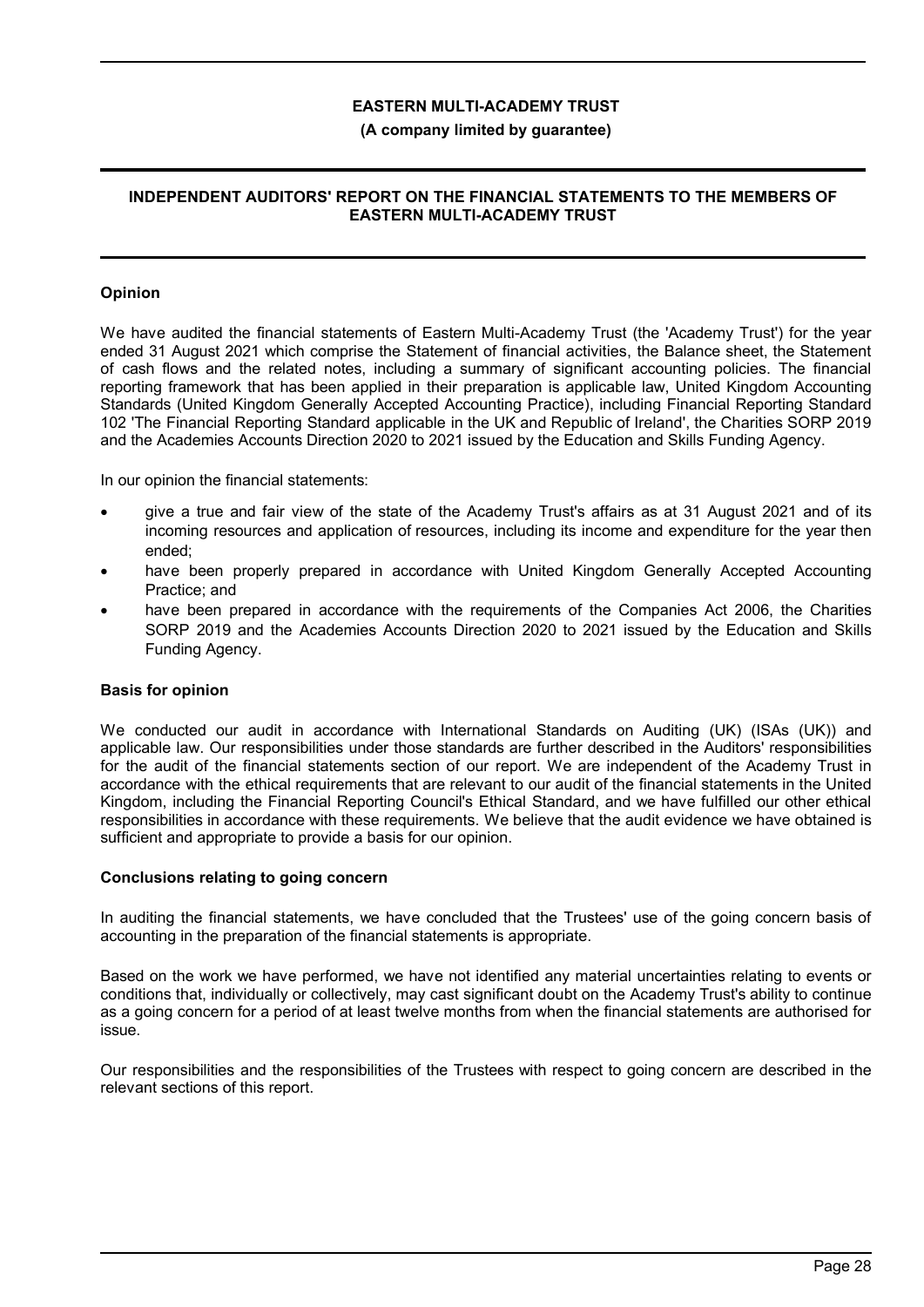### **(A company limited by guarantee)**

### **INDEPENDENT AUDITORS' REPORT ON THE FINANCIAL STATEMENTS TO THE MEMBERS OF EASTERN MULTI-ACADEMY TRUST (CONTINUED)**

#### **Other information**

The other information comprises the information included in the Annual report other than the financial statements and our Auditors' report thereon. The Trustees are responsible for the other information contained within the Annual report. Our opinion on the financial statements does not cover the other information and, except to the extent otherwise explicitly stated in our report, we do not express any form of assurance conclusion thereon. Our responsibility is to read the other information and, in doing so, consider whether the other information is materially inconsistent with the financial statements or our knowledge obtained in the course of the audit, or otherwise appears to be materially misstated. If we identify such material inconsistencies or apparent material misstatements, we are required to determine whether this gives rise to a material misstatement in the financial statements themselves. If, based on the work we have performed, we conclude that there is a material misstatement of this other information, we are required to report that fact.

We have nothing to report in this regard.

### **Opinion on other matters prescribed by the Companies Act 2006**

In our opinion, based on the work undertaken in the course of the audit:

- the information given in the Trustees' report including the Strategic report for the financial year for which the financial statements are prepared is consistent with the financial statements.
- the Trustees' report and the Strategic report have been prepared in accordance with applicable legal requirements.

## **Matters on which we are required to report by exception**

In the light of our knowledge and understanding of the Academy Trust and its environment obtained in the course of the audit, we have not identified material misstatements in the Trustees' report including the Strategic report.

We have nothing to report in respect of the following matters in relation to which the Companies Act 2006 requires us to report to you if, in our opinion:

- adequate accounting records have not been kept, or returns adequate for our audit have not been received from branches not visited by us; or
- the financial statements are not in agreement with the accounting records and returns; or
- certain disclosures of Trustees' remuneration specified by law are not made; or
- we have not received all the information and explanations we require for our audit.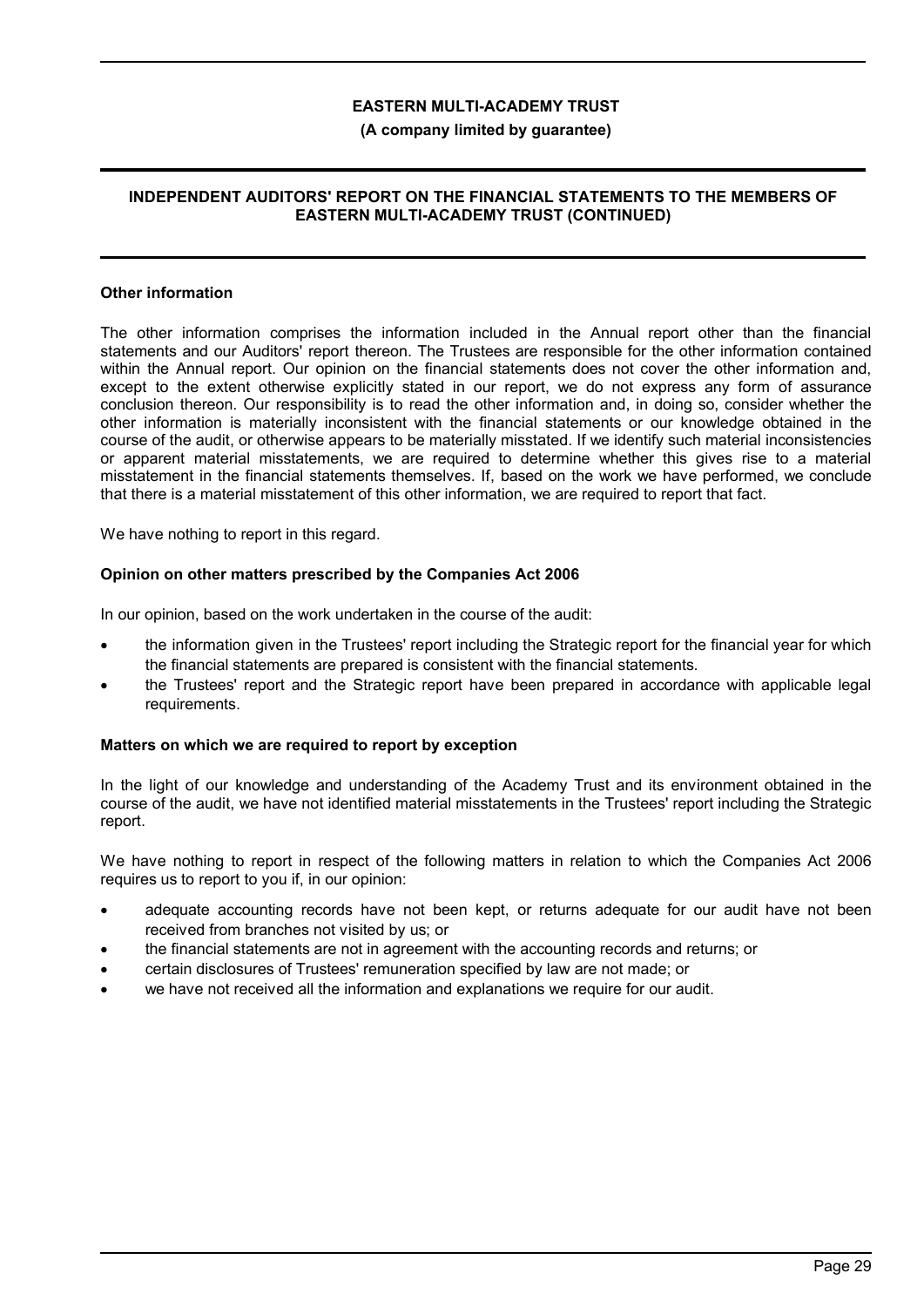### **(A company limited by guarantee)**

### **INDEPENDENT AUDITORS' REPORT ON THE FINANCIAL STATEMENTS TO THE MEMBERS OF EASTERN MULTI-ACADEMY TRUST (CONTINUED)**

#### **Responsibilities of Trustees**

As explained more fully in the Trustees' responsibilities statement, the Trustees (who are also the directors of the Academy Trust for the purposes of company law) are responsible for the preparation of the financial statements and for being satisfied that they give a true and fair view, and for such internal control as the Trustees determine is necessary to enable the preparation of financial statements that are free from material misstatement, whether due to fraud or error.

In preparing the financial statements, the Trustees are responsible for assessing the Academy Trust's ability to continue as a going concern, disclosing, as applicable, matters related to going concern and using the going concern basis of accounting unless the Trustees either intend to liquidate the Academy Trust or to cease operations, or have no realistic alternative but to do so.

#### **Auditors' responsibilities for the audit of the financial statements**

Our objectives are to obtain reasonable assurance about whether the financial statements as a whole are free from material misstatement, whether due to fraud or error, and to issue an Auditors' report that includes our opinion. Reasonable assurance is a high level of assurance, but is not a guarantee that an audit conducted in accordance with ISAs (UK) will always detect a material misstatement when it exists. Misstatements can arise from fraud or error and are considered material if, individually or in the aggregate, they could reasonably be expected to influence the economic decisions of users taken on the basis of these financial statements.

Irregularities, including fraud, are instances of non-compliance with laws and regulations. We design procedures in line with our responsibilities, outlined above, to detect material misstatements in respect of irregularities, including fraud. The extent to which our procedures are capable of detecting irregularities, including fraud is detailed below.

#### **Explanation as to what extent the audit was considered capable of detecting irregularities, including fraud**

The objectives of our audit in respect of fraud, are; to identify and assess the risks of material misstatement of the financial statements due to fraud; to obtain sufficient appropriate audit evidence regarding the assessed risks of material misstatement due to fraud, through designing and implementing appropriate responses to those assessed risks; and to respond appropriately to instances of fraud or suspected fraud identified during the audit. However, the primary responsibility for the prevention and detection of fraud rests with both management and those charged with governance of the company.

Our approach was as follows:

- We obtained an understanding of the legal and regulatory requirements applicable to the company and considered that the most significant are the Academies Accounts Direction 2020 to 2021, the Academies Financial Handbook 2020, the Charities SORP 2019, the Companies Act 2006, the Charities Act 2011, and UK financial reporting standards as issued by the Financial Reporting Council.
- We obtained an understanding of how the company complies with these requirements by discussions with management and those charged with governance.
- We assessed the risk of material misstatement of the financial statements, including the risk of material misstatement due to fraud and how it might occur, by holding discussions with management and those charged with governance.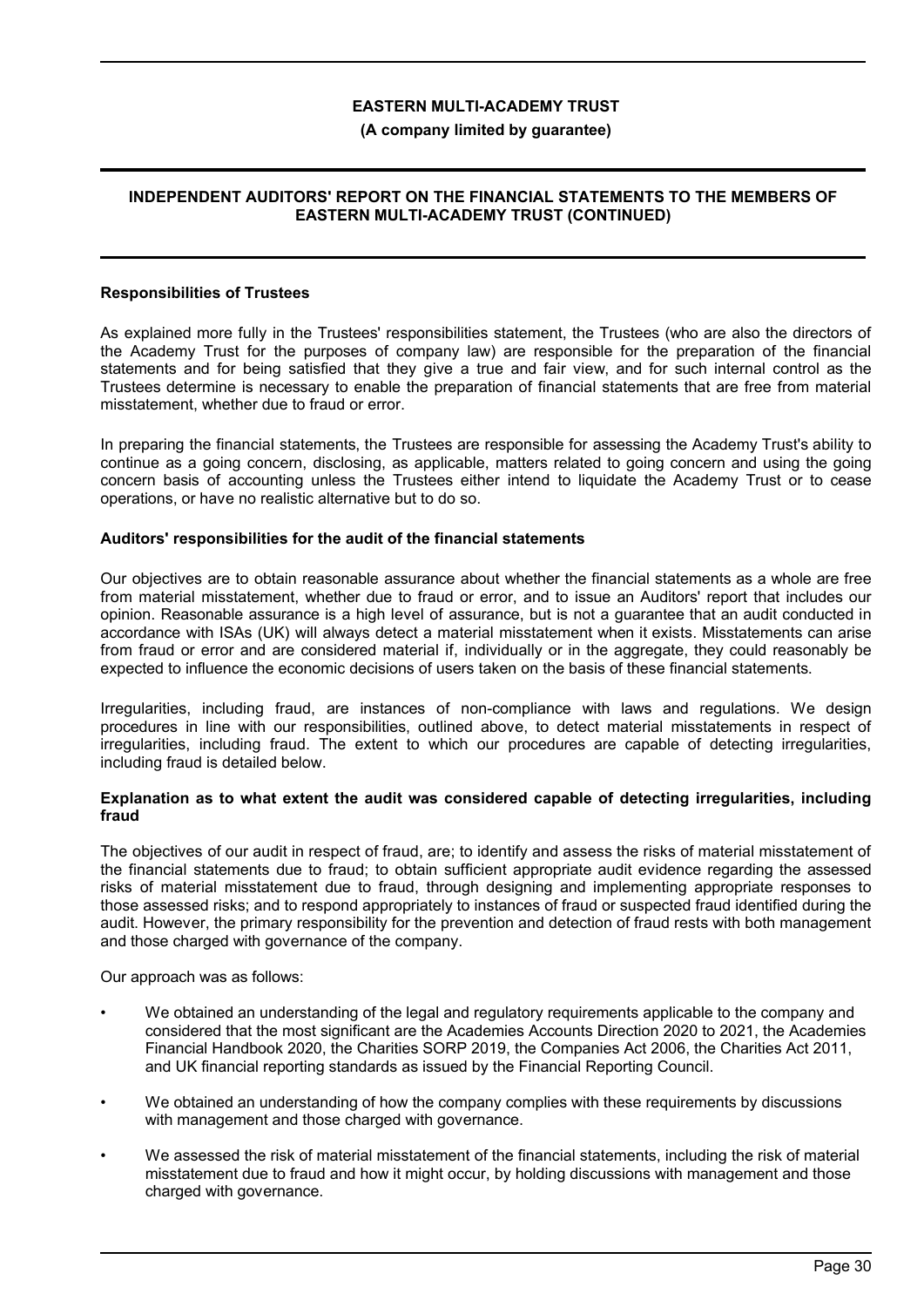### **(A company limited by guarantee)**

## **INDEPENDENT AUDITORS' REPORT ON THE FINANCIAL STATEMENTS TO THE MEMBERS OF EASTERN MULTI-ACADEMY TRUST (CONTINUED)**

• We inquired of management and those charged with governance as to any known instances of noncompliance or suspected non-compliance with laws and regulations.

Based on this understanding, we designed specific appropriate audit procedures to identify instances of noncompliance with laws and regulations. This included making enquiries of management and those charged with governance and obtaining additional corroborative evidence as required.

Because of the inherent limitations of an audit, there is a risk that we will not detect all irregularities, including those leading to a material misstatement in the financial statements or non-compliance with regulation. This risk increases the more that compliance with a law or regulation is removed from the events and transactions reflected in the financial statements, as we will be less likely to become aware of instances of non-compliance. The risk is also greater regarding irregularities occurring due to fraud rather than error, as fraud involves intentional concealment, forgery, collusion, omission or misrepresentation.

A further description of our responsibilities for the audit of the financial statements is located on the Financial Reporting Council's website at: www.frc.org.uk/auditorsresponsibilities. This description forms part of our Auditors' report.

### **Use of our report**

This report is made solely to the Academy Trust's members, as a body, in accordance with Chapter 3 of Part 16 of the Companies Act 2006. Our audit work has been undertaken so that we might state to the Academy Trust's members those matters we are required to state to them in an Auditors' report and for no other purpose. To the fullest extent permitted by law, we do not accept or assume responsibility to anyone other than the Academy Trust and its members, as a body, for our audit work, for this report, or for the opinions we have formed.

**Frank Shippam BSc FCA DChA (Senior statutory auditor)** for and on behalf of **MA Partners Audit LLP** Chartered Accountants and Statutory Auditors

Date: 17 December 2021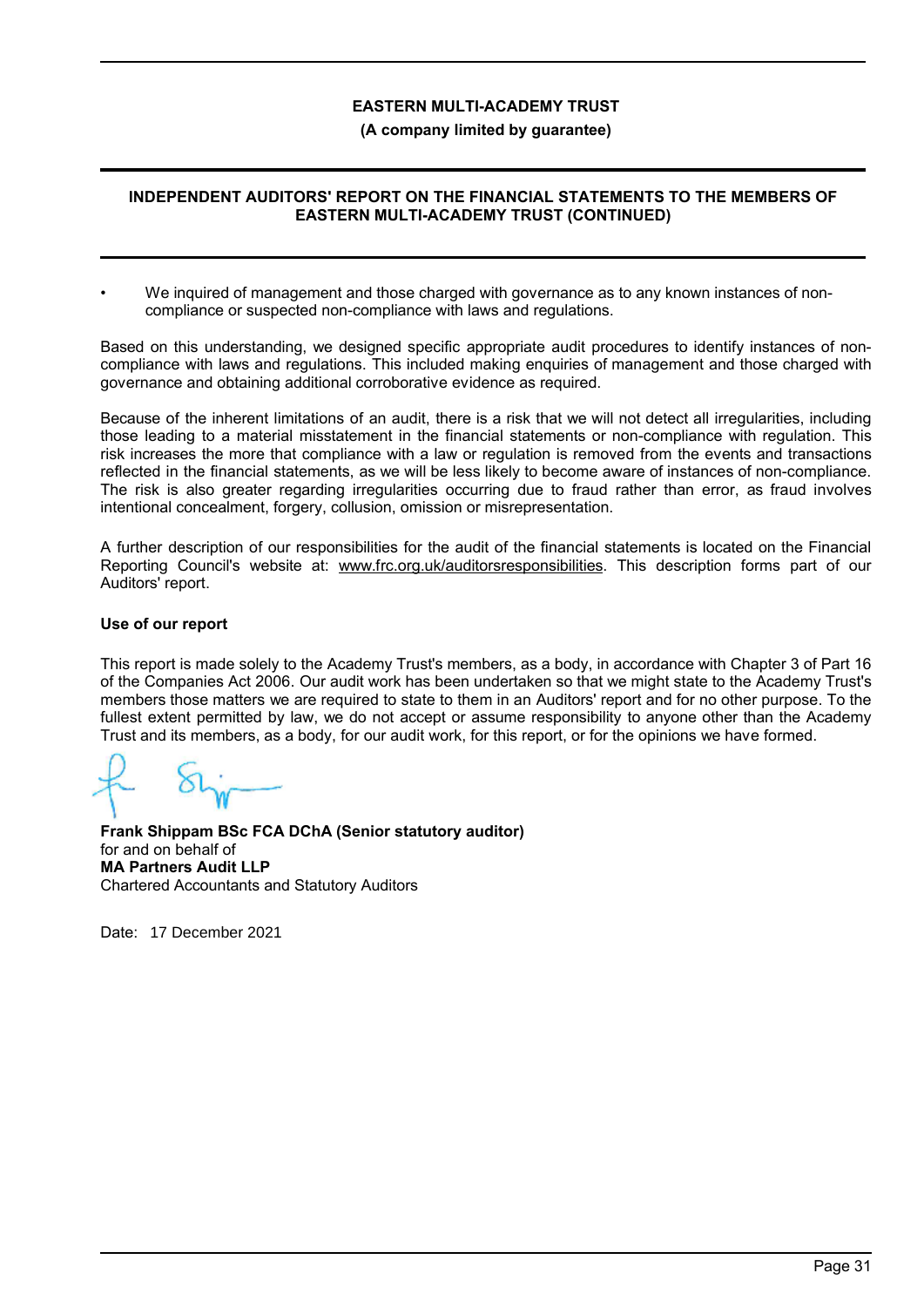#### **(A company limited by guarantee)**

### **INDEPENDENT REPORTING ACCOUNTANT'S ASSURANCE REPORT ON REGULARITY TO EASTERN MULTI-ACADEMY TRUST AND THE EDUCATION AND SKILLS FUNDING AGENCY**

In accordance with the terms of our engagement letter dated 23 October 2019 and further to the requirements of the Education and Skills Funding Agency (ESFA) as included in the Academies Accounts Direction 2020 to 2021, we have carried out an engagement to obtain limited assurance about whether the expenditure disbursed and income received by Eastern Multi-Academy Trust during the year 1 September 2020 to 31 August 2021 have been applied to the purposes identified by Parliament and the financial transactions conform to the authorities which govern them.

This report is made solely to Eastern Multi-Academy Trust and ESFA in accordance with the terms of our engagement letter. Our work has been undertaken so that we might state to Eastern Multi-Academy Trust and ESFA those matters we are required to state in a report and for no other purpose. To the fullest extent permitted by law, we do not accept or assume responsibility to anyone other than Eastern Multi-Academy Trust and ESFA, for our work, for this report, or for the conclusion we have formed.

#### **Respective responsibilities of Eastern Multi-Academy Trust's accounting officer and the reporting accountant**

The accounting officer is responsible, under the requirements of Eastern Multi-Academy Trust's funding agreement with the Secretary of State for Education dated 31 August 2010 and the Academies Financial Handbook, extant from 1 September 2020, for ensuring that expenditure disbursed and income received is applied for the purposes intended by Parliament and the financial transactions conform to the authorities which govern them.

Our responsibilities for this engagement are established in the United Kingdom by our profession's ethical guidance and are to obtain limited assurance and report in accordance with our engagement letter and the requirements of the Academies Accounts Direction 2020 to 2021. We report to you whether anything has come to our attention in carrying out our work which suggests that in all material respects, expenditure disbursed and income received during the year 1 September 2020 to 31 August 2021 have not been applied to purposes intended by Parliament or that the financial transactions do not conform to the authorities which govern them.

## **Approach**

We conducted our engagement in accordance with the Framework and Guide for External Auditors and Reporting Accountant of Academy Trusts issued by ESFA. We performed a limited assurance engagement as defined in our engagement letter.

The objective of a limited assurance engagement is to perform such procedures as to obtain information and explanations in order to provide us with sufficient appropriate evidence to express a negative conclusion on regularity.

A limited assurance engagement is more limited in scope than a reasonable assurance engagement and consequently does not enable us to obtain assurance that we would become aware of all significant matters that might be identified in a reasonable assurance engagement. Accordingly, we do not express a positive opinion.

Our engagement includes examination, on a test basis, of evidence relevant to the regularity and propriety of the Academy Trust's income and expenditure.

Our procedures included, but were not limited to, the following:

- Reviewing the processes for identifying and declaring business interests, related parties and transactions with connected parties;
- Reviewing minutes of meetings and making enquiries of Trustees and management;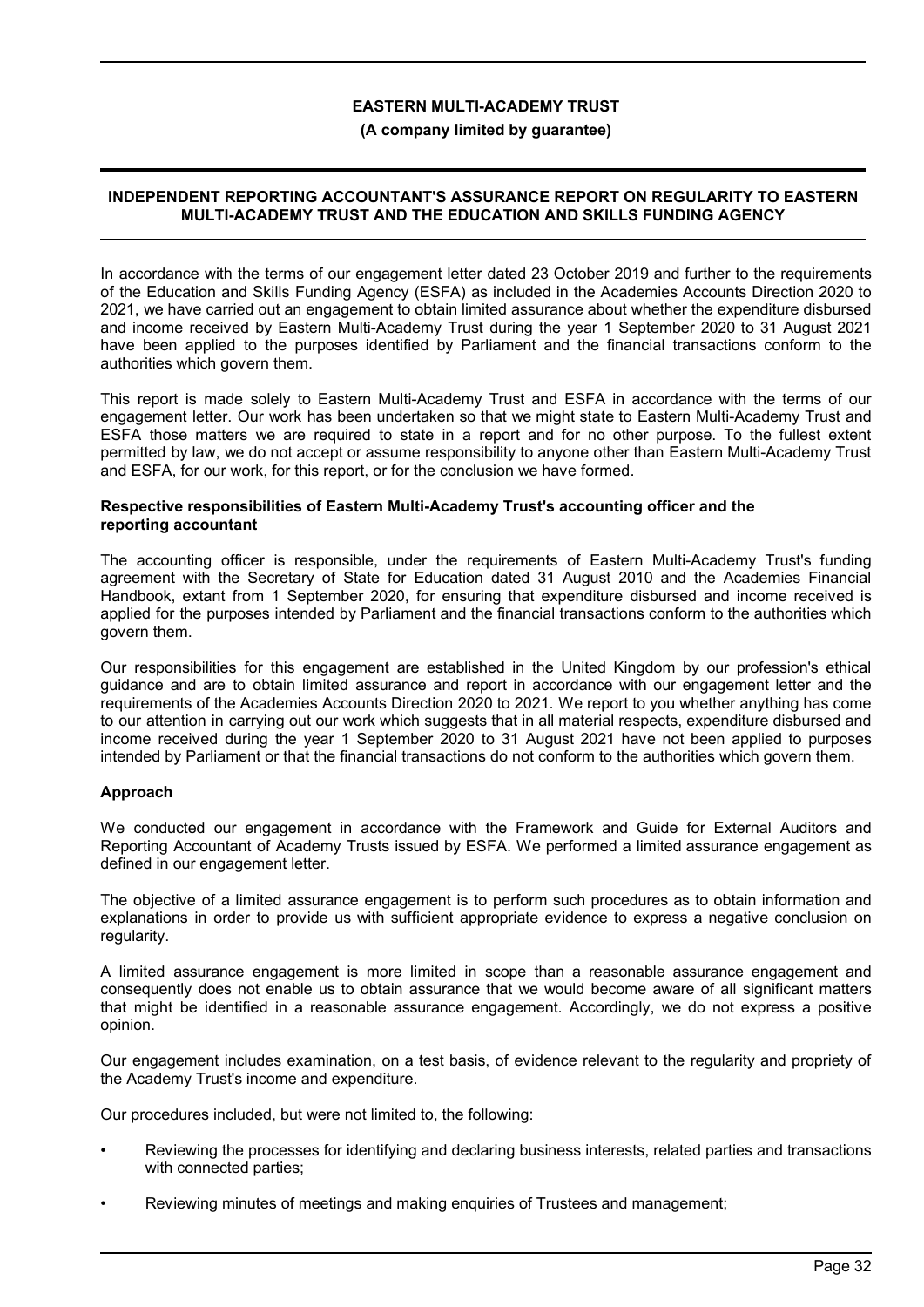## **(A company limited by guarantee)**

## **INDEPENDENT REPORTING ACCOUNTANT'S ASSURANCE REPORT ON REGULARITY TO EASTERN MULTI-ACADEMY TRUST AND THE EDUCATION & SKILLS FUNDING AGENCY (CONTINUED)**

- Performing an evaluation of the general control environment;
- Sample testing of expenditure to ensure the Trust's lines of delegation and procurement policies have been adhered to, that employees have not personally benefitted from any transaction and that goods and services have been procured in an open and transparent manner;
- Sample testing of restricted income to ensure it has been spent as the purposes intended;
- Reviewing transactions which may not fall within the delegated authority of the Trust and ensuring any such transactions have been authorised and disclosed as necessary;
- Reviewing compliance with Part 8: Schedule of requirements (the "musts") of the Academies Financial Handbook 2020.

Where applicable, this work was integrated with our audit on the financial statements to the extent evidence from the conduct of the audit supports the regularity conclusion.

## **Conclusion**

In the course of our work, nothing has come to our attention which suggest in all material respects the expenditure disbursed and income received during the year 1 September 2020 to 31 August 2021 has not been applied to purposes intended by Parliament and the financial transactions do not conform to the authorities which govern them.

Mg Patres Avdit wil

**MA Partners Audit LLP**

Chartered Accountants and Statutory Auditors

Date: 17 December 2021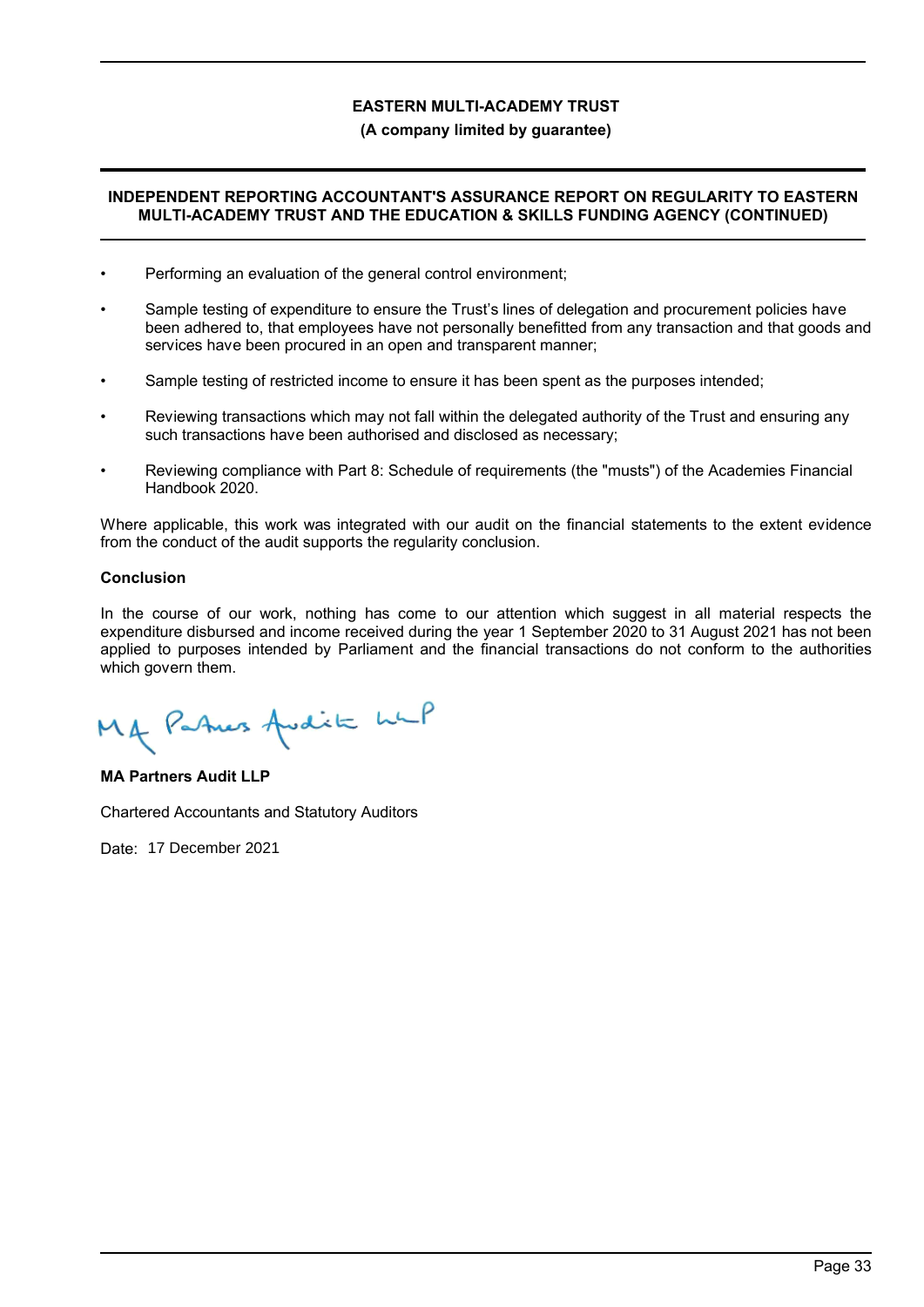**(A company limited by guarantee)**

|                                                                       | <b>Note</b> | <b>Unrestricted</b><br>funds<br>2021<br>£000 | <b>Restricted</b><br>funds<br>2021<br>£000 | <b>Restricted</b><br>fixed asset<br>funds<br>2021<br>£000 | <b>Total</b><br>funds<br>2021<br>£000 | Total<br>funds<br>2020<br>£000 |
|-----------------------------------------------------------------------|-------------|----------------------------------------------|--------------------------------------------|-----------------------------------------------------------|---------------------------------------|--------------------------------|
| Income from:                                                          |             |                                              |                                            |                                                           |                                       |                                |
| Donations and capital<br>grants                                       | 3           | 7                                            | 189                                        | 1,153                                                     | 1,349                                 | 1,665                          |
| Other trading activities                                              | 5           | 267                                          | 44                                         |                                                           | 312                                   | 317                            |
| Investments                                                           | 6           | 1                                            |                                            |                                                           | 1                                     | 10                             |
| Charitable activities                                                 | 4           | 432                                          | 28,675                                     |                                                           | 29,106                                | 27,983                         |
| <b>Total income</b>                                                   |             | 707                                          | 28,908                                     | 1,153                                                     | 30,768                                | 29,975                         |
| <b>Expenditure on:</b>                                                |             |                                              |                                            |                                                           |                                       |                                |
| Raising funds                                                         | 8           | 321                                          |                                            |                                                           | 321                                   | 338                            |
| Charitable activities                                                 | 9           | 394                                          | 30,506                                     | 2,275                                                     | 33,175                                | 31,486                         |
| <b>Total expenditure</b>                                              |             | 715                                          | 30,506                                     | 2,275                                                     | 33,496                                | 31,824                         |
| Net expenditure                                                       |             | (8)                                          | (1, 598)                                   | (1, 122)                                                  | (2, 728)                              | (1, 849)                       |
| Transfers between<br>funds                                            | 18          | (290)                                        | (177)                                      | 467                                                       |                                       |                                |
| Net movement in<br>funds before other<br>recognised<br>gains/(losses) |             | (298)                                        | (1, 775)                                   | (655)                                                     | (2, 728)                              | (1, 849)                       |
| Other recognised<br>gains/(losses):<br>Actuarial losses on            |             |                                              |                                            |                                                           |                                       |                                |
| defined benefit pension<br>schemes                                    | 24          |                                              | (4, 013)                                   |                                                           | (4, 013)                              | (2, 244)                       |
| Net movement in<br>funds                                              |             | (298)                                        | (5,788)                                    | (655)                                                     | (6, 741)                              | (4,093)                        |

### **STATEMENT OF FINANCIAL ACTIVITIES (INCORPORATING INCOME AND EXPENDITURE ACCOUNT) FOR THE YEAR ENDED 31 AUGUST 2021**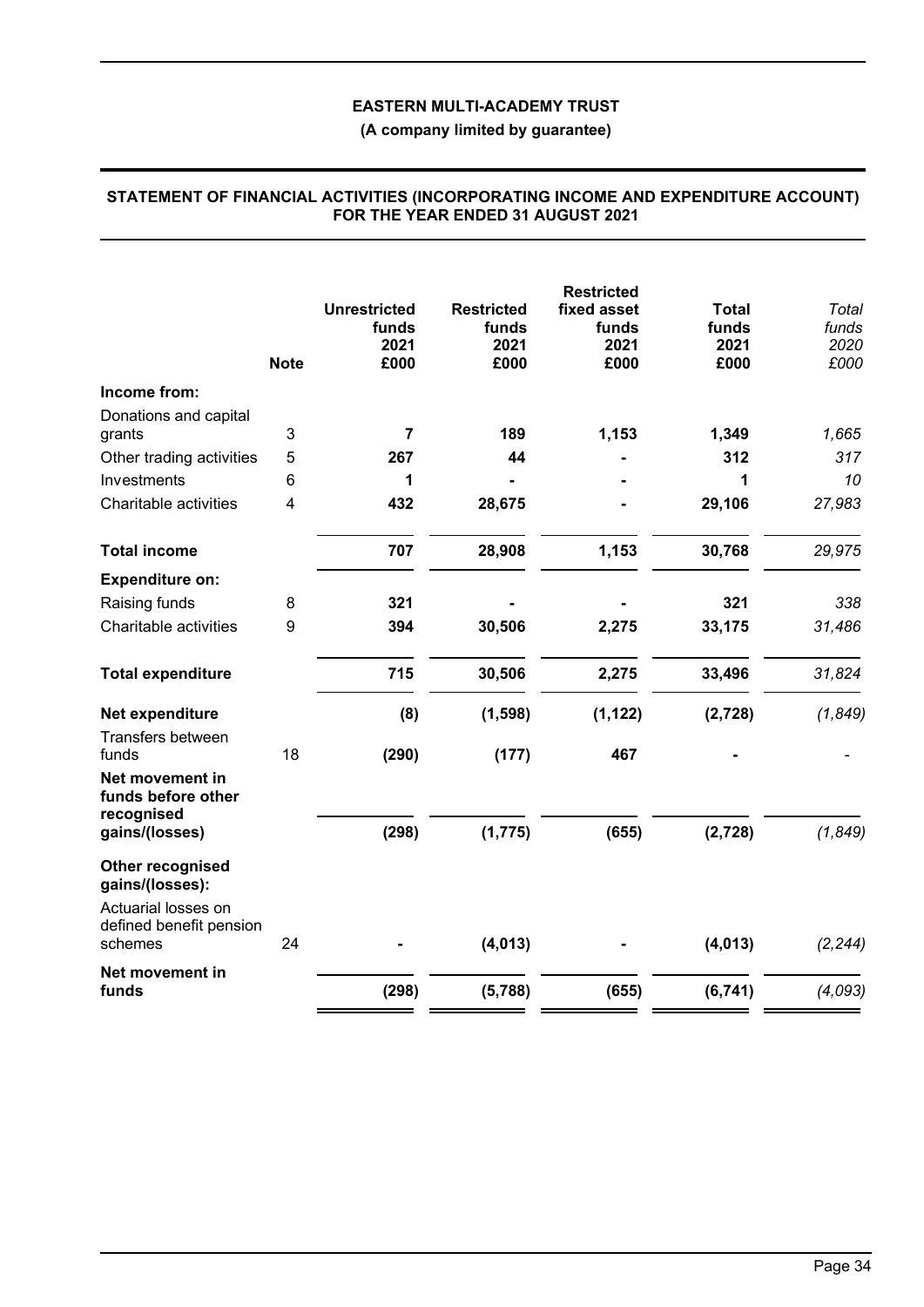# **(A company limited by guarantee)**

### **STATEMENT OF FINANCIAL ACTIVITIES (INCORPORATING INCOME AND EXPENDITURE ACCOUNT) (CONTINUED) FOR THE YEAR ENDED 31 AUGUST 2021**

|                                       | <b>Note</b> | Unrestricted<br>funds<br>2021<br>£000 | <b>Restricted</b><br>funds<br>2021<br>£000 | <b>Restricted</b><br>fixed asset<br>funds<br>2021<br>£000 | <b>Total</b><br>funds<br>2021<br>£000 | Total<br>funds<br>2020<br>£000 |
|---------------------------------------|-------------|---------------------------------------|--------------------------------------------|-----------------------------------------------------------|---------------------------------------|--------------------------------|
| <b>Reconciliation of</b><br>funds:    |             |                                       |                                            |                                                           |                                       |                                |
| Total funds brought<br>forward        |             | 1,619                                 | (13, 658)                                  | 55,391                                                    | 43,352                                | 47,445                         |
| Net movement in funds                 |             | (298)                                 | (5,788)                                    | (655)                                                     | (6, 741)                              | (4,093)                        |
| <b>Total funds carried</b><br>forward |             | 1,321                                 | (19, 446)                                  | 54,736                                                    | 36,611                                | 43,352                         |

The Statement of financial activities includes all gains and losses recognised in the year.

The notes on pages 39 to 75 form part of these financial statements.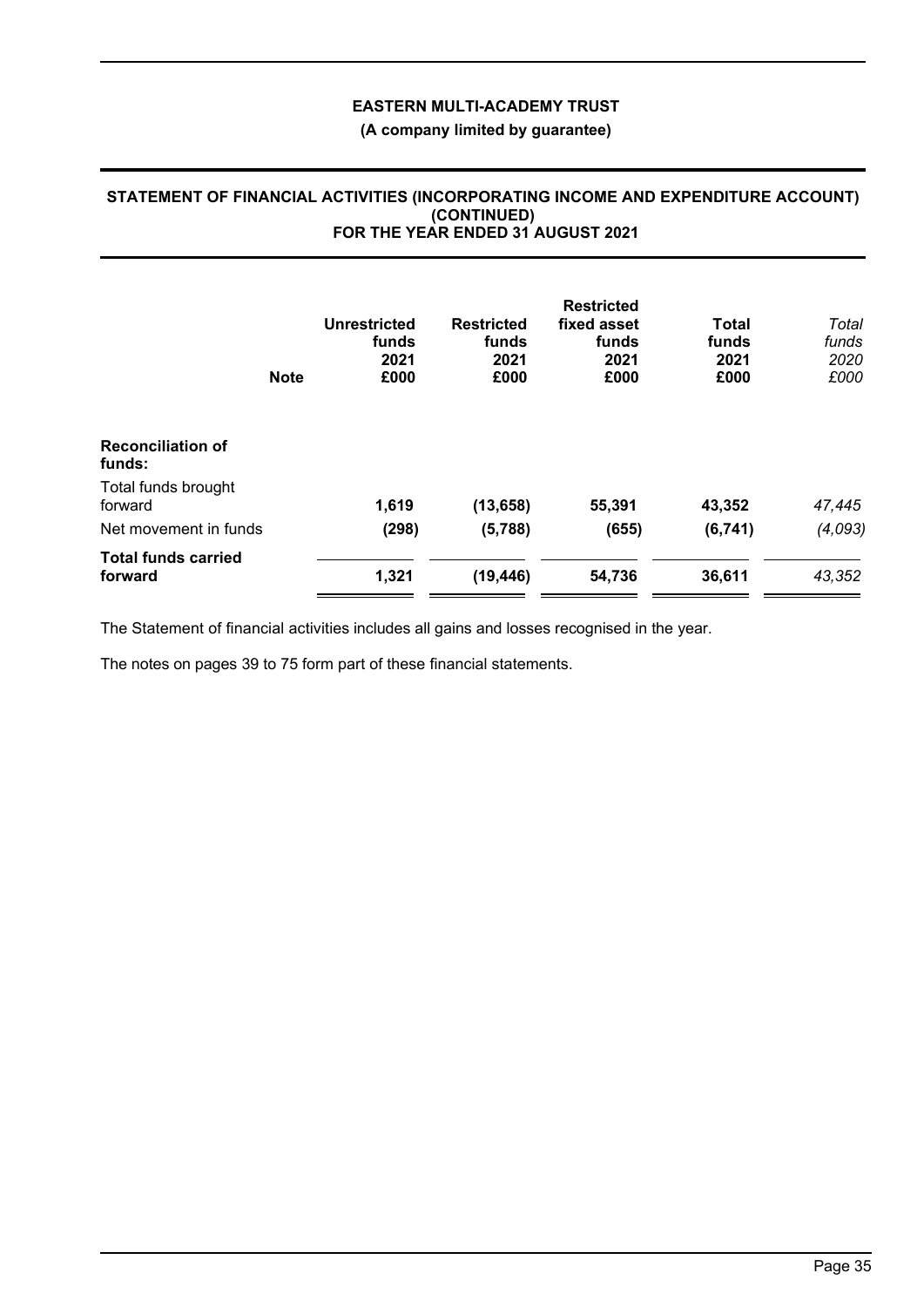#### **(A company limited by guarantee) REGISTERED NUMBER: 07338780**

| <b>BALANCE SHEET</b><br>AS AT 31 AUGUST 2021                  |             |           |              |           |              |
|---------------------------------------------------------------|-------------|-----------|--------------|-----------|--------------|
| <b>Fixed assets</b>                                           | <b>Note</b> |           | 2021<br>£000 |           | 2020<br>£000 |
| Tangible assets                                               | 15          |           | 52,480       |           | 53,672       |
|                                                               |             |           | 52,480       |           | 53,672       |
| <b>Current assets</b>                                         |             |           |              |           |              |
| <b>Debtors</b>                                                | 16          | 925       |              | 1,183     |              |
| Cash at bank and in hand                                      |             | 5,816     |              | 5,366     |              |
|                                                               |             | 6,741     |              | 6,549     |              |
| Creditors: amounts falling due within one<br>year             | 17          | (1,651)   |              | (1,708)   |              |
| <b>Net current assets</b>                                     |             |           | 5,090        |           | 4,841        |
| Net assets excluding pension liability                        |             |           | 57,570       |           | 58,513       |
| Defined benefit pension scheme liability                      | 24          |           | (20, 959)    |           | (15, 161)    |
| <b>Total net assets</b>                                       |             |           | 36,611       |           | 43,352       |
| <b>Funds of the Academy Trust</b><br><b>Restricted funds:</b> |             |           |              |           |              |
| Fixed asset funds                                             | 18          | 54,736    |              | 55,391    |              |
| Restricted income funds                                       | 18          | 1,513     |              | 1,503     |              |
| Restricted funds excluding pension asset                      | 18          | 56,249    |              | 56,894    |              |
| Pension reserve                                               | 18          | (20, 959) |              | (15, 161) |              |
| <b>Total restricted funds</b>                                 | 18          |           | 35,290       |           | 41,733       |
| <b>Unrestricted income funds</b>                              | 18          |           | 1,321        |           | 1,619        |
| <b>Total funds</b>                                            |             |           | 36,611       |           | 43,352       |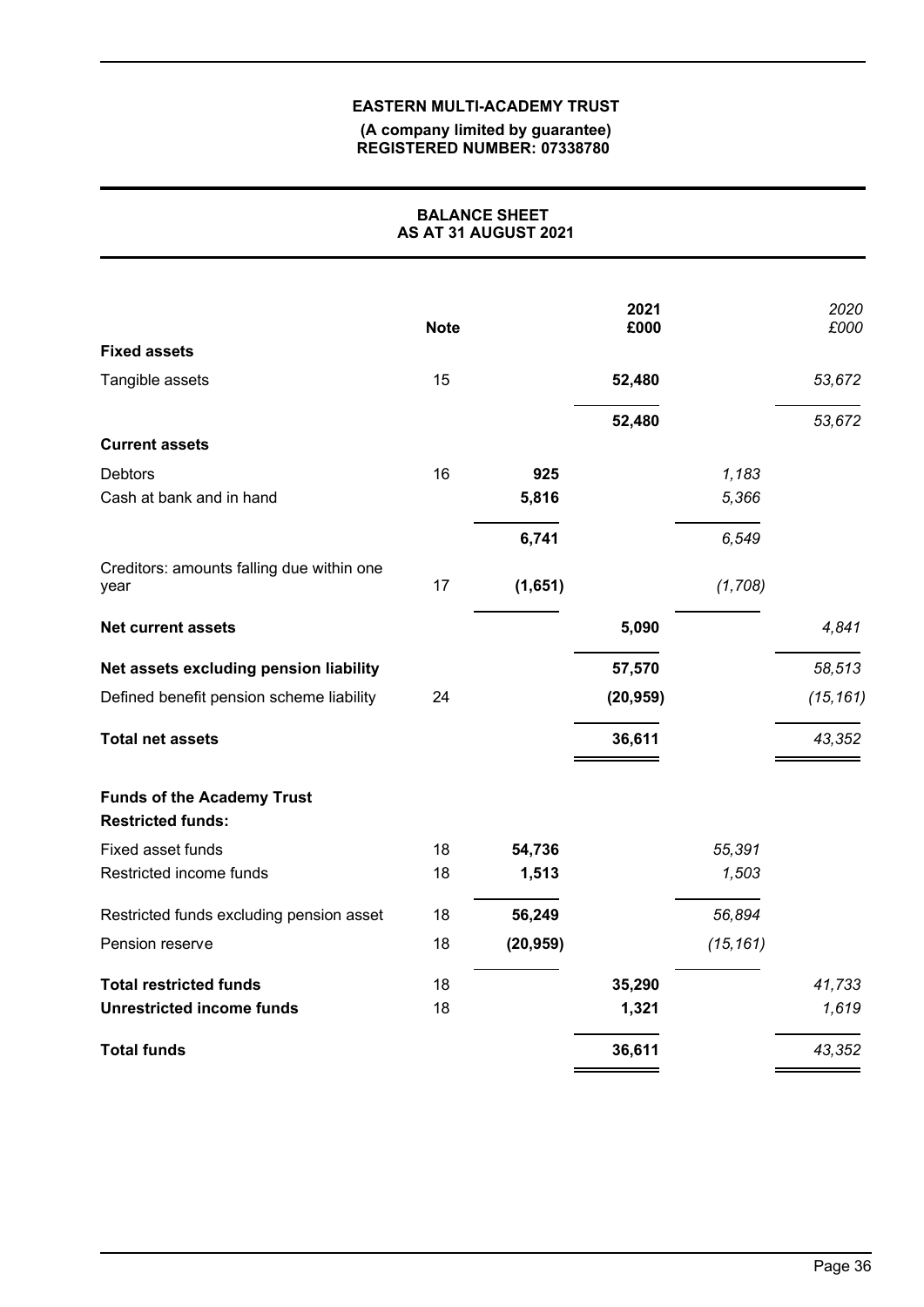**(A company limited by guarantee) REGISTERED NUMBER: 07338780**

# **BALANCE SHEET (CONTINUED) AS AT 31 AUGUST 2021**

The financial statements on pages 34 to 75 were approved and authorised for issue by the Trustees and are signed on their behalf, by:

................................................ **Julie Perry**

Chair of Trustees

Date: 14 December 2021

The notes on pages 39 to 75 form part of these financial statements.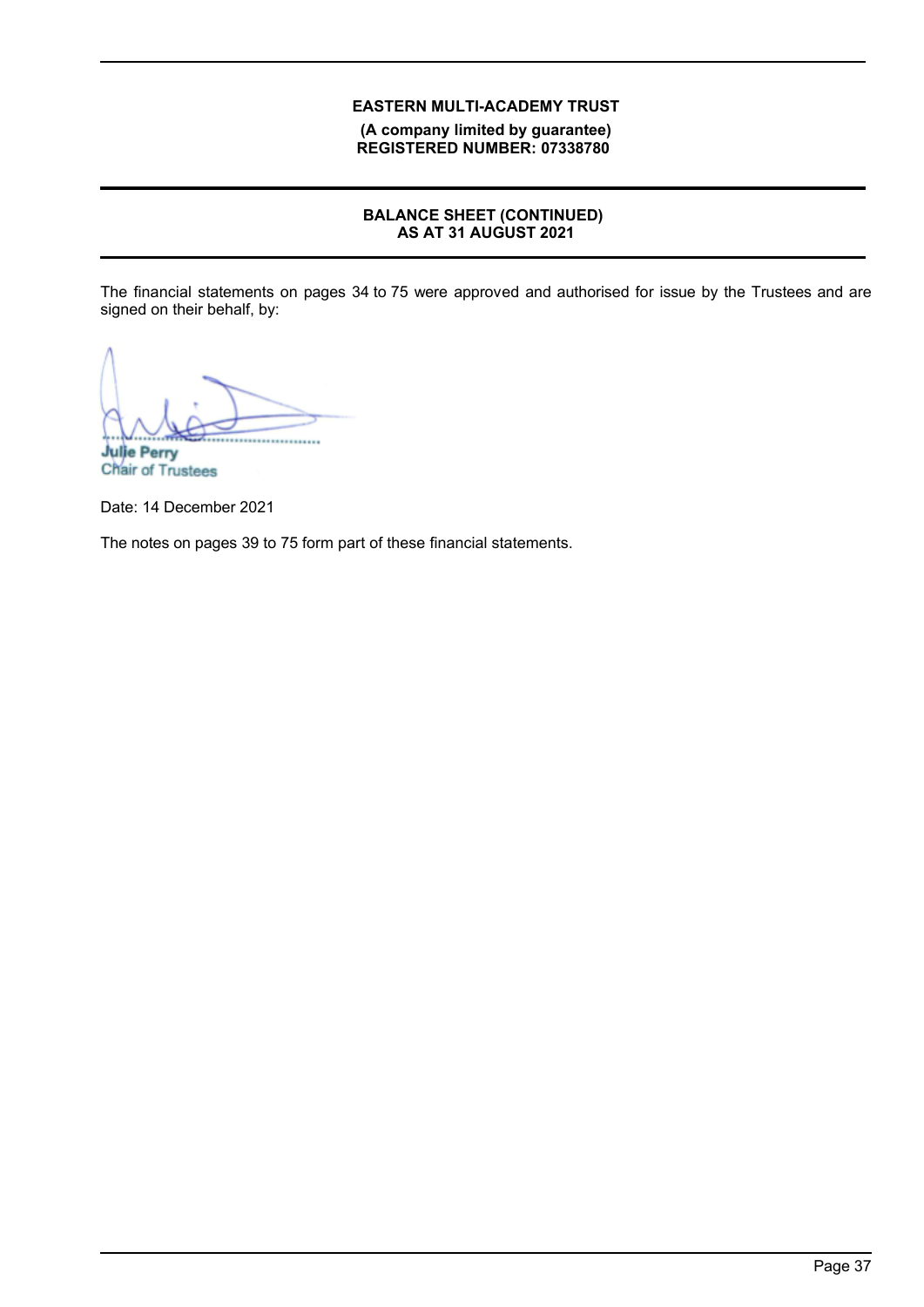**(A company limited by guarantee)**

## **STATEMENT OF CASH FLOWS FOR THE YEAR ENDED 31 AUGUST 2021**

| Cash flows from operating activities                   | <b>Note</b> | 2021<br>£000 | 2020<br>£000 |
|--------------------------------------------------------|-------------|--------------|--------------|
| Net cash provided by operating activities              | 20          | 379          | 55           |
| Cash flows from investing activities                   | 21          | 71           | 331          |
| Change in cash and cash equivalents in the year        |             | 450          | 386          |
| Cash and cash equivalents at the beginning of the year |             | 5,366        | 4,980        |
| Cash and cash equivalents at the end of the year       | 22, 23      | 5,816        | 5.366        |

The notes on pages 39 to 75 from part of these financial statements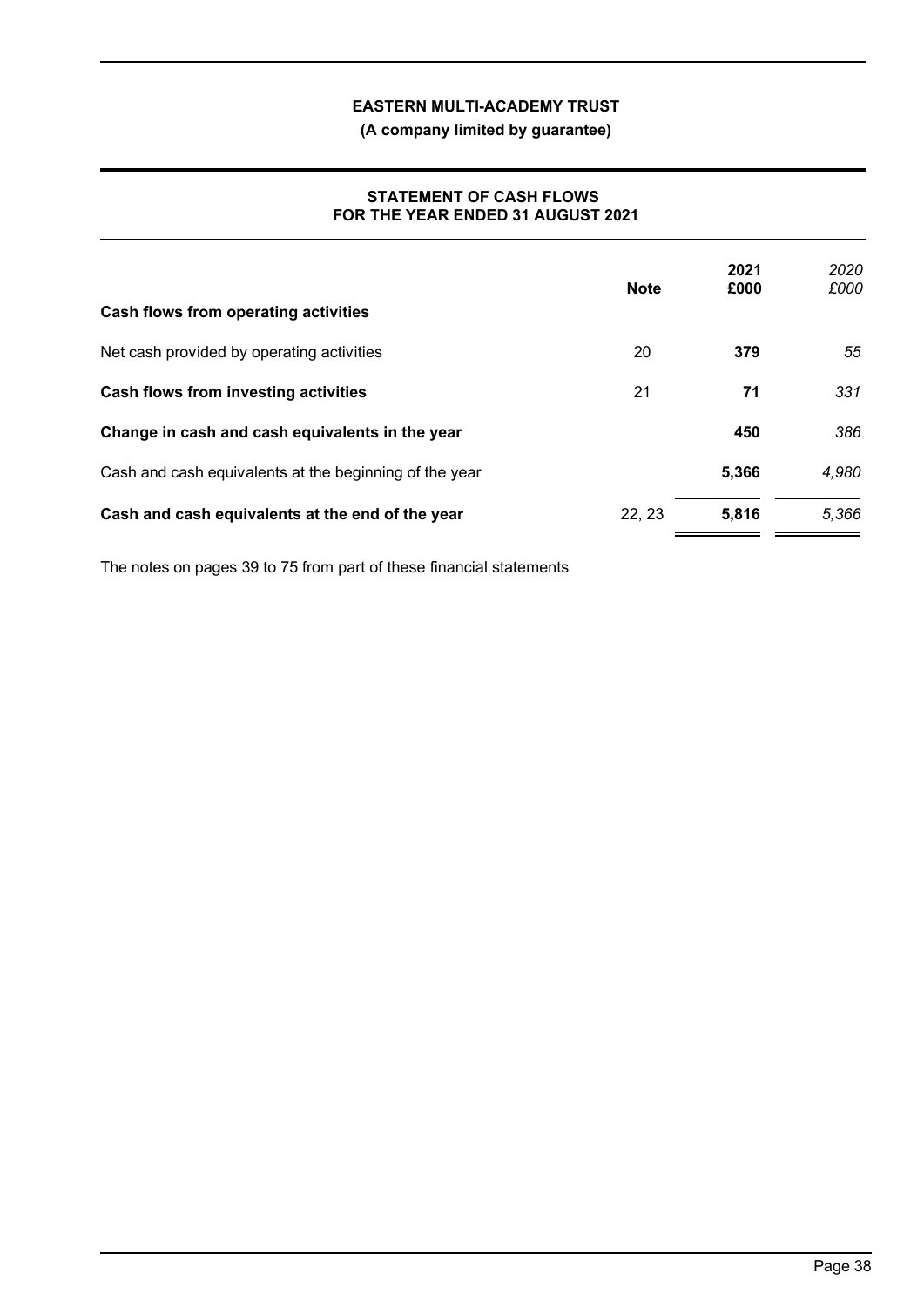#### **(A company limited by guarantee)**

### **NOTES TO THE FINANCIAL STATEMENTS FOR THE YEAR ENDED 31 AUGUST 2021**

#### **1. Accounting policies**

A summary of the principal accounting policies adopted (which have been applied consistently, except where noted), judgments and key sources of estimation uncertainty, is set out below.

#### **1.1 Basis of preparation of financial statements**

The financial statements of the Academy Trust, which is a public benefit entity under FRS 102, have been prepared under the historic cost convention in accordance with the Financial Reporting Standard Applicable in the UK and Republic of Ireland (FRS 102), the Accounting and Reporting by Charities: Statement of Recommended Practice applicable to charities preparing their accounts in accordance with the Financial Reporting Standard applicable in the UK and Republic of Ireland (FRS 102) (Charities SORP (FRS 102)), the Academies Accounts Direction 2020 to 2021 issued by ESFA, the Charities Act 2011 and the Companies Act 2006.

Eastern Multi-Academy Trust meets the definition of a public benefit entity under FRS 102.

#### **1.2 Going concern**

The Trustees assess whether the use of going concern is appropriate i.e. whether there are any material uncertainties related to events or conditions that may cast significant doubt on the ability of the Academy Trust to continue as a going concern. The Trustees make this assessment in respect of a period of at least one year from the date of authorisation for issue of the financial statements and have concluded that the Academy Trust has adequate resources to continue in operational existence for the foreseeable future and there are no material uncertainties about the Academy Trust's ability to continue as a going concern, thus they continue to adopt the going concern basis of accounting in preparing the financial statements.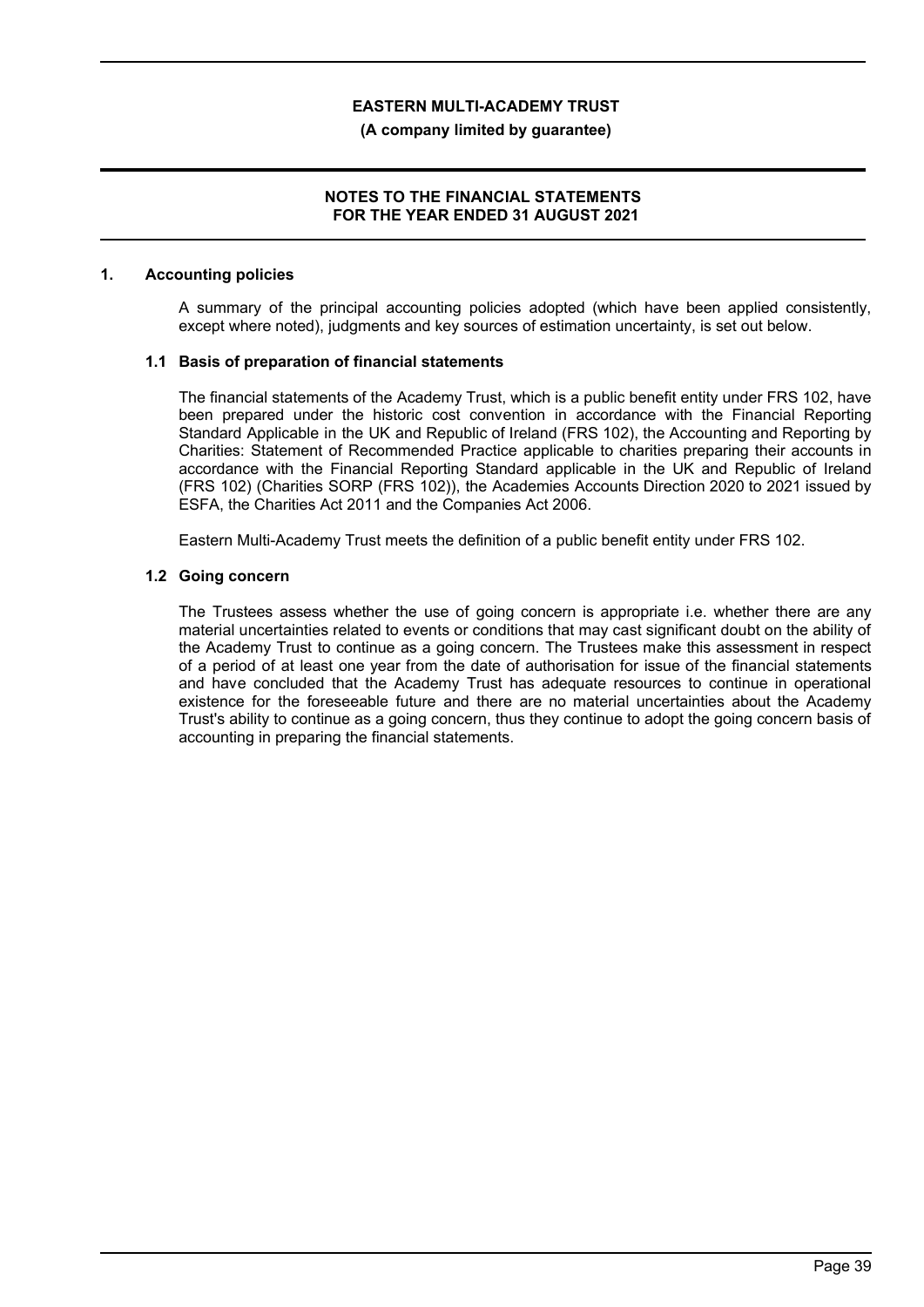#### **(A company limited by guarantee)**

### **NOTES TO THE FINANCIAL STATEMENTS FOR THE YEAR ENDED 31 AUGUST 2021**

#### **1. Accounting policies (continued)**

### **1.3 Income**

All incoming resources are recognised when the Academy Trust has entitlement to the funds, the receipt is probable and the amount can be measured reliably.

#### **Grants**

Grants are included in the Statement of financial activities on a receivable basis. The balance of income received for specific purposes but not expended during the period is shown in the relevant funds on the Balance sheet. Where income is received in advance of meeting any performancerelated conditions there is not unconditional entitlement to the income and its recognition is deferred and included in creditors as deferred income until the performance-related conditions are met. Where entitlement occurs before income is received, the income is accrued.

General Annual Grant is recognised in full in the Statement of financial activities in the year for which it is receivable and any abatement in respect of the year is deducted from income and recognised as a liability.

Capital grants are recognised in full when there is an unconditional entitlement to the grant. Unspent amounts of capital grants are reflected in the Balance sheet in the restricted fixed asset fund. Capital grants are recognised when there is entitlement and are not deferred over the life of the asset on which they are expended.

## **Donations**

Donations are recognised on a receivable basis (where there are no performance-related conditions) where the receipt is probable and the amount can be reliably measured.

### **Other income**

Other income, including the hire of facilities, is recognised in the year it is receivable and to the extent the Academy Trust has provided the goods or services.

#### **1.4 Expenditure**

Expenditure is recognised once there is a legal or constructive obligation to transfer economic benefit to a third party, it is probable that a transfer of economic benefits will be required in settlement and the amount of the obligation can be measured reliably. Expenditure is classified by activity. The costs of each activity are made up of the total of direct costs and shared costs, including support costs involved in undertaking each activity. Direct costs attributable to a single activity are allocated directly to that activity. Shared costs which contribute to more than one activity and support costs which are not attributable to a single activity are apportioned between those activities on a basis consistent with the use of resources. Central staff costs are allocated on the basis of time spent, and depreciation charges allocated on the portion of the asset's use.

### **Expenditure on raising funds**

This includes all expenditure incurred by the Academy Trust to raise funds for its charitable purposes and includes costs of all fundraising activities events and non-charitable trading.

### **Charitable activities**

These are costs incurred on the Academy Trust's educational operations, including support costs and costs relating to the governance of the Academy Trust apportioned to charitable activities.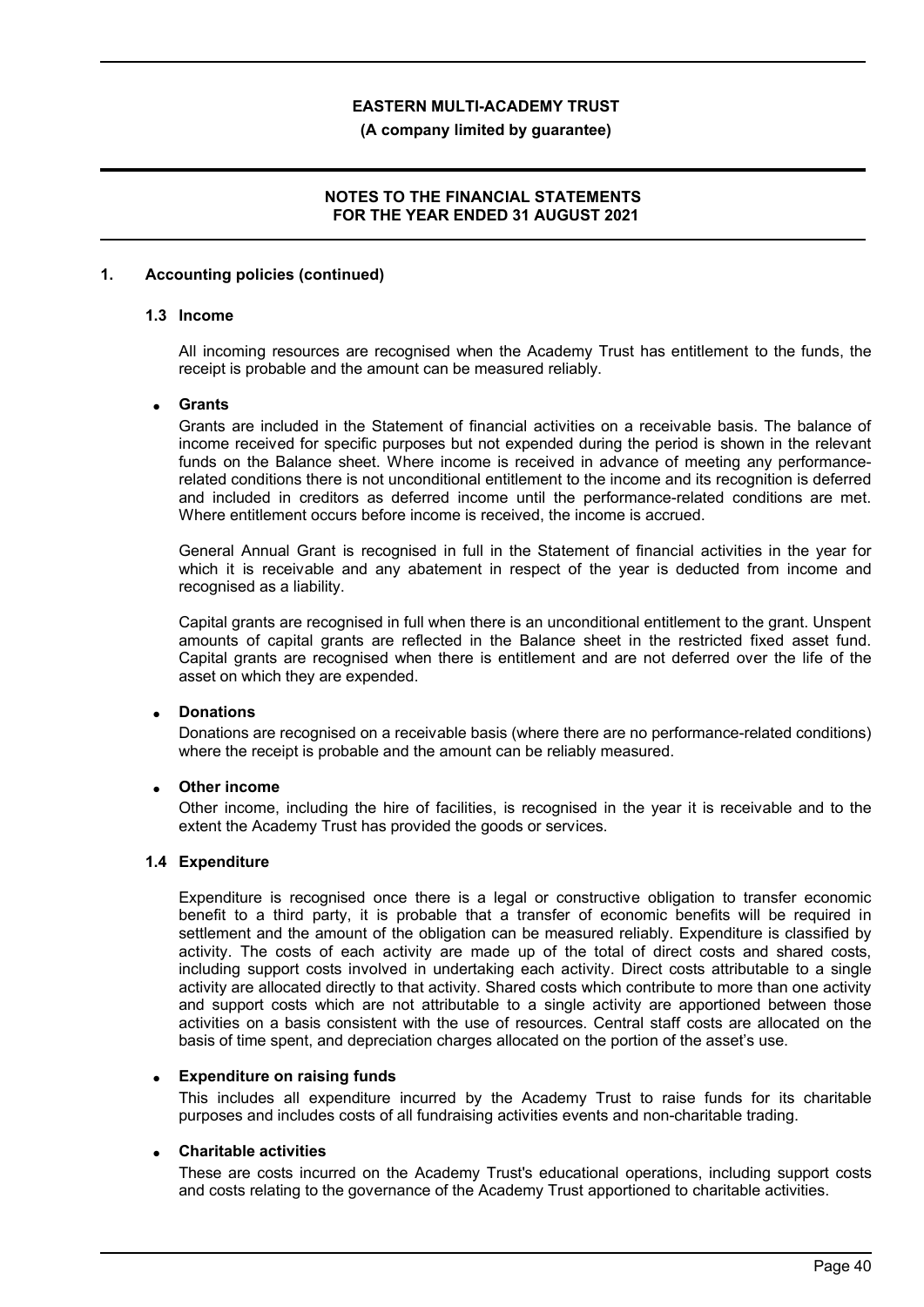**(A company limited by guarantee)**

### **NOTES TO THE FINANCIAL STATEMENTS FOR THE YEAR ENDED 31 AUGUST 2021**

#### **1. Accounting policies (continued)**

### **1.4 Expenditure (continued)**

All resources expended are inclusive of irrecoverable VAT.

Termination payments are payable when employment is terminated before the normal retirement date, or whenever an employee accepts voluntary redundancy in exchange for these benefits. The Trust recognises termination payments when it is demonstrably committed to either (i) terminating the employment of current employees according to a detailed formal plan without possibility of withdrawal or (ii) providing termination payments as a result of an offer made to encourage voluntary redundancy.

#### **1.5 Interest receivable**

Interest on funds held on deposit is included when receivable and the amount can be measured reliably by the Academy Trust; this is normally upon notification of the interest paid or payable by the institution with whom the funds are deposited.

#### **1.6 Taxation**

The Academy Trust is considered to pass the tests set out in Paragraph 1 Schedule 6 of the Finance Act 2010 and therefore it meets the definition of a charitable company for UK corporation tax purposes.

Accordingly, the Academy Trust is potentially exempt from taxation in respect of income or capital gains received within categories covered by Part 11, chapter 3 of the Corporation Tax Act 2010 or Section 256 of the Taxation of Chargeable Gains Act 1992, to the extent that such income or gains are applied exclusively to charitable purposes.

#### **1.7 Tangible fixed assets**

Assets costing £2,000 or more are capitalised as tangible fixed assets and are carried at cost, net of depreciation and any provision for impairment.

Where tangible fixed assets have been acquired with the aid of specific grants, either from the government or from the private sector, they are included in the Balance sheet at cost and depreciated over their expected useful economic life. Where there are specific conditions attached to the funding requiring the continued use of the asset, the related grants are credited to a restricted fixed asset fund in the Statement of financial activities and carried forward in the Balance sheet. Depreciation on the relevant assets is charged directly to the restricted fixed asset fund in the Statement of financial activities. Where tangible fixed assets have been acquired with unrestricted funds, depreciation on such assets is charged to the unrestricted fund.

Depreciation is provided on all tangible fixed assets, at rates calculated to write off the cost of these assets, less their estimated residual value, over their expected useful lives.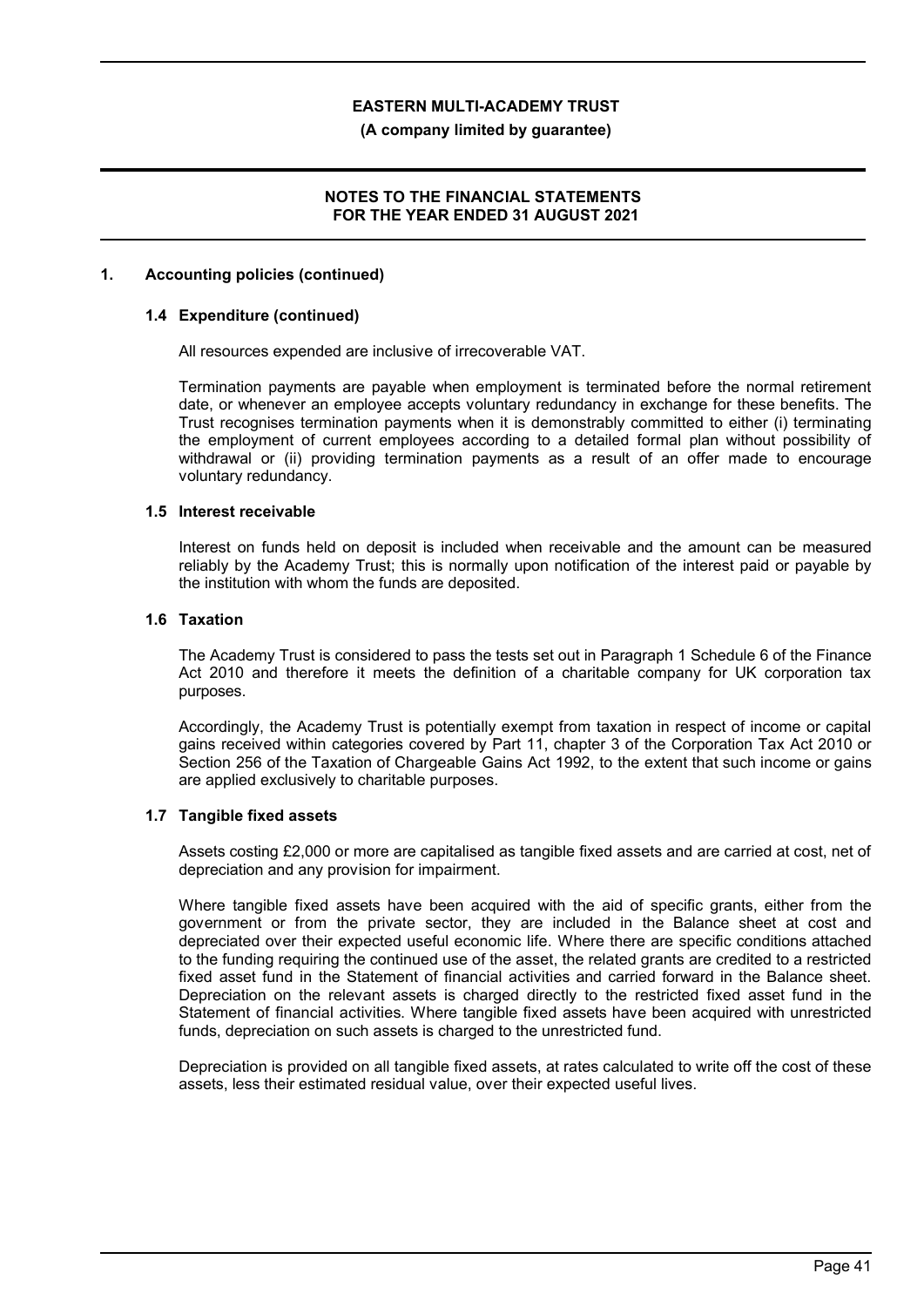**(A company limited by guarantee)**

### **NOTES TO THE FINANCIAL STATEMENTS FOR THE YEAR ENDED 31 AUGUST 2021**

#### **1. Accounting policies (continued)**

#### **1.7 Tangible fixed assets (continued)**

Depreciation is provided on the following bases:

| Long-term leasehold property                         | - based on the estimated remaining economic<br>life |
|------------------------------------------------------|-----------------------------------------------------|
| Mechanical and engineering                           | - based on the estimated remaining economic<br>life |
| <b>Furniture and Equipment</b><br>Computer equipment | - 25% straight line<br>- 25% straight line          |

A review for impairment of a fixed asset is carried out if events or changes in circumstances indicate that the carrying value of any fixed asset may not be recoverable. Shortfalls between the carrying value of fixed assets and their recoverable amounts are recognised as impairments. Impairment losses are recognised in the Statement of financial activities.

Land and buildings in relation to King Edward VII Academy have been made available to the Academy Trust under a supplemental agreement between the King Edward VII Trust, the Secretary of State for Education and the Academy Trust. The property is treated as a long-term leasehold property.

King's Lynn Academy's land and buildings were transferred initially on a tenancy at will at a peppercorn rent, whilst the capital investment project was undertaken and remedial works addressed. To all intents and purposes the Trust and the Local Authority are operating on the basis that the 125 year lease is in place and the property is therefore treated as a long-term leasehold property.

### **1.8 Debtors**

Trade and other debtors are recognised at the settlement amount after any trade discount offered. Prepayments are valued at the amount prepaid net of any trade discounts due.

#### **1.9 Cash at bank and in hand**

Cash at bank and in hand includes cash and short-term highly liquid investments with a short maturity of three months or less from the date of acquisition or opening of the deposit or similar account.

#### **1.10 Liabilities**

Liabilities are recognised when there is an obligation at the Balance sheet date as a result of a past event, it is probable that a transfer of economic benefit will be required in settlement, and the amount of the settlement can be estimated reliably. Liabilities are recognised at the amount that the Academy Trust anticipates it will pay to settle the debt or the amount it has received as advanced payments for the goods or services it must provide.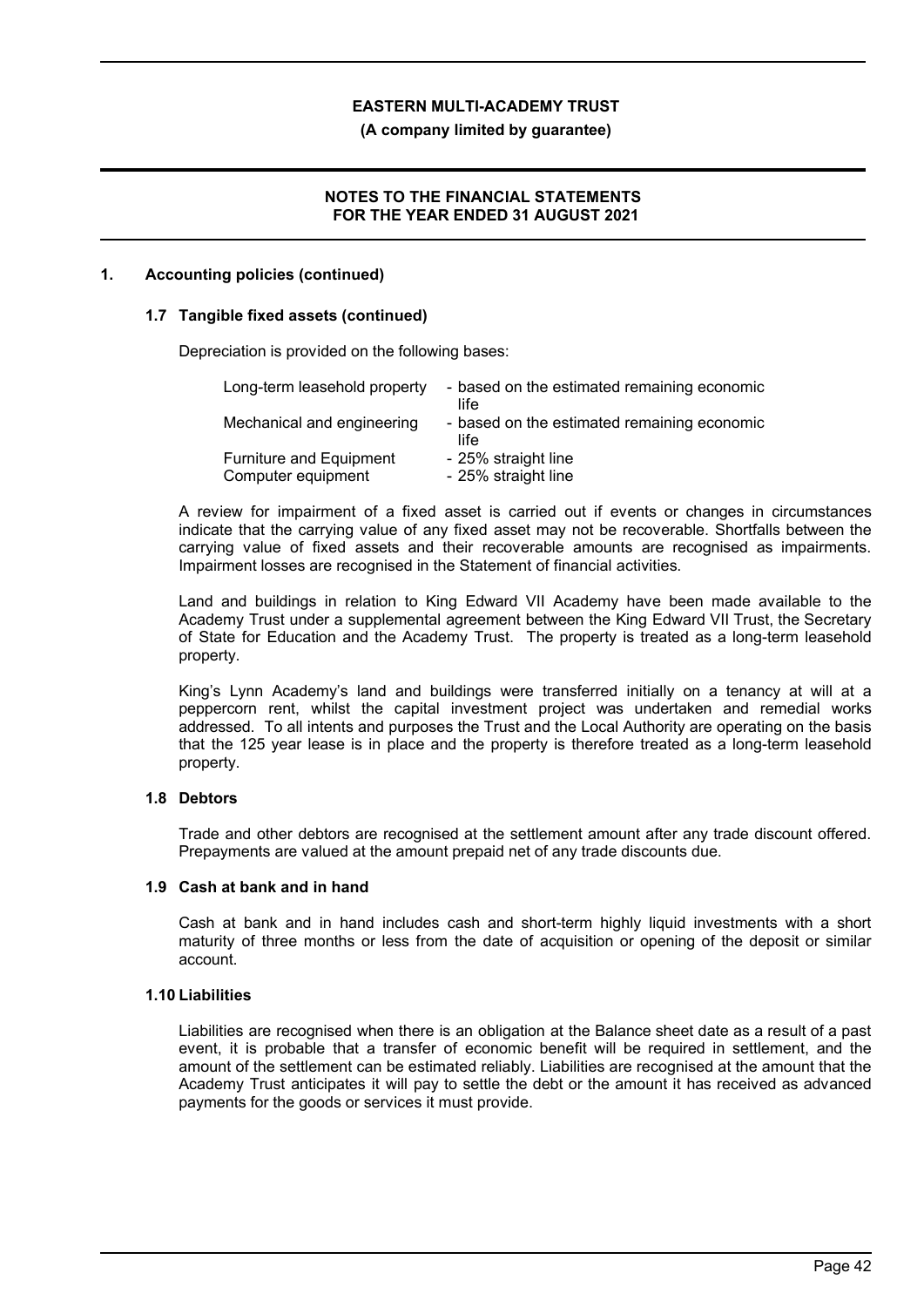#### **(A company limited by guarantee)**

### **NOTES TO THE FINANCIAL STATEMENTS FOR THE YEAR ENDED 31 AUGUST 2021**

#### **1. Accounting policies (continued)**

## **1.11 Financial instruments**

The Academy Trust only holds basic financial instruments as defined in FRS 102. The financial assets and financial liabilities of the Academy Trust and their measurement bases are as follows:

*Financial assets* - trade and other debtors are basic financial instruments and are debt instruments measured at amortised cost as detailed in note 16. Prepayments are not financial instruments. Cash at bank is classified as a basic financial instrument and is measured at face value.

Cash at bank is classified as a basic financial instrument and is measured at face value.

*Financial liabilities* - trade creditors, accruals and other creditors are financial instruments, and are measured at amortised cost as detailed in note 17. Taxation and social security are not included in the financial instruments disclosure definition. Deferred income is not deemed to be a financial liability, as the cash settlement has already taken place and there is an obligation to deliver services rather than cash or another financial instrument.

### **1.12 Operating leases**

Rentals paid under operating leases are charged to the Statement of financial activities on a straight line basis over the lease term.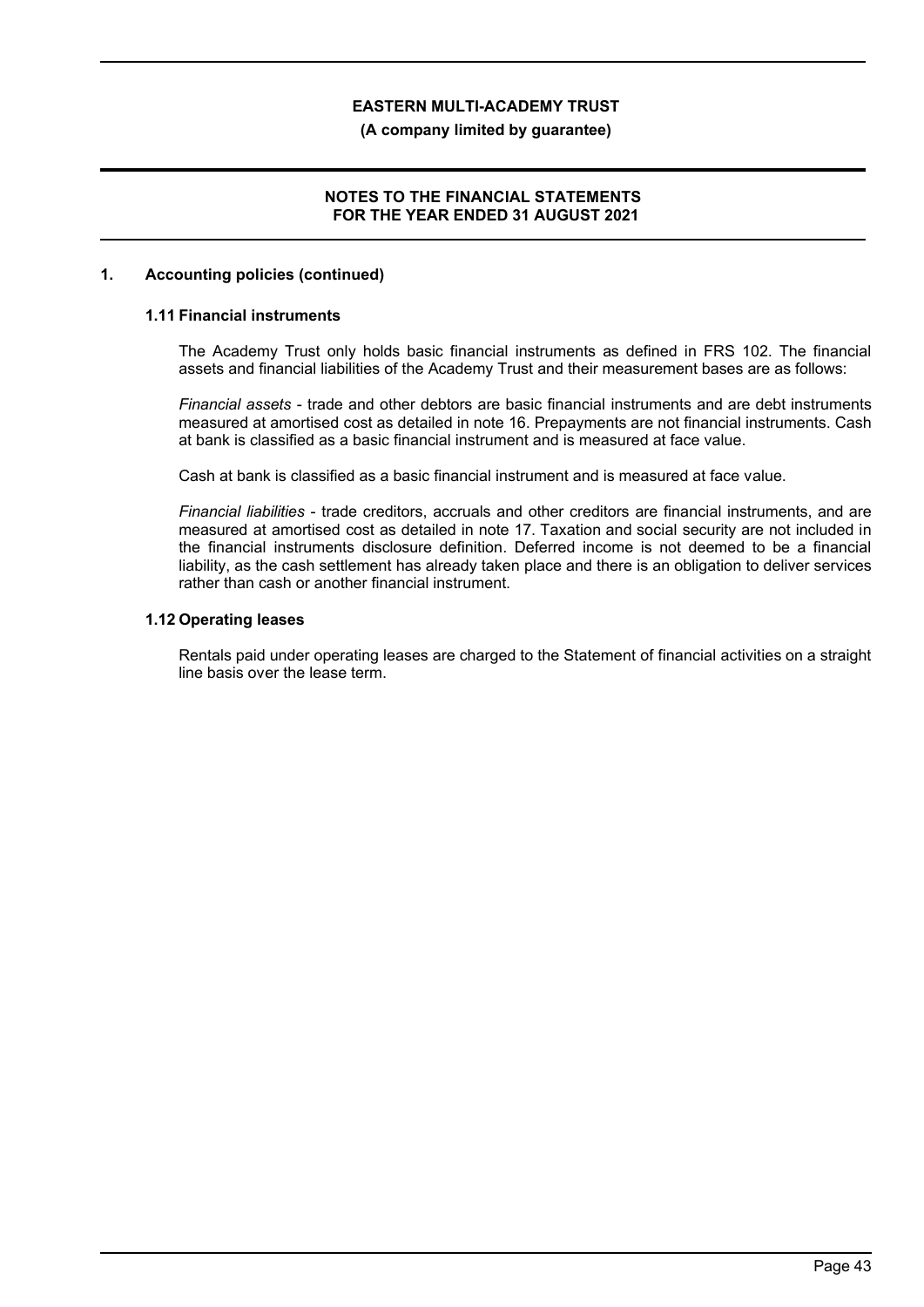**(A company limited by guarantee)**

### **NOTES TO THE FINANCIAL STATEMENTS FOR THE YEAR ENDED 31 AUGUST 2021**

#### **1. Accounting policies (continued)**

### **1.13 Pensions**

Retirement benefits to employees of the Academy Trust are provided by the Teachers' Pension Scheme ("TPS") and the Local Government Pension Scheme ("LGPS"). These are defined benefit schemes.

The TPS is an unfunded scheme and contributions are calculated so as to spread the cost of pensions over employees' working lives with the Academy Trust in such a way that the pension cost is a substantially level percentage of current and future pensionable payroll. The contributions are determined by the Government Actuary on the basis of quadrennial valuations using a prospective unit credit method. TPS is an unfunded multi-employer scheme with no underlying assets to assign between employers. Consequently, the TPS is treated as a defined contribution scheme for accounting purposes and the contributions recognised in the period to which they relate.

The LGPS is a funded multi-employer scheme and the assets are held separately from those of the Academy Trust in separate trustee administered funds. Pension scheme assets are measured at fair value and liabilities are measured on an actuarial basis using the projected unit credit method and discounted at a rate equivalent to the current rate of return on a high quality corporate bond of equivalent term and currency to the liabilities. The actuarial valuations are obtained at least triennially and are updated at each Balance sheet date. The amounts charged to operating surplus are the current service costs and the costs of scheme introductions, benefit changes, settlements and curtailments. They are included as part of staff costs as incurred. Net interest on the net defined benefit liability/asset is also recognised in the Statement of financial activities and comprises the interest cost on the defined benefit obligation and interest income on the scheme assets, calculated by multiplying the fair value of the scheme assets at the beginning of the period by the rate used to discount the benefit obligations. The difference between the interest income on the scheme assets and the actual return on the scheme assets is recognised in other recognised gains and losses.

Actuarial gains and losses are recognised immediately in other recognised gains and losses.

The Academy Trust is a member of a multi-employer plan. Where it is not possible for the Academy Trust to obtain sufficient information to enable it to account for the plan as a defined benefit plan, it accounts for the plan as a defined contribution plan.

#### **1.14 Fund accounting**

Unrestricted income funds represent those resources which may be used towards meeting any of the charitable objects of the Academy Trust at the discretion of the Trustees.

Restricted fixed asset funds are resources which are to be applied to specific capital purposes imposed by the funders where the asset acquired or created is held for a specific purpose.

Restricted general funds comprise all other restricted funds received with restrictions imposed by the funder/donor and include grants from the Department for Education Group.

Investment income, gains and losses are allocated to the appropriate fund.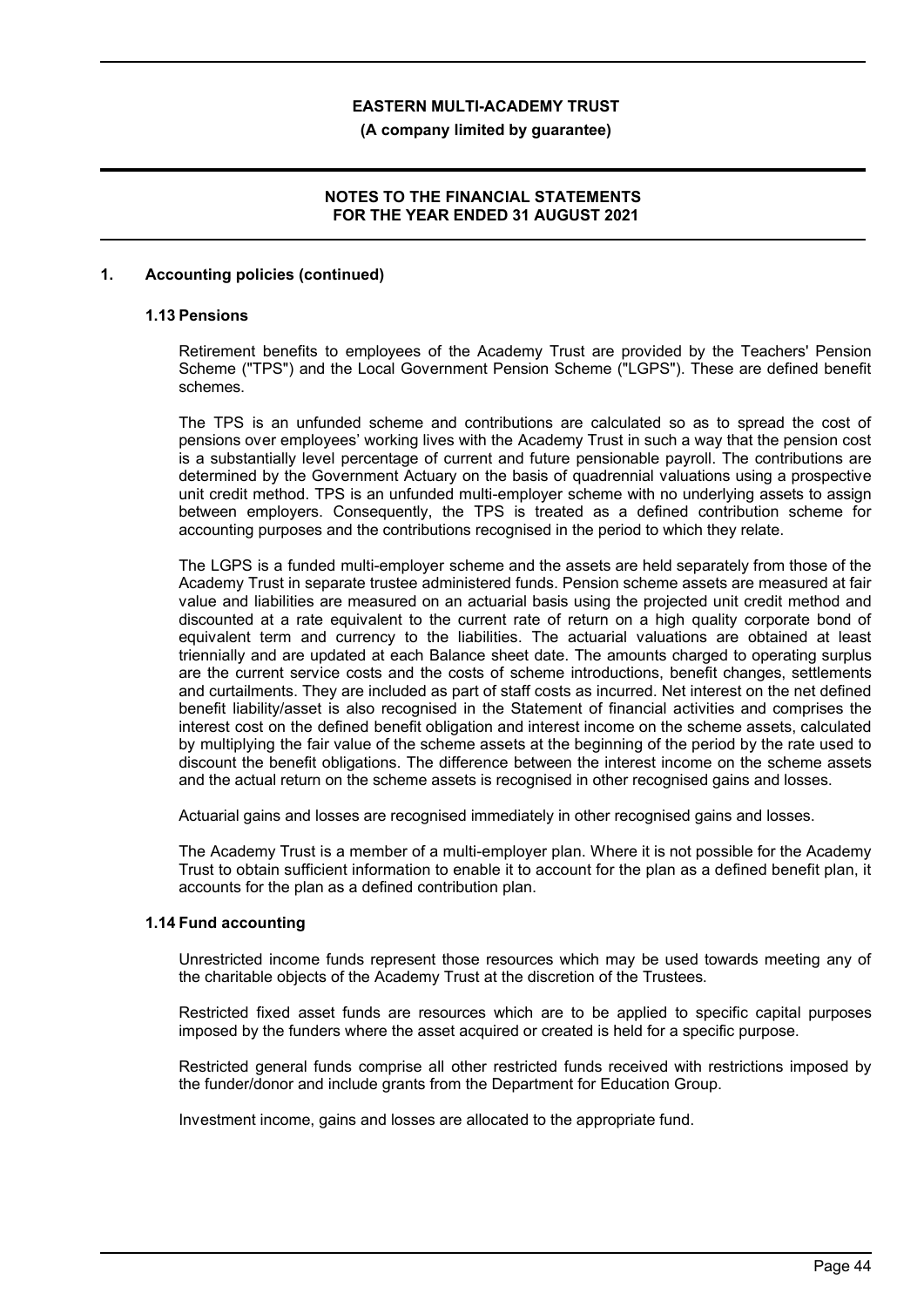#### **(A company limited by guarantee)**

### **NOTES TO THE FINANCIAL STATEMENTS FOR THE YEAR ENDED 31 AUGUST 2021**

#### **2. Critical accounting estimates and areas of judgment**

Estimates and judgments are continually evaluated and are based on historical experience and other factors, including expectations of future events that are believed to be reasonable under the circumstances.

Critical accounting estimates and assumptions:

The Academy Trust trust makes estimates and assumptions concerning the future. The resulting accounting estimates and assumptions will, by definition, seldom equal the related actual results. The estimates and assumptions that have a significant risk of causing a material adjustment to the carrying amounts of assets and liabilities within the next financial year are discussed below.

The present value of the Local Government Pension Scheme defined benefit liability depends on a number of factors that are determined on an actuarial basis using a variety of assumptions. The assumptions used in determining the net cost or income for pensions include the discount rate. Any changes in these assumptions, which are disclosed in note 24, will impact the carrying amount of the pension liability. Furthermore a roll forward approach which projects results from the latest full actuarial valuation performed at 31 March 2019 has been used by the actuary in valuing the pensions liability at 31 August 2021. Any differences between the figures derived from the roll forward approach and a full actuarial valuation would impact on the carrying amount of the pension liability.

In assessing the carrying value of tangible fixed assets the Trustees estimate the anticipated useful lives and residual values of the assets. There have been no significant revisions to these estimations in the current financial year.

### **3. Income from donations and capital grants**

|                       | <b>Unrestricted</b><br>funds<br>2021<br>£000 | <b>Restricted</b><br>funds<br>2021<br>£000 | <b>Restricted</b><br>fixed asset<br>funds<br>2021<br>£000 | Total<br>funds<br>2021<br>£000 | Total<br>funds<br>2020<br>£000 |
|-----------------------|----------------------------------------------|--------------------------------------------|-----------------------------------------------------------|--------------------------------|--------------------------------|
| Donations             | 7                                            | 189                                        | ۰                                                         | 196                            | 20                             |
| <b>Capital Grants</b> |                                              | $\blacksquare$                             | 1,153                                                     | 1,153                          | 1,645                          |
| <b>Total 2021</b>     | 7                                            | 189                                        | 1,153                                                     | 1,349                          | 1,665                          |
| <b>Total 2020</b>     | 18                                           | 2                                          | 1,645                                                     | 1,665                          |                                |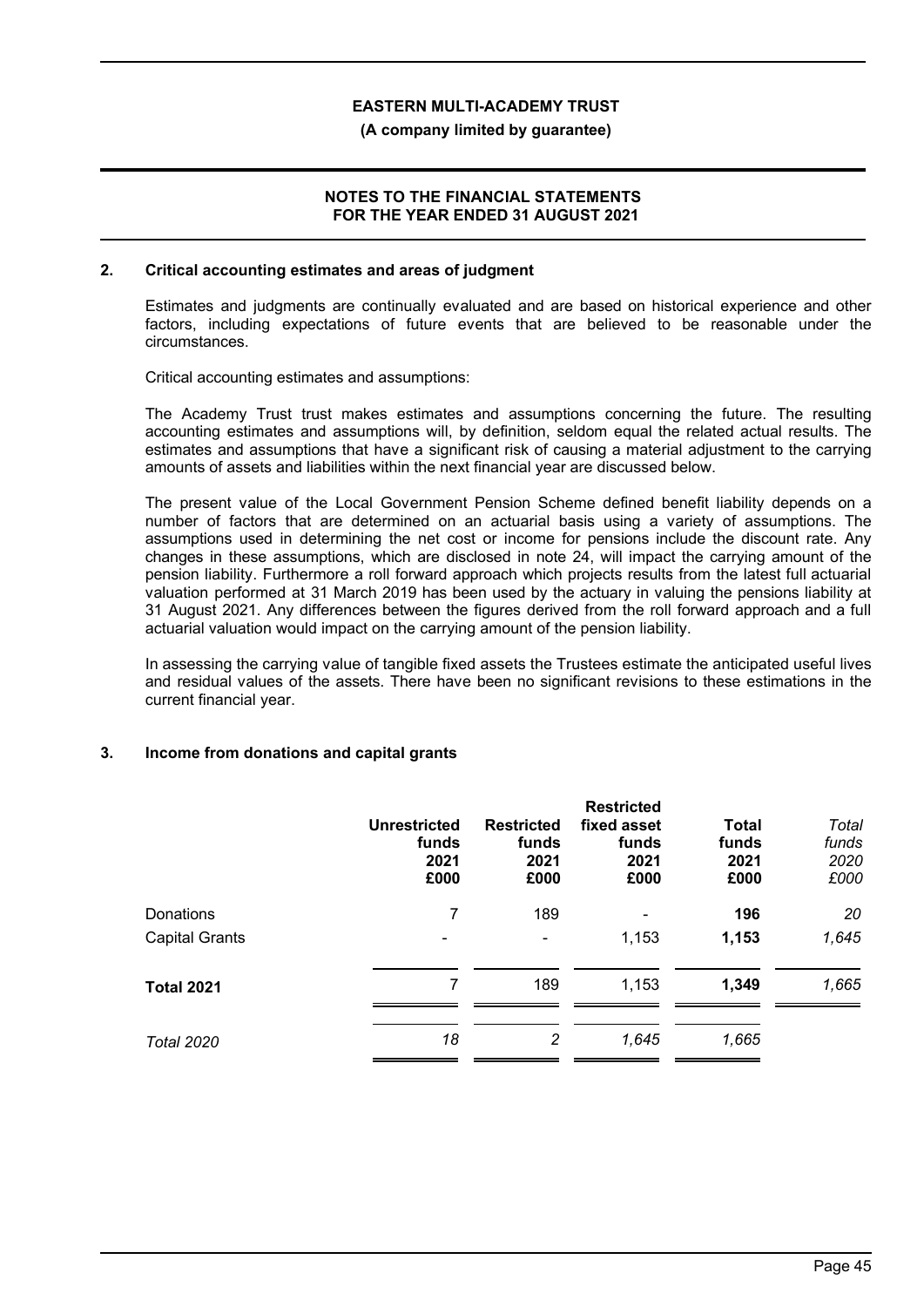**(A company limited by guarantee)**

## **NOTES TO THE FINANCIAL STATEMENTS FOR THE YEAR ENDED 31 AUGUST 2021**

## **4. Funding for the Academy Trust's Educational operations**

|                                                                 | <b>Unrestricted</b><br>funds<br>2021<br>£000 | <b>Restricted</b><br>funds<br>2021<br>£000 | <b>Total</b><br>funds<br>2021<br>£000 | Total<br>funds<br>2020<br>£000 |
|-----------------------------------------------------------------|----------------------------------------------|--------------------------------------------|---------------------------------------|--------------------------------|
| <b>DfE/ESFA grants</b>                                          |                                              |                                            |                                       |                                |
| <b>General Annual Grant</b>                                     |                                              | 23,505                                     | 23,505                                | 22,896                         |
| Other DfE/ESFA grants                                           |                                              |                                            |                                       |                                |
| <b>Pupil Premium</b>                                            |                                              | 1,602                                      | 1,602                                 | 1,562                          |
| Universal Infant Free School Meals                              |                                              | 500                                        | 500                                   | 428                            |
| PE and Sports                                                   |                                              | 235                                        | 235                                   | 236                            |
| <b>Teachers' Pension Employer Contribution</b>                  |                                              | 809                                        | 809                                   | 814                            |
| <b>Teachers' Pension</b>                                        |                                              | 286                                        | 286                                   | 288                            |
| <b>Rates Relief</b>                                             |                                              | 107                                        | 107                                   | 106                            |
| 16-19 Bursary                                                   |                                              | 18                                         | 18                                    | 13                             |
| Year 7 Catch Up                                                 |                                              |                                            |                                       | 22                             |
|                                                                 |                                              | 27,062                                     | 27,062                                | 26,365                         |
| <b>Other Government grants</b>                                  |                                              |                                            |                                       |                                |
| <b>SEN Funding</b>                                              |                                              | 649                                        | 649                                   | 489                            |
| <b>LA Nursery Funding</b>                                       |                                              | 289                                        | 289                                   | 275                            |
| Other LA Funding                                                |                                              | 182                                        | 182                                   | 201                            |
|                                                                 |                                              | 1,120                                      | 1,120                                 | 965                            |
| Other income from the Academy Trust's<br>educational operations | 432                                          | 48                                         | 480                                   | 653                            |
| <b>COVID-19 additional funding (DfE/ESFA)</b>                   |                                              |                                            |                                       |                                |
| Catch-up Premium                                                |                                              | 394                                        | 394                                   |                                |
| <b>Mass Testing</b>                                             |                                              | 51                                         | 51                                    |                                |
|                                                                 |                                              | 445                                        | 445                                   |                                |
| <b>Total 2021</b>                                               | 432                                          | 28,675                                     | 29,107                                | 27,983                         |
| <b>Total 2020</b>                                               | 585                                          | 27,398                                     | 27,983                                |                                |
|                                                                 |                                              |                                            |                                       |                                |

The Academy received £394k of funding for catch-up premium and costs incurred in respect of this funding totalled £369k, with the remaining £25k to be spent in 2021/22.

The Academy received £51k of funding for mass testing and this was spent in full in the year.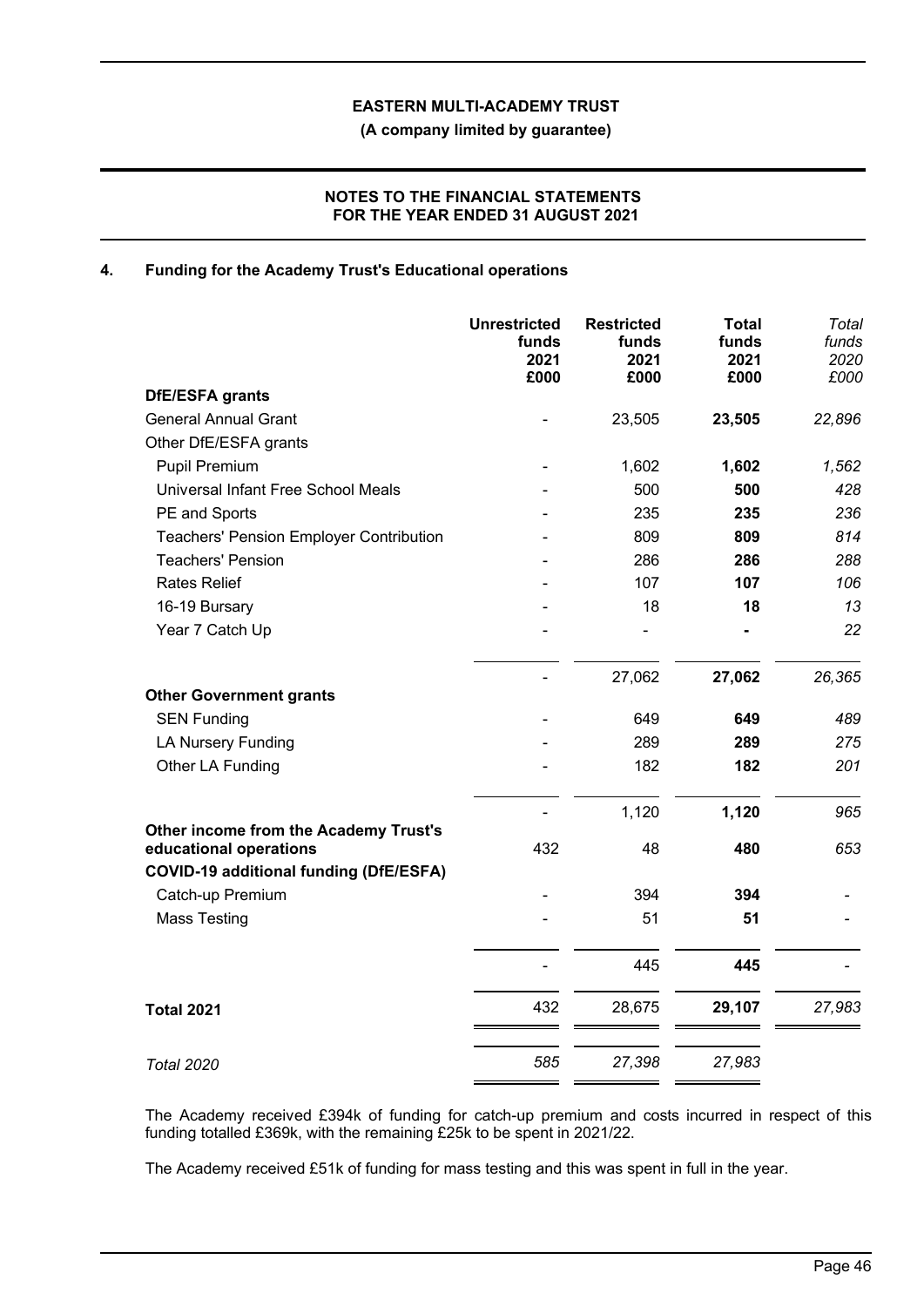# **(A company limited by guarantee)**

## **NOTES TO THE FINANCIAL STATEMENTS FOR THE YEAR ENDED 31 AUGUST 2021**

# **5. Income from other trading activities**

|                      | <b>Unrestricted</b><br>funds<br>2021<br>£000 | <b>Restricted</b><br>funds<br>2021<br>£000 | <b>Total</b><br>funds<br>2021<br>£000 | <b>Total</b><br>funds<br>2020<br>£000 |
|----------------------|----------------------------------------------|--------------------------------------------|---------------------------------------|---------------------------------------|
| Sports provision     | 173                                          |                                            | 173                                   | 143                                   |
| Hire of facilities   | 11                                           |                                            | 11                                    | 45                                    |
| Sports centre        | 12                                           |                                            | 12                                    | 9                                     |
| Consultancy services | 13                                           |                                            | 13                                    | 19                                    |
| Miscellaneous income | 58                                           | 44                                         | 102                                   | 101                                   |
| <b>Total 2021</b>    | 267                                          | 44                                         | 311                                   | 317                                   |
| <b>Total 2020</b>    | 271                                          | 46                                         | 317                                   |                                       |

#### **6. Investment income**

|                   | <b>Unrestricted</b><br>funds<br>2021<br>£000 | <b>Total</b><br>funds<br>2021<br>£000 | Total<br>funds<br>2020<br>£000 |
|-------------------|----------------------------------------------|---------------------------------------|--------------------------------|
| Investment income | 1                                            | 1                                     | 10                             |
| <b>Total 2020</b> | 10                                           | 10                                    |                                |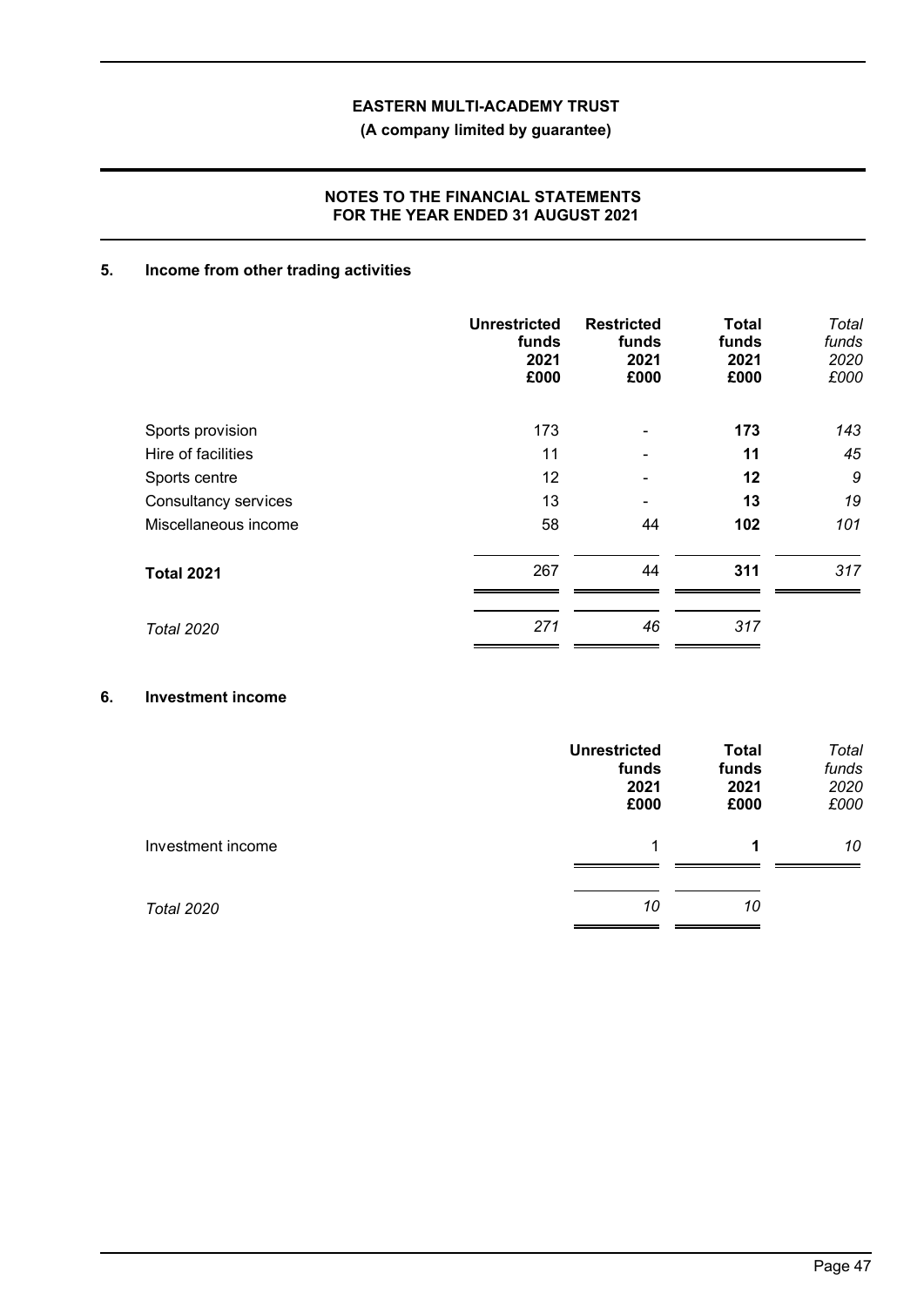**(A company limited by guarantee)**

## **NOTES TO THE FINANCIAL STATEMENTS FOR THE YEAR ENDED 31 AUGUST 2021**

# **7. Expenditure**

|                                         | <b>Staff Costs</b><br>2021<br>£000 | <b>Premises</b><br>2021<br>£000 | Other<br>2021<br>£000 | <b>Total</b><br>2021<br>£000 | Total<br>2020<br>£000 |
|-----------------------------------------|------------------------------------|---------------------------------|-----------------------|------------------------------|-----------------------|
| Expenditure on fundraising:             |                                    |                                 |                       |                              |                       |
| Direct costs<br>Educational activities: | 279                                |                                 | 42                    | 321                          | 338                   |
| Direct costs                            | 19,990                             |                                 | 1,600                 | 21,590                       | 20,977                |
| Support costs                           | 4,772                              | 2,919                           | 3,894                 | 11,585                       | 10,509                |
| <b>Total 2021</b>                       | 25,041                             | 2,919                           | 5,536                 | 33,496                       | 31,824                |
| <b>Total 2020</b>                       | 24,237                             | 2,689                           | 4,898                 | 31,824                       |                       |

# **8. Expenditure on raising funds**

#### **Other trading activities expenses**

|                               | <b>Unrestricted</b><br>funds<br>2021<br>£000 | <b>Total</b><br>funds<br>2021<br>£000 | Total<br>funds<br>2020<br>£000 |
|-------------------------------|----------------------------------------------|---------------------------------------|--------------------------------|
| <b>Educational operations</b> | 42                                           | 42                                    | 31                             |
| Wages and salaries            | 268                                          | 268                                   | 262                            |
| Social security costs         | 3                                            | 3                                     | 5                              |
| Pension costs                 | 8                                            | 8                                     | 40                             |
| <b>Total 2021</b>             | 321                                          | 321                                   | 338                            |
| <b>Total 2020</b>             | 338                                          | 338                                   |                                |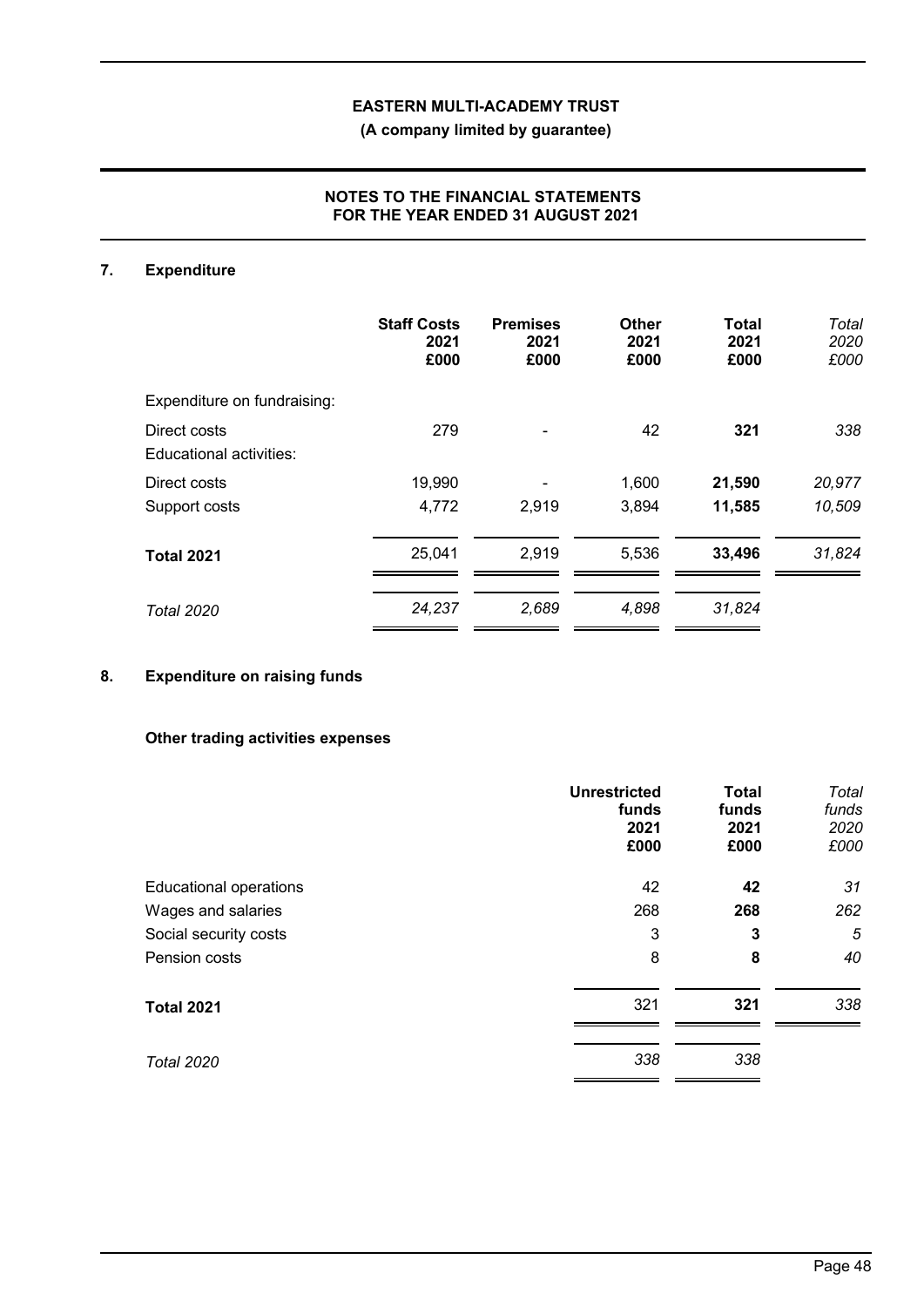**(A company limited by guarantee)**

## **NOTES TO THE FINANCIAL STATEMENTS FOR THE YEAR ENDED 31 AUGUST 2021**

# **9. Analysis of expenditure by activities**

|                                       | <b>Activities</b><br>undertaken<br>directly<br>2021<br>£000 | <b>Support</b><br>costs<br>2021<br>£000 | <b>Total</b><br>funds<br>2021<br>£000 | Total<br>funds<br>2020<br>£000 |
|---------------------------------------|-------------------------------------------------------------|-----------------------------------------|---------------------------------------|--------------------------------|
| Expenditure on educational activities | 21,590                                                      | 11,585                                  | 33,175                                | 31,486                         |
| Total 2020                            | 20,977                                                      | 10,509                                  | 31,486                                |                                |

# **Analysis of direct costs**

|                             | <b>Expenditure</b>                              |                                       |                                |
|-----------------------------|-------------------------------------------------|---------------------------------------|--------------------------------|
|                             | on<br>educational<br>activities<br>2021<br>£000 | <b>Total</b><br>funds<br>2021<br>£000 | Total<br>funds<br>2020<br>£000 |
| Staff costs                 | 19,325                                          | 19,325                                | 18,994                         |
| <b>Educational supplies</b> | 1,052                                           | 1,052                                 | 921                            |
| Agency staff                | 665                                             | 665                                   | 486                            |
| <b>Employment expenses</b>  | 145                                             | 145                                   | 113                            |
| <b>Examination fees</b>     | 131                                             | 131                                   | 137                            |
| Staff development           | 132                                             | 132                                   | 84                             |
| Educational consultancy     | 107                                             | 107                                   | 120                            |
| Other direct costs          | 22                                              | 22                                    | 10                             |
| <b>Educational visits</b>   | 11                                              | 11                                    | 112                            |
| <b>Total 2021</b>           | 21,590                                          | 21,590                                | 20,977                         |
| <b>Total 2020</b>           | 20,977                                          | 20,977                                |                                |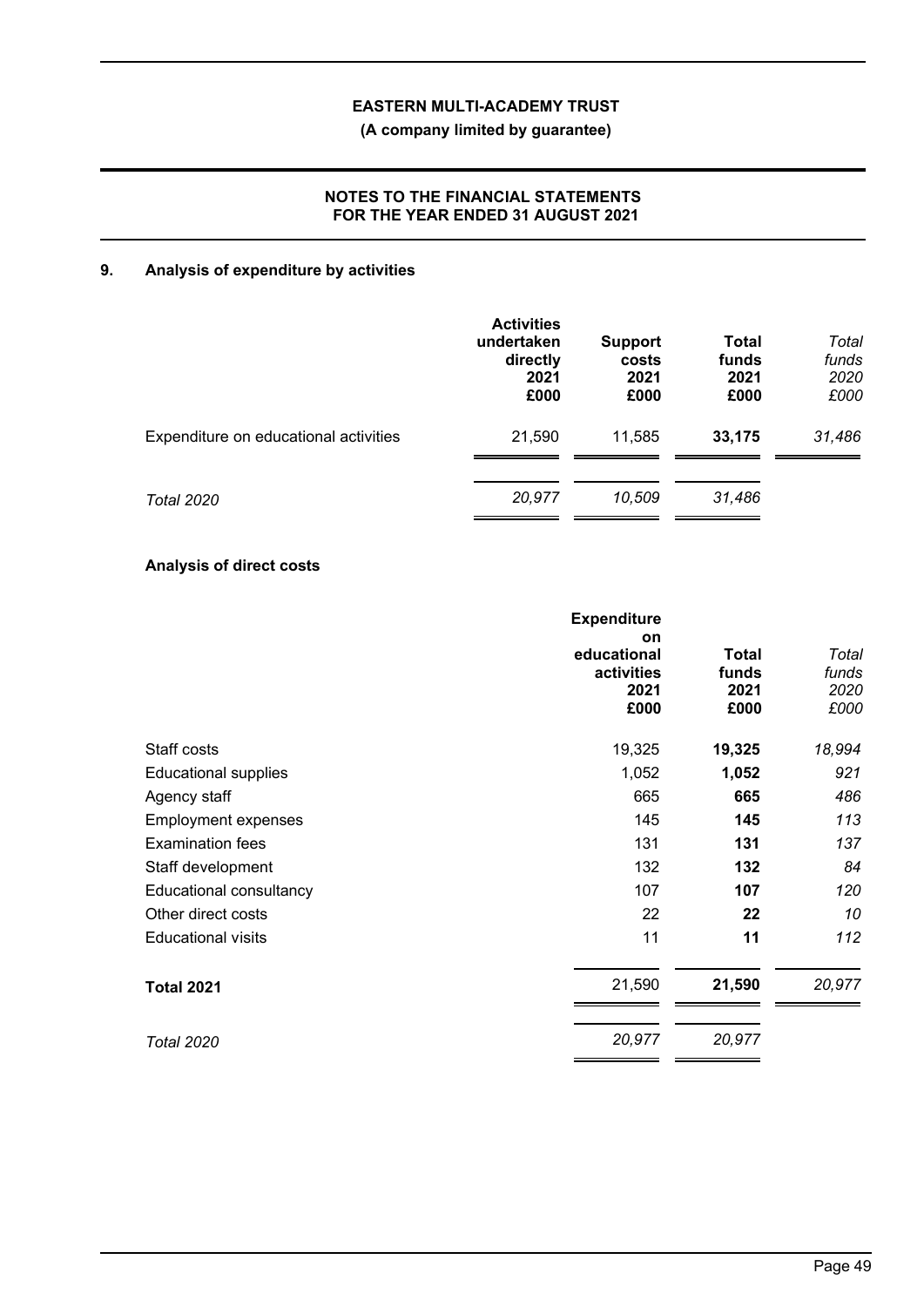**(A company limited by guarantee)**

## **NOTES TO THE FINANCIAL STATEMENTS FOR THE YEAR ENDED 31 AUGUST 2021**

# **9. Analysis of expenditure by activities (continued)**

# **Analysis of support costs**

|                              | <b>Expenditure</b><br>on                  |                                       |                                |
|------------------------------|-------------------------------------------|---------------------------------------|--------------------------------|
|                              | educational<br>activities<br>2021<br>£000 | <b>Total</b><br>funds<br>2021<br>£000 | Total<br>funds<br>2020<br>£000 |
| Staff costs                  | 4,772                                     | 4,772                                 | 4,450                          |
| Depreciation                 | 2,275                                     | 2,275                                 | 2,147                          |
| Governance costs             | 820                                       | 820                                   | 505                            |
| Catering                     | 736                                       | 736                                   | 758                            |
| Technology                   | 706                                       | 706                                   | 617                            |
| Energy                       | 474                                       | 474                                   | 431                            |
| <b>Buildings maintenance</b> | 461                                       | 461                                   | 365                            |
| Cleaning                     | 398                                       | 398                                   | 343                            |
| Pension finance costs        | 270                                       | 270                                   | 227                            |
| Grounds maintenance          | 107                                       | 107                                   | 89                             |
| Other utilities              | 121                                       | 121                                   | 133                            |
| Rent and rates               | 111                                       | 111                                   | 110                            |
| Security and transport       | 122                                       | 122                                   | 112                            |
| Insurance                    | 105                                       | 105                                   | 116                            |
| Other support costs          | 93                                        | 93                                    | 103                            |
| Legal                        | 14                                        | 14                                    | 3                              |
| <b>Total 2021</b>            | 11,585                                    | 11,585                                | 10,509                         |
| <b>Total 2020</b>            | 10,509                                    | 10,509                                |                                |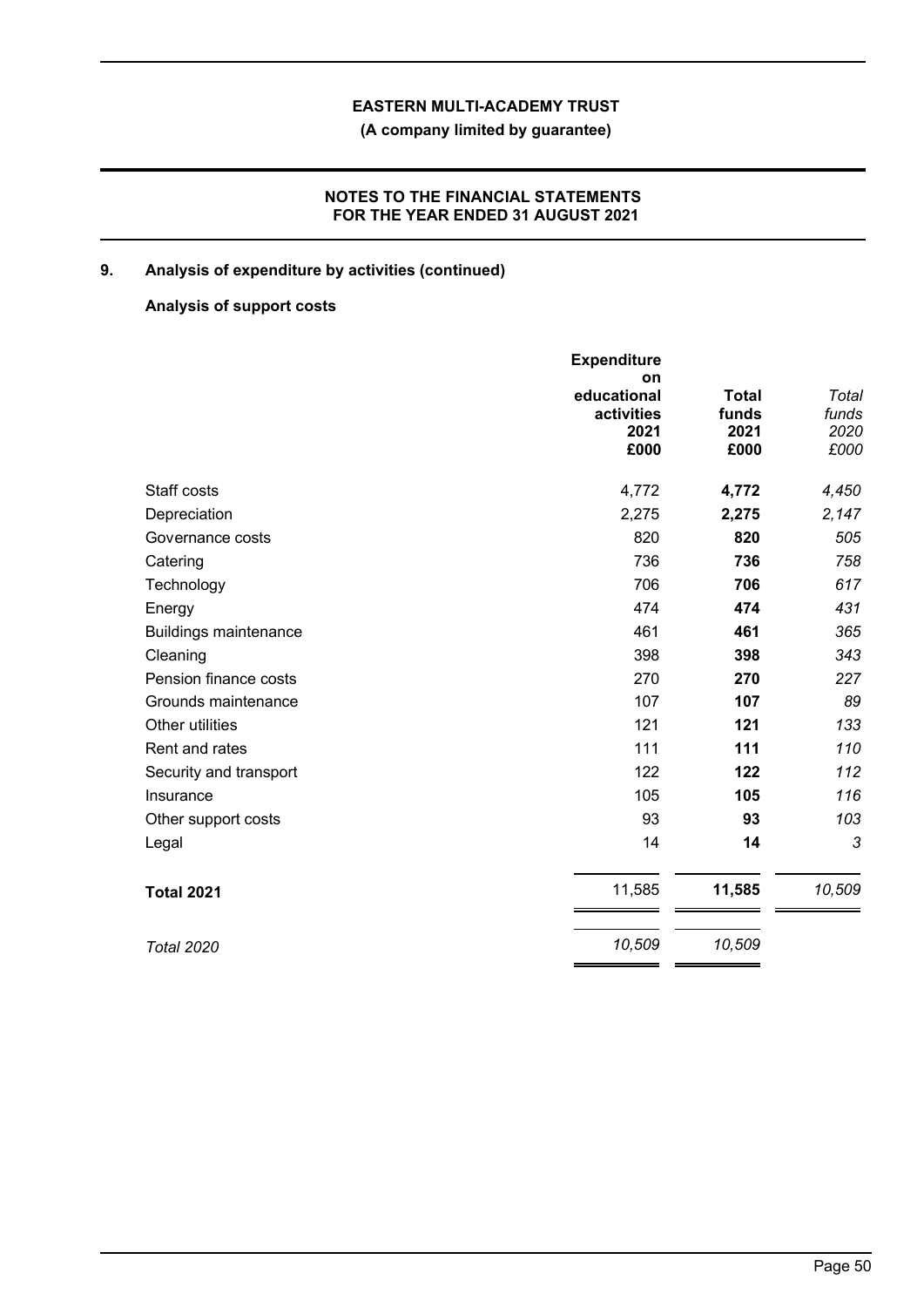**(A company limited by guarantee)**

### **NOTES TO THE FINANCIAL STATEMENTS FOR THE YEAR ENDED 31 AUGUST 2021**

#### **10. Net expenditure**

Net expenditure for the year includes:

|                                       | 2021  | 2020  |
|---------------------------------------|-------|-------|
|                                       | £000  | £000  |
| Operating lease rentals               | 102   | 86    |
| Depreciation of tangible fixed assets | 2,275 | 2.147 |
| Fees paid to auditors for:            |       |       |
| - audit                               | 21    | 50    |
| - other services                      | 10    | 11    |
|                                       |       |       |

### **11. Staff**

### **a. Staff costs**

Staff costs during the year were as follows:

|                                     | 2021<br>£000 | 2020<br>£000 |
|-------------------------------------|--------------|--------------|
| Wages and salaries                  | 17,371       | 17,029       |
| Social security costs               | 1,529        | 1,441        |
| Pension costs                       | 5,399        | 5,183        |
|                                     | 24,299       | 23,653       |
| Agency staff costs                  | 665          | 486          |
| Staff restructuring costs           | 77           | 98           |
|                                     | 25,041       | 24,237       |
| Staff restructuring costs comprise: |              |              |
|                                     | 2021<br>£000 | 2020<br>£000 |
| Redundancy payments                 | 28           | 61           |
| Severance payments                  | 49           | 37           |
|                                     | 77           | 98           |

### **b. Non-statutory/non-contractual staff severance payments**

Included in staff restructuring costs are non-statutory/non-contractual severance payments totalling £49k (*2020: £37k*). Individually, the payments were: one payment of £3k and two payments of £23k.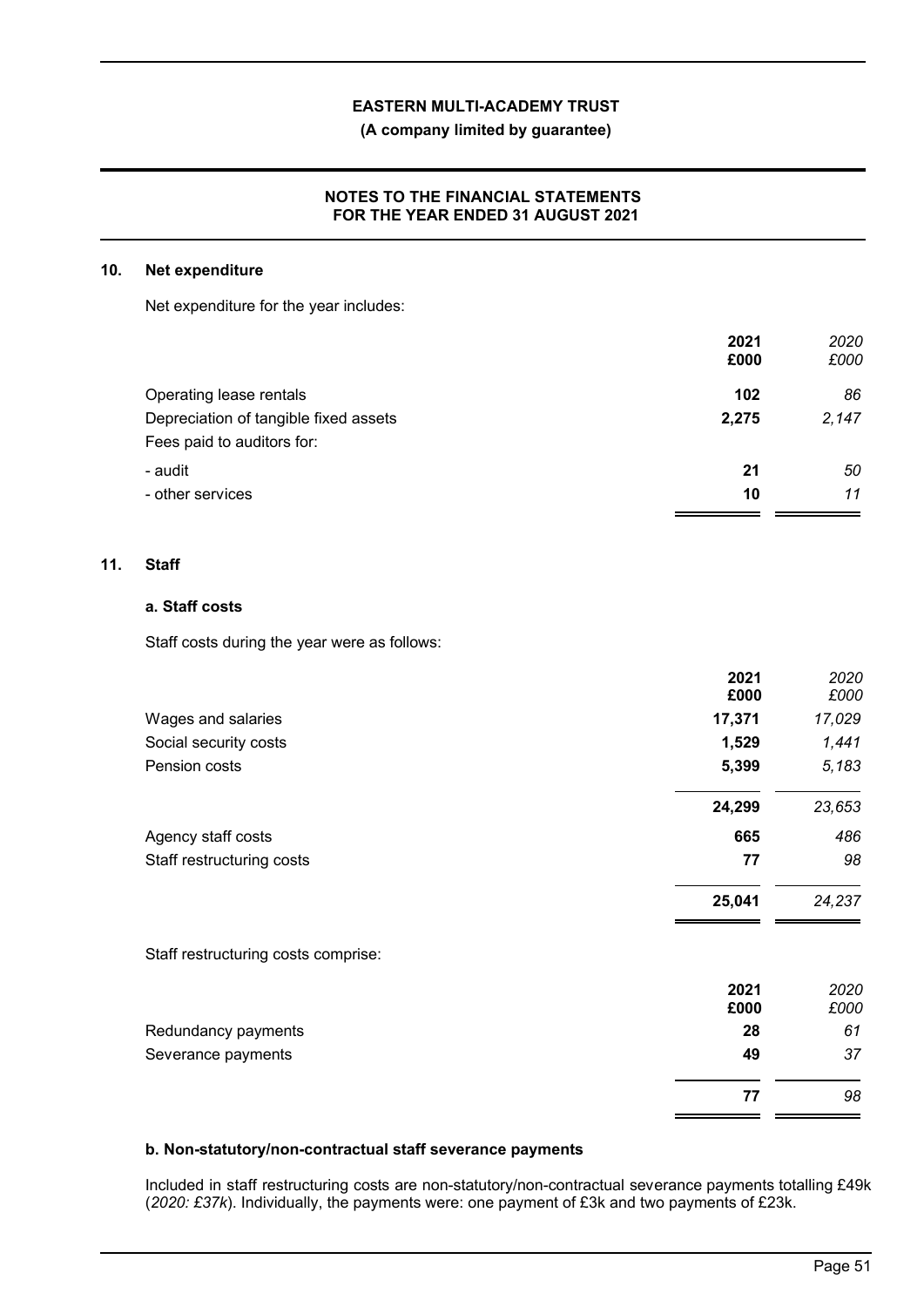# **(A company limited by guarantee)**

## **NOTES TO THE FINANCIAL STATEMENTS FOR THE YEAR ENDED 31 AUGUST 2021**

# **11. Staff (continued)**

# **c. Staff numbers**

The average number of persons employed by the Academy Trust during the year was as follows:

|                                                               | 2021<br>No. | 2020<br>No. |
|---------------------------------------------------------------|-------------|-------------|
| Teachers                                                      | 268         | 267         |
| Administration and support                                    | 472         | 584         |
| Management                                                    | 20          | 21          |
|                                                               | 760         | 872         |
| The average headcount expressed as full-time equivalents was: |             |             |
|                                                               | 2021        | 2020        |

|                            | 2021 | 2020 |
|----------------------------|------|------|
|                            | No.  | No.  |
| <b>Teachers</b>            | 245  | 244  |
| Administration and support | 331  | 345  |
| Management                 | 21   | 21   |
|                            | 597  | 610  |
|                            |      |      |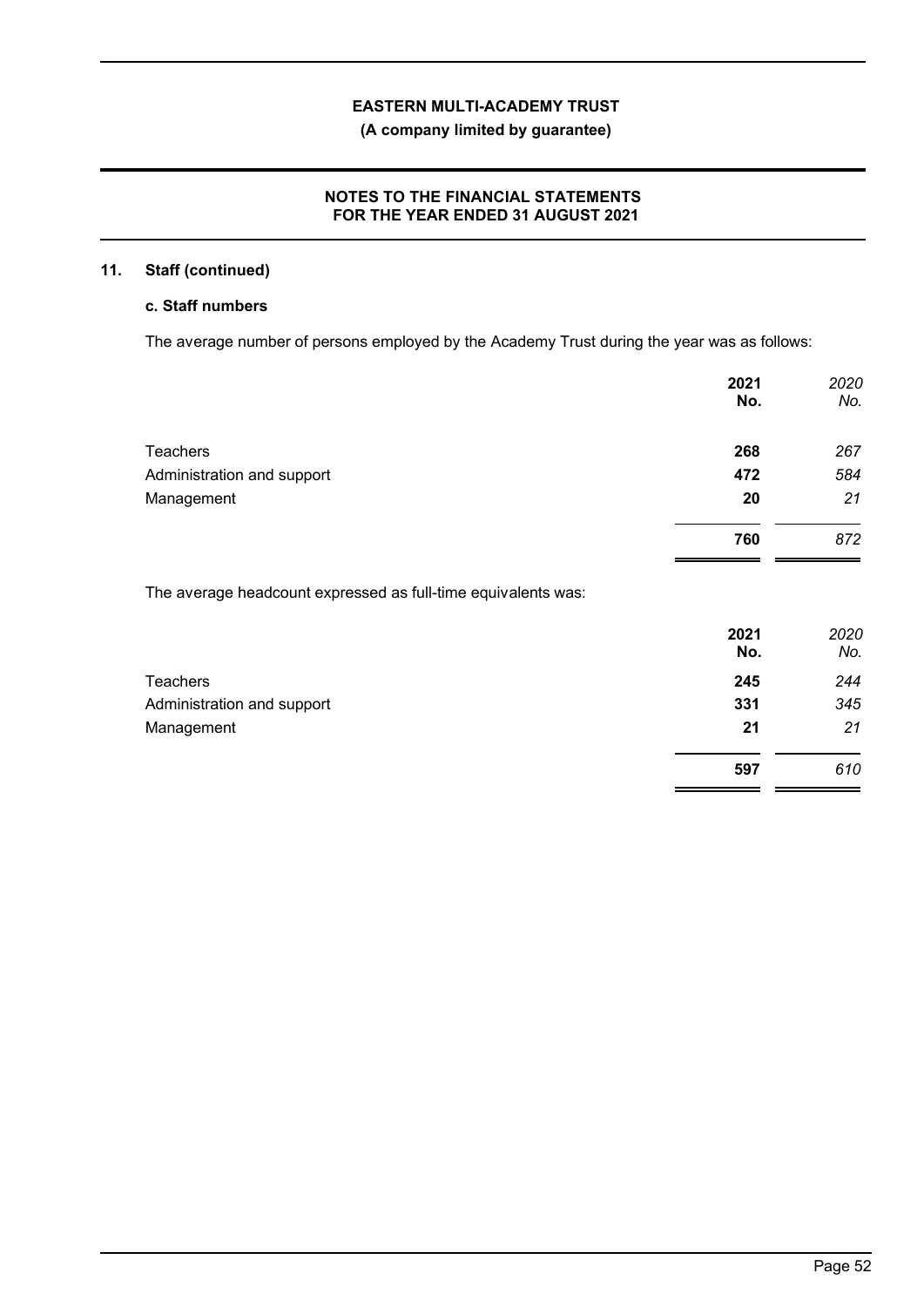### **(A company limited by guarantee)**

### **NOTES TO THE FINANCIAL STATEMENTS FOR THE YEAR ENDED 31 AUGUST 2021**

#### **11. Staff (continued)**

### **d. Higher paid staff**

The number of employees whose employee benefits (excluding employer pension costs) exceeded £60,000 was:

|                                 | 2021<br>No. | 2020<br>No. |
|---------------------------------|-------------|-------------|
| In the band £60,001 - £70,000   | 9           | 12          |
| In the band £70,001 - £80,000   | 8           |             |
| In the band £80,001 - £90,000   | 3           | 2           |
| In the band £90,001 - £100,000  |             | 3           |
| In the band £100,001 - £110,000 |             | 2           |
| In the band £130,001 - £140,000 |             |             |

#### **e. Key management personnel**

The key management personnel of the Academy Trust comprise the Trustees and the senior management team as listed on page 2. The total amount of employee benefits (including employer pension contributions and employer national insurance contributions) received by key management personnel for their services to the Academy Trust was £566k *(2020 £634*k*)*.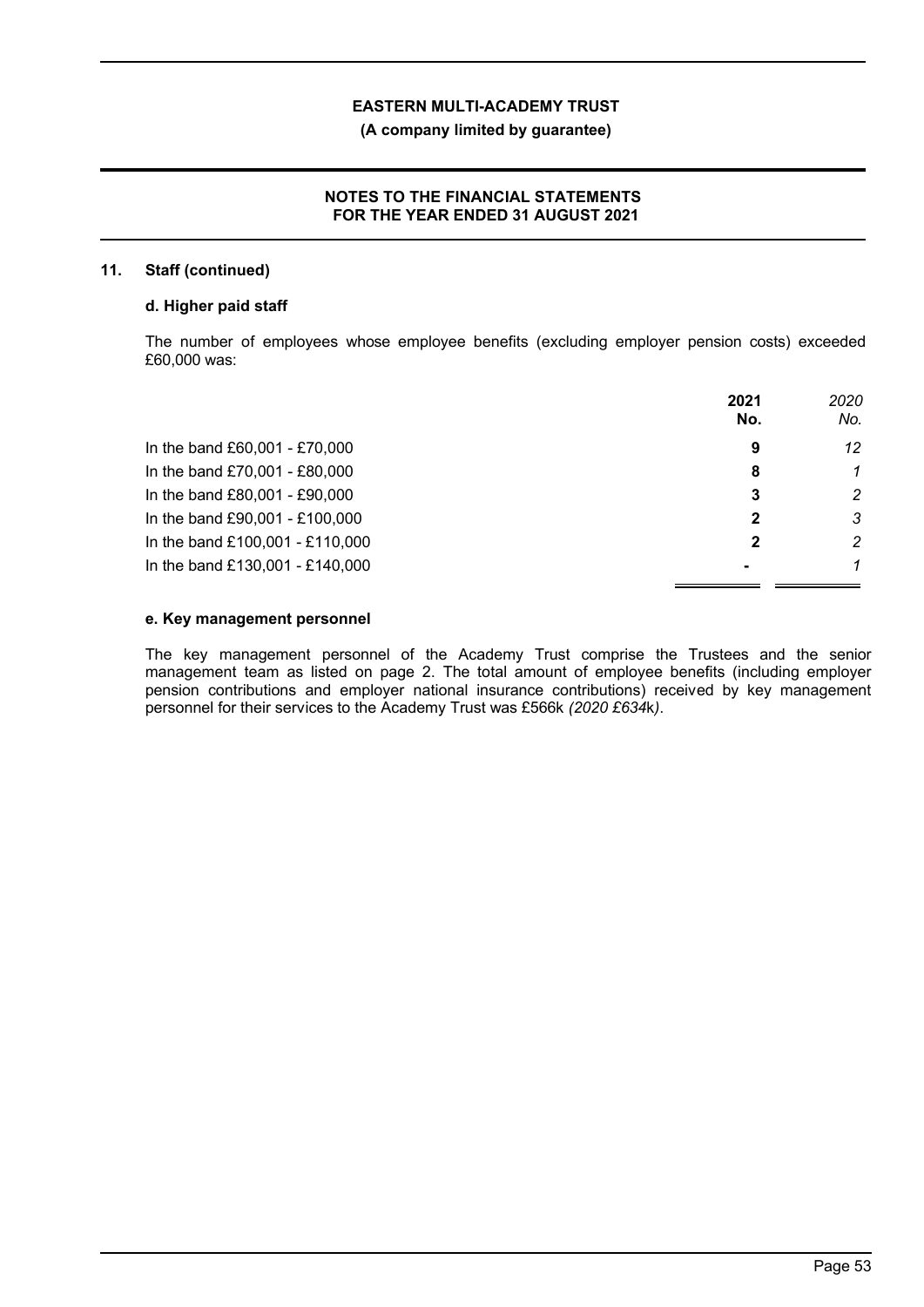**(A company limited by guarantee)**

## **NOTES TO THE FINANCIAL STATEMENTS FOR THE YEAR ENDED 31 AUGUST 2021**

### **12. Central services**

The Academy Trust has provided the following central services to its academies during the year:

- Educational support and challenge by the Directors of Education and CEO
- Human resources services
- Financial and audit services
- Human resources systems
- Financial systems

The Academy Trust charges for these services on the following basis:

8% of General Annual Grant for all academies.

The actual amounts charged during the year were as follows:

|                         | 2021<br>£000 | 2020<br>£000 |
|-------------------------|--------------|--------------|
| King's Lynn Academy     | 371          | 351          |
| Nelson Academy          | 131          | 124          |
| Eastgate Academy        | 100          | 97           |
| King Edward VII Academy | 468          | 454          |
| Southery Academy        | 39           | 34           |
| North Wooton Academy    | 96           | 89           |
| <b>Upwell Academy</b>   | 66           | 63           |
| Emneth Academy          | 65           | 63           |
| Admirals Academy        | 85           | 90           |
| Diamond Academy         | 69           | 69           |
| Norwich Road Academy    | 107          | 109          |
| Queensway Academy       | 61           | 60           |
| Glade Academy           | 87           | 88           |
| <b>West Row Academy</b> | 70           | 69           |
| Raleigh Infant Academy  | 66           | 74           |
| Total                   | 1,881        | 1,834        |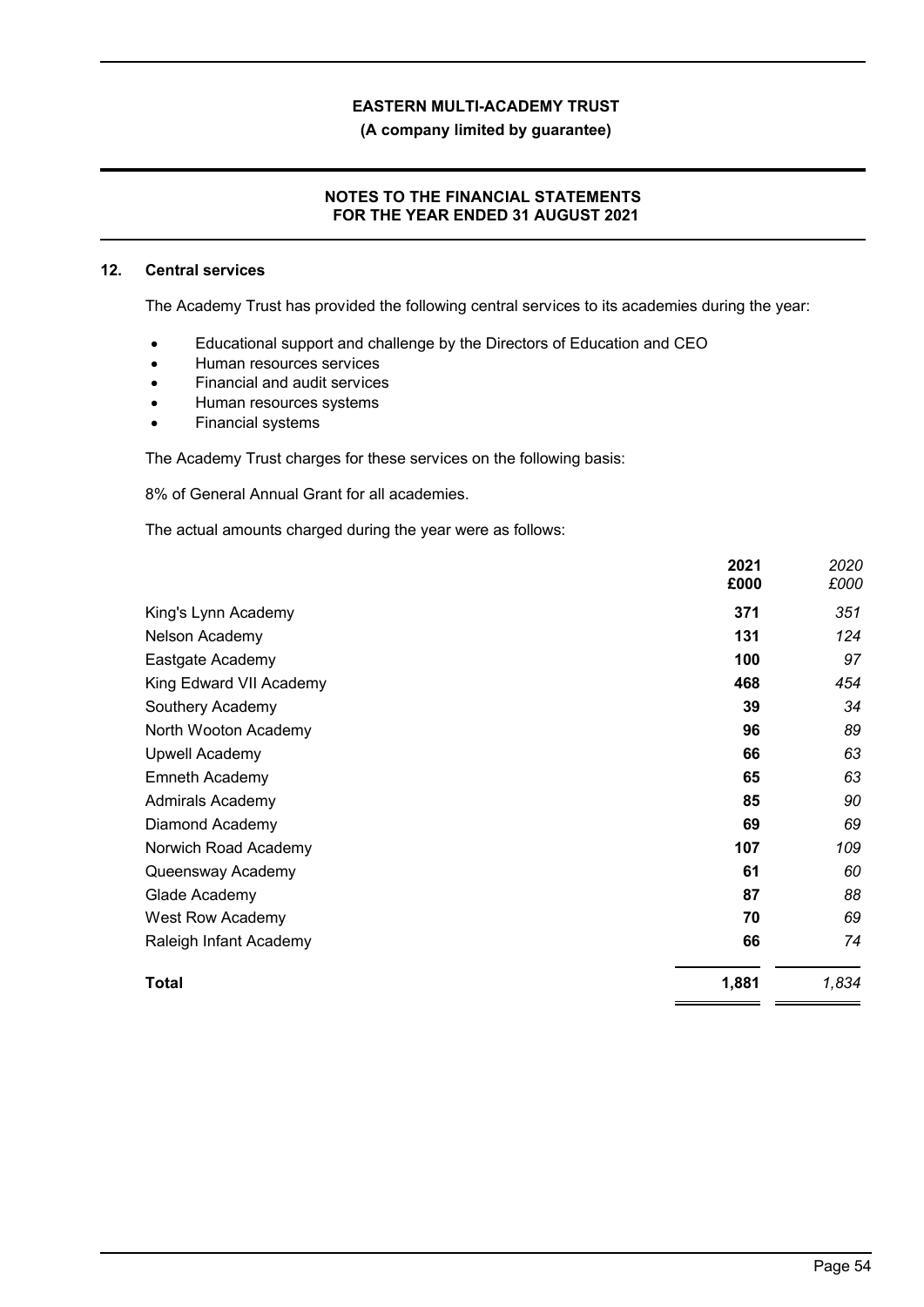**(A company limited by guarantee)**

### **NOTES TO THE FINANCIAL STATEMENTS FOR THE YEAR ENDED 31 AUGUST 2021**

#### **13. Trustees' remuneration and expenses**

During the year, no Trustees received any remuneration or other benefits. In the prior year, one Trustee was paid remuneration of £164k from an employment with the Academy Trust in respect of services they provided undertaking the role of Chief Executive Officer under their contract of employment.

During the year ended 31 August 2021, expenses totalling *£*NIL were reimbursed or paid directly to Trustee *(2020 - £364 to 2 Trustees)* for travel and subsistence.

### **14. Trustees' and Officers' insurance**

The Academy Trust has opted into the Department of Education's risk protection arrangement (RPA), an alternative to insurance where UK government funds cover losses that arise. This scheme protects Trustees and officers from claims arising from negligent acts, errors or omissions occurring whilst on academy business, and provides cover up to £10,000,000. It is not possible to quantify the Trustees and officers indemnity element from the overall cost of the RPA scheme membership.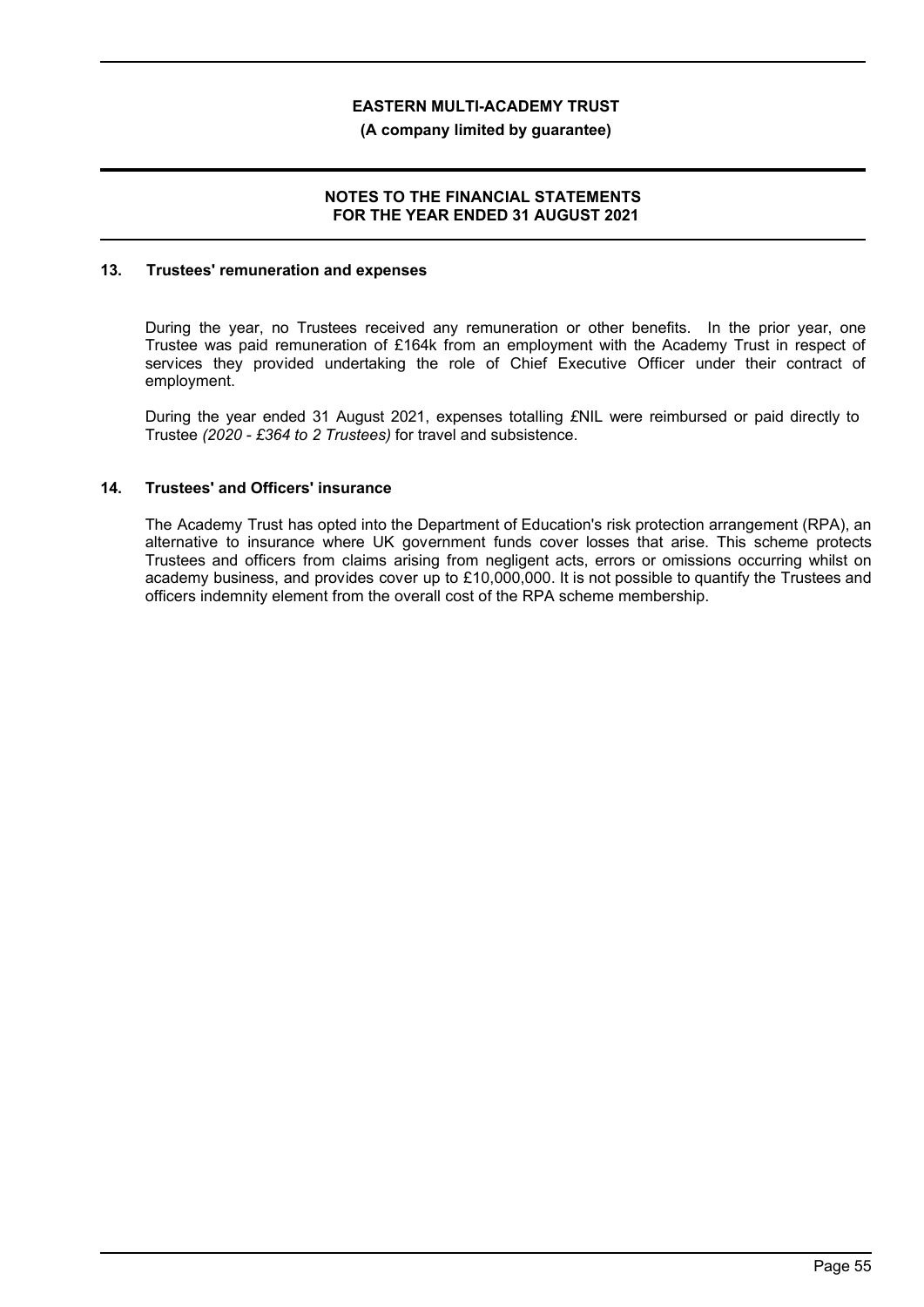**(A company limited by guarantee)**

## **NOTES TO THE FINANCIAL STATEMENTS FOR THE YEAR ENDED 31 AUGUST 2021**

# **15. Tangible fixed assets**

|                          | Long-term<br>leasehold<br>property<br>£000 | <b>Furniture</b><br>and<br>equipment<br>£000 | <b>Mechanical</b><br>and<br>engineering<br>£000 | Computer<br>equipment<br>£000 | Total<br>£000 |
|--------------------------|--------------------------------------------|----------------------------------------------|-------------------------------------------------|-------------------------------|---------------|
| <b>Cost or valuation</b> |                                            |                                              |                                                 |                               |               |
| At 1 September 2020      | 50,743                                     | 595                                          | 12,362                                          | 2,372                         | 66,072        |
| <b>Additions</b>         | 726                                        | 50                                           | 62                                              | 245                           | 1,083         |
| At 31 August 2021        | 51,469                                     | 645                                          | 12,424                                          | 2,617                         | 67,155        |
| <b>Depreciation</b>      |                                            |                                              |                                                 |                               |               |
| At 1 September 2020      | 5,458                                      | 494                                          | 4,879                                           | 1,570                         | 12,401        |
| Charge for the year      | 1,140                                      | 40                                           | 771                                             | 324                           | 2,275         |
| At 31 August 2021        | 6,598                                      | 534                                          | 5,650                                           | 1,894                         | 14,676        |
| Net book value           |                                            |                                              |                                                 |                               |               |
| At 31 August 2021        | 44,871                                     | 111                                          | 6,774                                           | 723                           | 52,479        |
| At 31 August 2020        | 45,285                                     | 101                                          | 7,483                                           | 803                           | 53,672        |

## **16. Debtors**

|                                | 2021 | 2020  |
|--------------------------------|------|-------|
|                                | £000 | £000  |
| Due within one year            |      |       |
| Trade debtors                  | 11   | 13    |
| VAT recoverable                | 248  | 227   |
| Prepayments and accrued income | 666  | 943   |
|                                | 925  | 1,183 |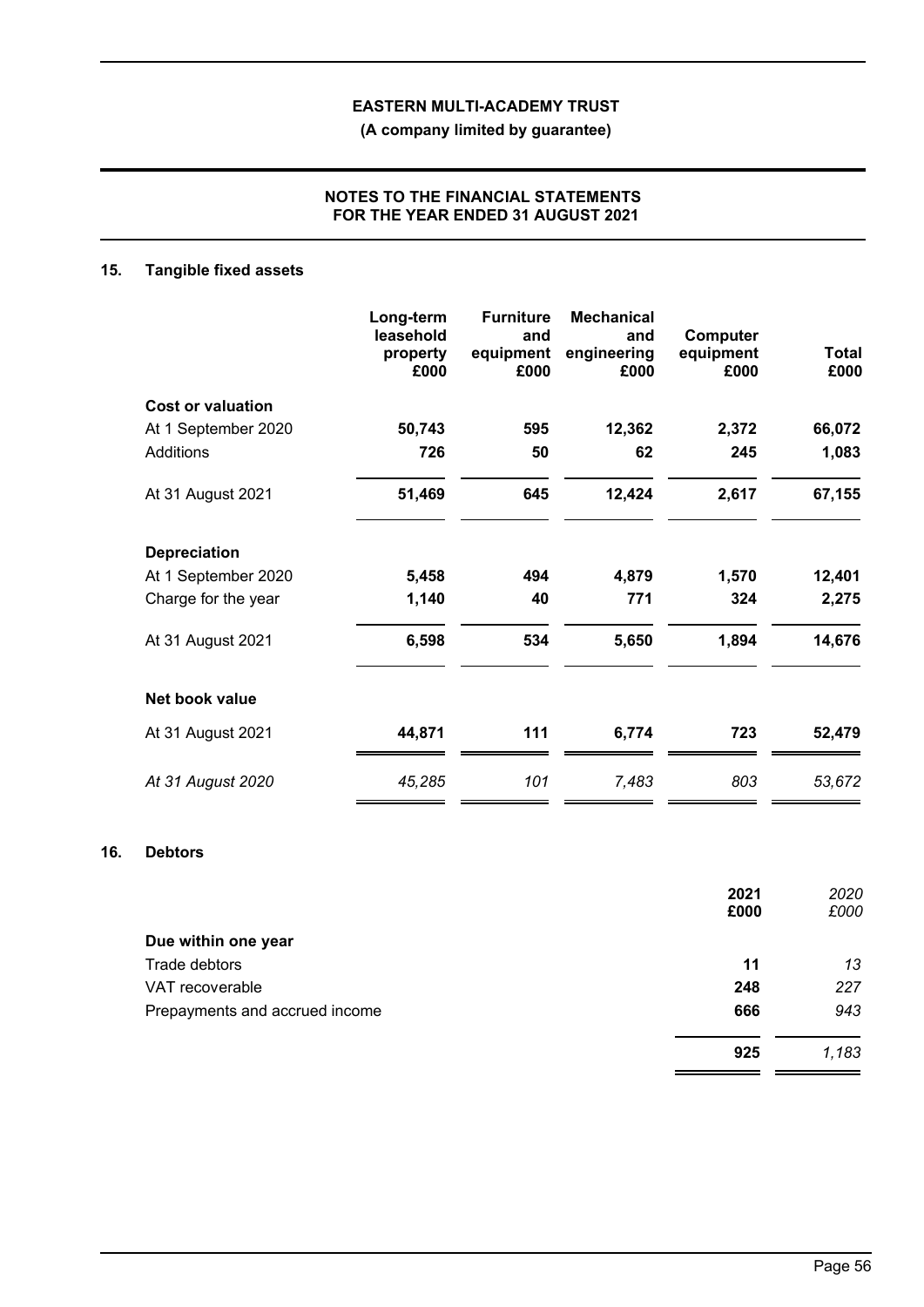**(A company limited by guarantee)**

## **NOTES TO THE FINANCIAL STATEMENTS FOR THE YEAR ENDED 31 AUGUST 2021**

### **17. Creditors: Amounts falling due within one year**

|                                        | 2021<br>£000 | 2020<br>£000 |
|----------------------------------------|--------------|--------------|
| Trade creditors                        | 539          | 763          |
| Other taxation and social security     | 282          |              |
| Other creditors                        | 41           | 41           |
| Accruals and deferred income           | 789          | 904          |
|                                        | 1,651        | 1,708        |
|                                        | 2021<br>£000 | 2020<br>£000 |
| Deferred income at 1 September 2020    | 289          | 359          |
| Resources deferred during the year     | 252          | 289          |
| Amounts released from previous periods | (289)        | (359)        |
|                                        | 252          | 289          |

At the balance sheet date the Academy Trust had received the following income relating to the period after the balance sheet date:

- Universal Infant Free School Meals **£203k** (*2020: £223k*);

- Trip income **£10k** (*2020: £8k*); and

- Various other income and grants **£39k** (*2020: £58k*).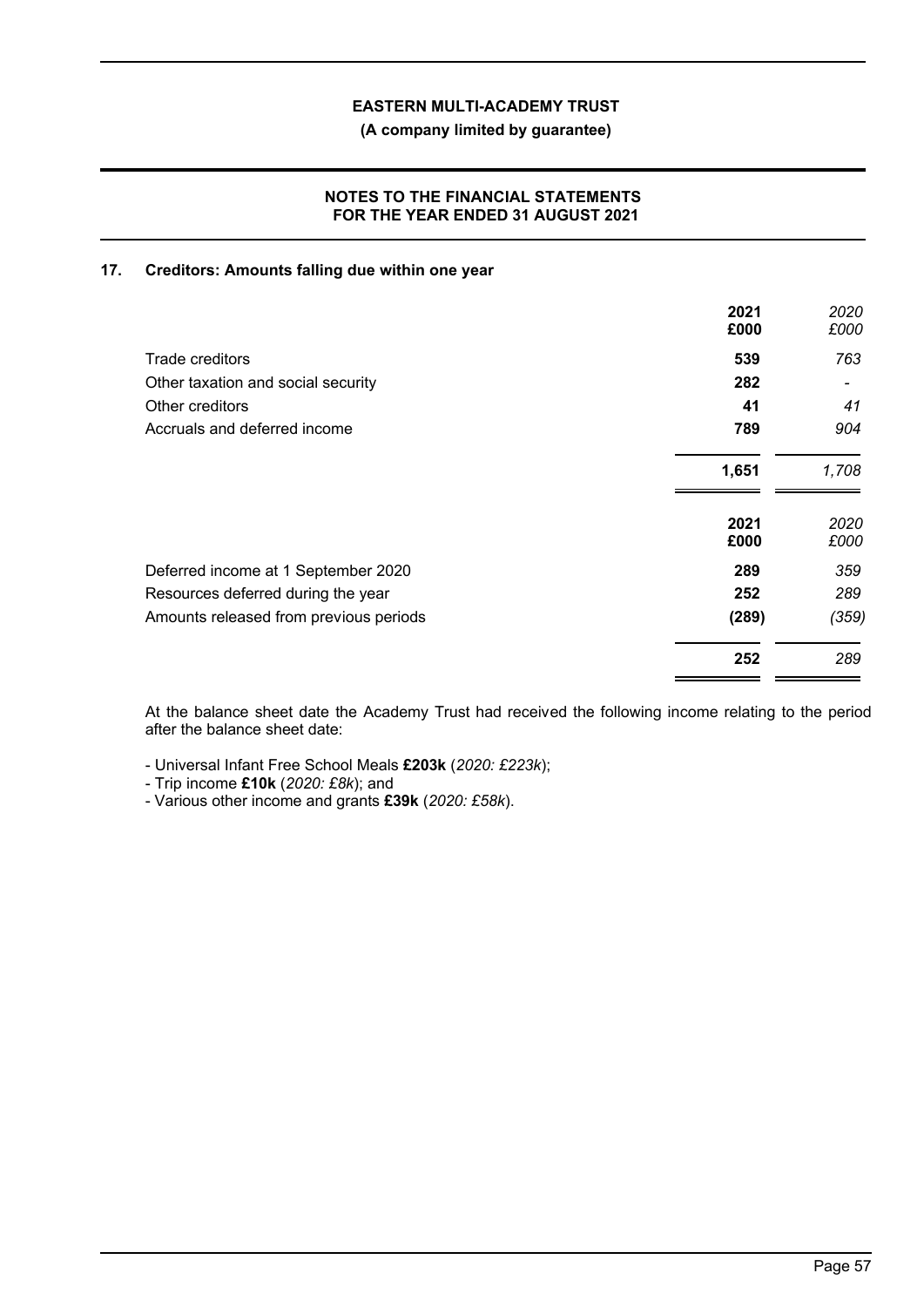**(A company limited by guarantee)**

## **NOTES TO THE FINANCIAL STATEMENTS FOR THE YEAR ENDED 31 AUGUST 2021**

### **18. Statement of funds**

|                                     | <b>Balance at 1</b><br><b>September</b><br>2020<br>£000 | £000 | <b>Income Expenditure</b><br>£000 | <b>Transfers</b><br>in/out<br>£000 | Gains/<br>(Losses)<br>£000 | <b>Balance at</b><br>31 August<br>2021<br>£000 |
|-------------------------------------|---------------------------------------------------------|------|-----------------------------------|------------------------------------|----------------------------|------------------------------------------------|
| <b>Unrestricted</b><br>funds        |                                                         |      |                                   |                                    |                            |                                                |
| <b>General Funds -</b><br>all funds | 1,619                                                   | 707  | (715)                             | (290)                              | ۰                          | 1,321                                          |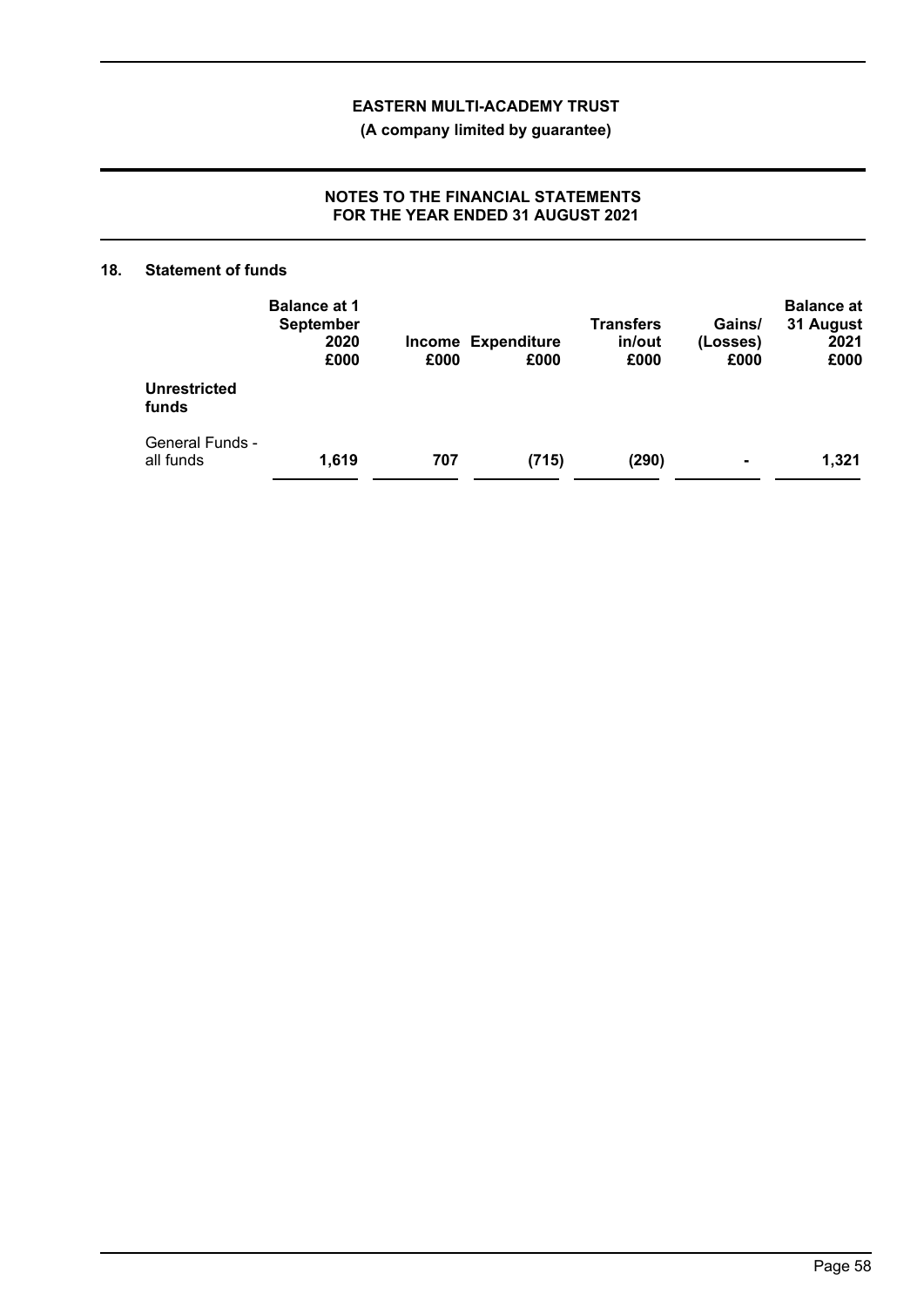**(A company limited by guarantee)**

## **NOTES TO THE FINANCIAL STATEMENTS FOR THE YEAR ENDED 31 AUGUST 2021**

# **18. Statement of funds (continued)**

|                                               | <b>Balance at 1</b><br><b>September</b><br>2020<br>£000 | £000   | Income Expenditure<br>£000 | <b>Transfers</b><br>in/out<br>£000 | Gains/<br>(Losses)<br>£000 | <b>Balance at</b><br>31 August<br>2021<br>£000 |
|-----------------------------------------------|---------------------------------------------------------|--------|----------------------------|------------------------------------|----------------------------|------------------------------------------------|
| <b>Restricted</b><br>general funds            |                                                         |        |                            |                                    |                            |                                                |
| <b>General Annual</b><br>Grant                | 882                                                     | 23,612 | (22,005)                   | (1,601)                            |                            | 888                                            |
| <b>Pupil Premium</b>                          | 77                                                      | 1,602  | (1,602)                    |                                    |                            | 77                                             |
| 16-19 Bursary                                 | 32                                                      | 18     | (3)                        |                                    |                            | 47                                             |
| Regional<br>Academy<br>Growth Fund            | 123                                                     |        | (123)                      |                                    |                            |                                                |
| Universal Infant<br>Free School               |                                                         |        |                            |                                    |                            |                                                |
| Meals                                         |                                                         | 500    | (500)                      |                                    |                            |                                                |
| <b>SEN</b><br><b>Other Local</b><br>Authority |                                                         | 649    | (649)                      |                                    |                            |                                                |
| funding                                       | 18                                                      | 136    | (122)                      |                                    |                            | 32                                             |
| PE & Sports<br>grant                          | 148                                                     | 235    | (205)                      |                                    |                            | 178                                            |
| Non-government<br>grants                      | 77                                                      | 63     | (40)                       |                                    |                            | 100                                            |
| Other trading<br>activities                   | 49                                                      | 29     | (9)                        |                                    |                            | 69                                             |
| Special<br>Resource Base                      |                                                         | 46     | (46)                       |                                    |                            |                                                |
| <b>Nursery Funding</b>                        | 61                                                      | 289    | (289)                      |                                    |                            | 61                                             |
| Other ESFA<br>grants                          | 36                                                      | 1,146  | (1, 146)                   |                                    |                            | 36                                             |
| COVID-19<br>Catch-up<br>Premium               |                                                         | 394    | (357)                      | (12)                               |                            | 25                                             |
| Other COVID-19                                |                                                         |        |                            |                                    |                            |                                                |
| Funding<br>Pension reserve                    |                                                         | 189    | (189)                      |                                    |                            |                                                |
|                                               | (15, 161)                                               |        | (3, 221)                   | 1,436                              | (4, 013)                   | (20, 959)                                      |
|                                               | (13, 658)                                               | 28,908 | (30, 506)                  | (177)                              | (4, 013)                   | (19, 446)                                      |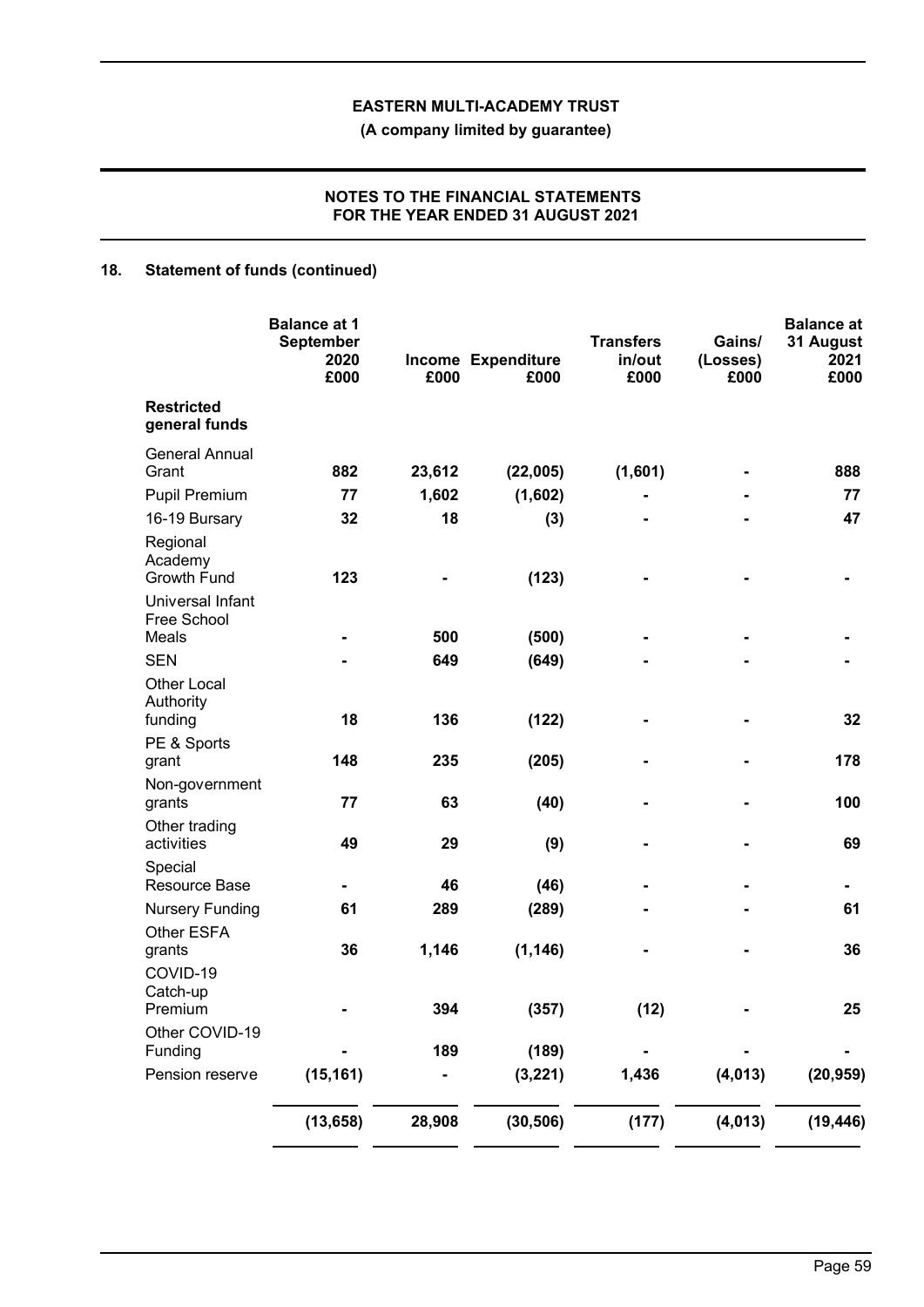**(A company limited by guarantee)**

## **NOTES TO THE FINANCIAL STATEMENTS FOR THE YEAR ENDED 31 AUGUST 2021**

### **18. Statement of funds (continued)**

|                                        | <b>Balance at 1</b><br><b>September</b><br>2020<br>£000 | Income<br>£000 | <b>Expenditure</b><br>£000 | <b>Transfers</b><br>in/out<br>£000 | Gains/<br>(Losses)<br>£000 | <b>Balance at</b><br>31 August<br>2021<br>£000 |
|----------------------------------------|---------------------------------------------------------|----------------|----------------------------|------------------------------------|----------------------------|------------------------------------------------|
| <b>Restricted fixed</b><br>asset funds |                                                         |                |                            |                                    |                            |                                                |
| Restricted fixed<br>assets             | 53,672                                                  |                | (2, 275)                   | 1,083                              |                            | 52,480                                         |
| Academy DFC                            | 241                                                     | 129            |                            | (63)                               |                            | 307                                            |
| <b>Central FAF</b>                     | 54                                                      |                |                            | (9)                                |                            | 45                                             |
| <b>SCA 20-21</b>                       | 1,424                                                   |                |                            | (544)                              |                            | 880                                            |
| <b>SCA 21-22</b>                       |                                                         | 1,024          |                            |                                    |                            | 1,024                                          |
|                                        | 55,391                                                  | 1,153          | (2, 275)                   | 467                                |                            | 54,736                                         |
| Total<br><b>Restricted</b><br>funds    | 41,733                                                  | 30,061         | (32, 781)                  | 290                                | (4, 013)                   | 35,290                                         |
| <b>Total funds</b>                     | 43,352                                                  | 30,768         | (33, 496)                  |                                    | (4,013)                    | 36,611                                         |

The specific purposes for which the funds are to be applied are as follows:

The General Annual Grant (GAG) must be used for the normal running costs of the academies and the Academy Trust. Costs incurred for this purpose have been offset against this income.

Free school meals funding is used to provide every pupil in Reception and years 1 and 2 with a free school meal.

The additional funding received through the Pupil Premium helps to ensure that that processes are in place that consistently tracks student performance, identifies under-performance and provides support to those most in need of it. Additional support includes increased provision in Numeracy and Literacy.

The Start-Up grants must be used to meet the start-up costs of the Academy Trust. Costs incurred for this purpose have been set off against this income.

The Bursary Funding has been provided to fund additional resources required to teach 16-19 year old pupils.

Year 7 catch up funding is used to provide additional support to students that did not receive the expected standard of reading or maths at the end of key stage 2.

The PE Grant represents funding received towards the cost of improving PE provision.

SEN funding is received from the Local Authority and was used to provide additional support to those students identified as having additional needs.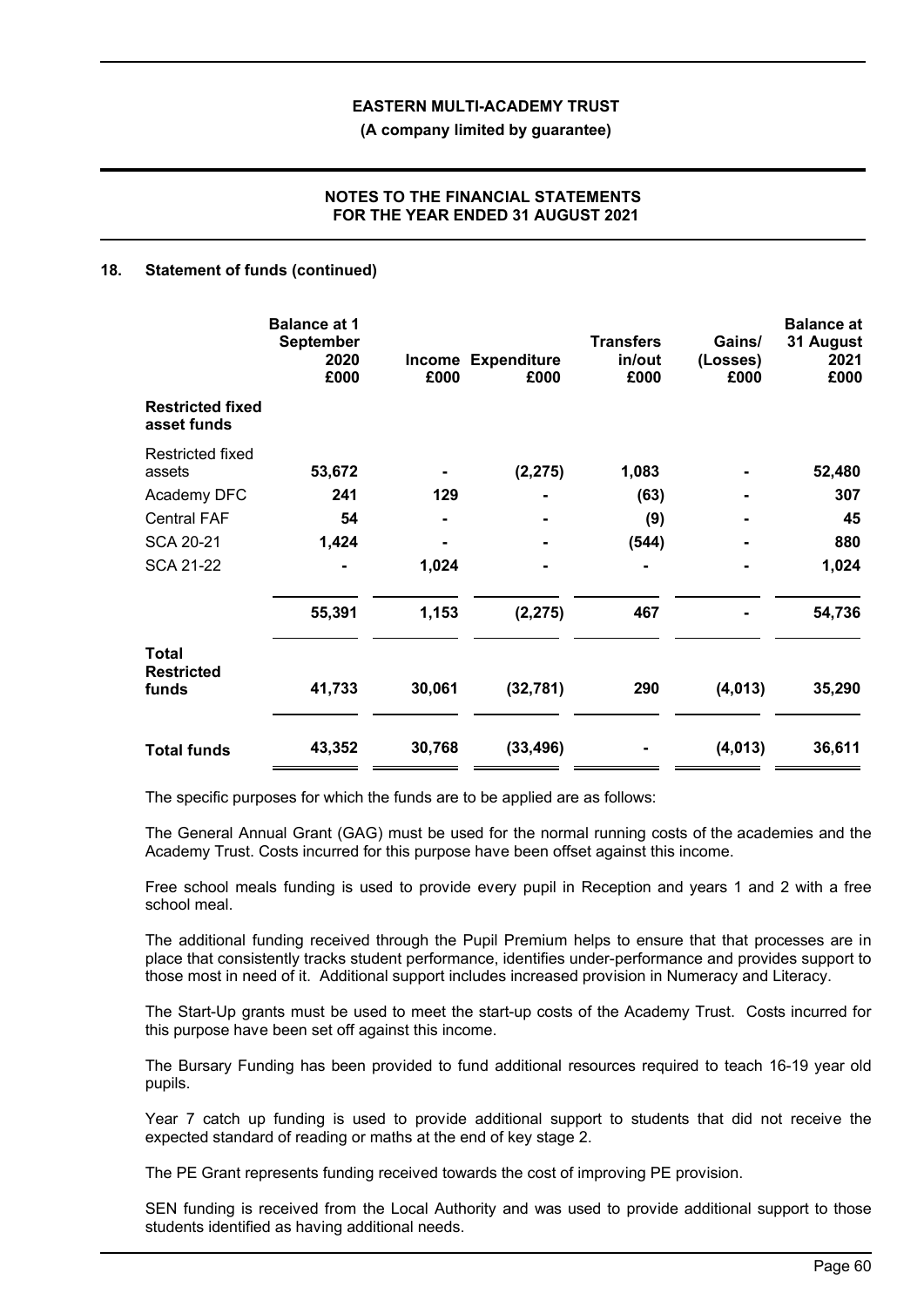#### **(A company limited by guarantee)**

#### **NOTES TO THE FINANCIAL STATEMENTS FOR THE YEAR ENDED 31 AUGUST 2021**

#### **18. Statement of funds (continued)**

Nursery Funding is utilised to employ appropriate staff for the Nursery on site at Nelson Academy, Norwich Road Academy, Queensway Infant Academy & Nursery and Raleigh Infant Academy.

Schools Condition Allocation is received from the ESFA to improve and maintain the Trust's estate (buildings and grounds).

Devolved Formula Capital funding is received for minor capital works and ICT replacement within the Trust.

Other restricted income was received during the year and the costs associated with these activities have been set off against the income.

The Pension reserve deficit at the year end represents the Trust's share of the deficit of the relevant Local Government Pension Schemes.

During the year the following fund transfers were made:

- £1,436k was transferred from GAG to restricted pension reserve representing the cost of employer contributions towards the Local Government Pension Scheme.
- £165k was transferred from GAG for capital expenditure.
- £290k was transferred from Unrestricted funds for capital expenditure.
- £12k was transferred from COVID-19 Catch-up for capital expenditure.

Under the funding agreement with the Secretary of State, the Academy Trust was not subject to a limit on the amount of GAG it could carry forward at 31 August 2021.

Comparative information in respect of the preceding year is as follows:

| <b>Unrestricted</b><br>funds        | <b>Balance</b> at<br>1 September<br>2019<br>£000 | Income<br>£000 | Expenditure<br>£000 | Transfers<br>in/out<br>£000 | Gains/<br>(Losses)<br>£000 | <b>Balance</b> at<br>31 August<br>2020<br>£000 |
|-------------------------------------|--------------------------------------------------|----------------|---------------------|-----------------------------|----------------------------|------------------------------------------------|
| <b>General Funds -</b><br>all funds | 2,053                                            | 884            | (1,020)             | (298)                       | $\overline{\phantom{a}}$   | 1,619                                          |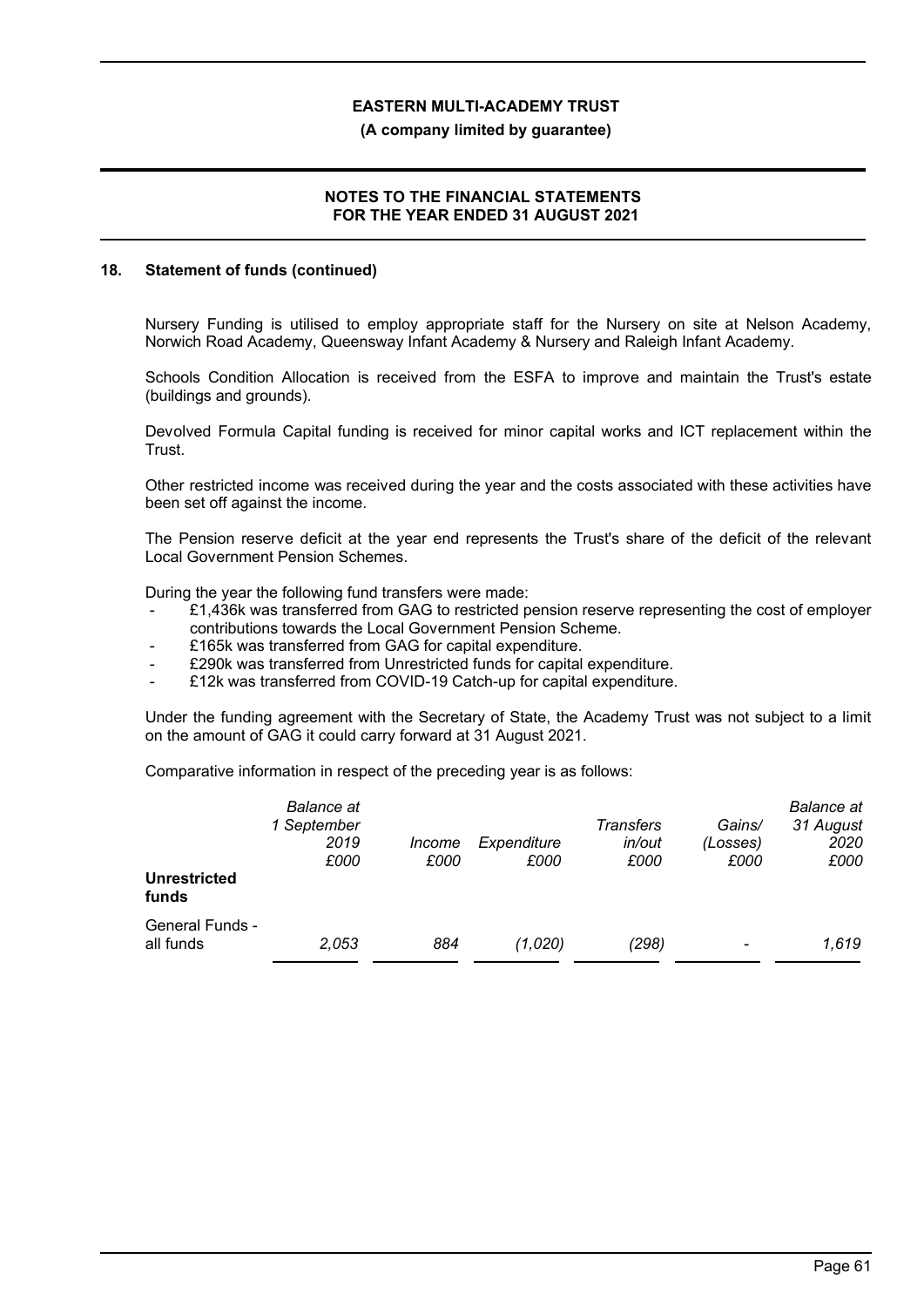**(A company limited by guarantee)**

# **NOTES TO THE FINANCIAL STATEMENTS FOR THE YEAR ENDED 31 AUGUST 2021**

# **18. Statement of funds (continued)**

|                                          | <b>Balance</b> at<br>1 September<br>2019<br>£000 | Income<br>£000 | Expenditure<br>£000 | <b>Transfers</b><br>in/out<br>£000 | Gains/<br>(Losses)<br>£000 | <b>Balance</b> at<br>31 August<br>2020<br>£000 |
|------------------------------------------|--------------------------------------------------|----------------|---------------------|------------------------------------|----------------------------|------------------------------------------------|
| <b>Restricted</b><br>general funds       |                                                  |                |                     |                                    |                            |                                                |
| <b>General Annual</b><br>Grant           | 431                                              | 23,002         | (21, 153)           | (1, 398)                           |                            | 882                                            |
| <b>Pupil Premium</b>                     | 92                                               | 1,562          | (1, 577)            |                                    |                            | 77                                             |
| 16-19 Bursary                            | 26                                               | 13             | (7)                 |                                    |                            | 32                                             |
| Regional<br>Academy<br>Growth Fund       | 210                                              |                | (87)                |                                    |                            | 123                                            |
| Universal Infant<br>Free School<br>Meals |                                                  | 428            | (428)               |                                    |                            |                                                |
| Start-up grants                          | 36                                               |                | (36)                |                                    |                            |                                                |
| <b>SEN</b>                               |                                                  | 489            | (489)               |                                    |                            |                                                |
| <b>Other Local</b><br>Authority          |                                                  |                |                     |                                    |                            |                                                |
| funding                                  | 56                                               | 159            | (197)               |                                    |                            | 18                                             |
| PE & Sports<br>grant                     | 8                                                |                | (17)                | 9                                  |                            |                                                |
| Non-government<br>grants                 | 39                                               | 69             | (31)                |                                    |                            | 77                                             |
| Other trading<br>activities              | 12                                               | 48             | (11)                |                                    |                            | 49                                             |
| Special<br>Resource Base                 | $\overline{c}$                                   | 41             | (43)                |                                    |                            |                                                |
| <b>Nursery Funding</b><br>Other ESFA     | 61                                               | 275            | (275)               |                                    |                            | 61                                             |
| grants                                   | 96                                               | 1,360          | (1, 272)            |                                    |                            | 184                                            |
| Pension reserve                          | (11, 193)                                        |                | (3,034)             | 1,310                              | (2, 244)                   | (15, 161)                                      |
|                                          | (10, 124)                                        | 27,446         | (28, 657)           | (79)                               | (2, 244)                   | (13, 658)                                      |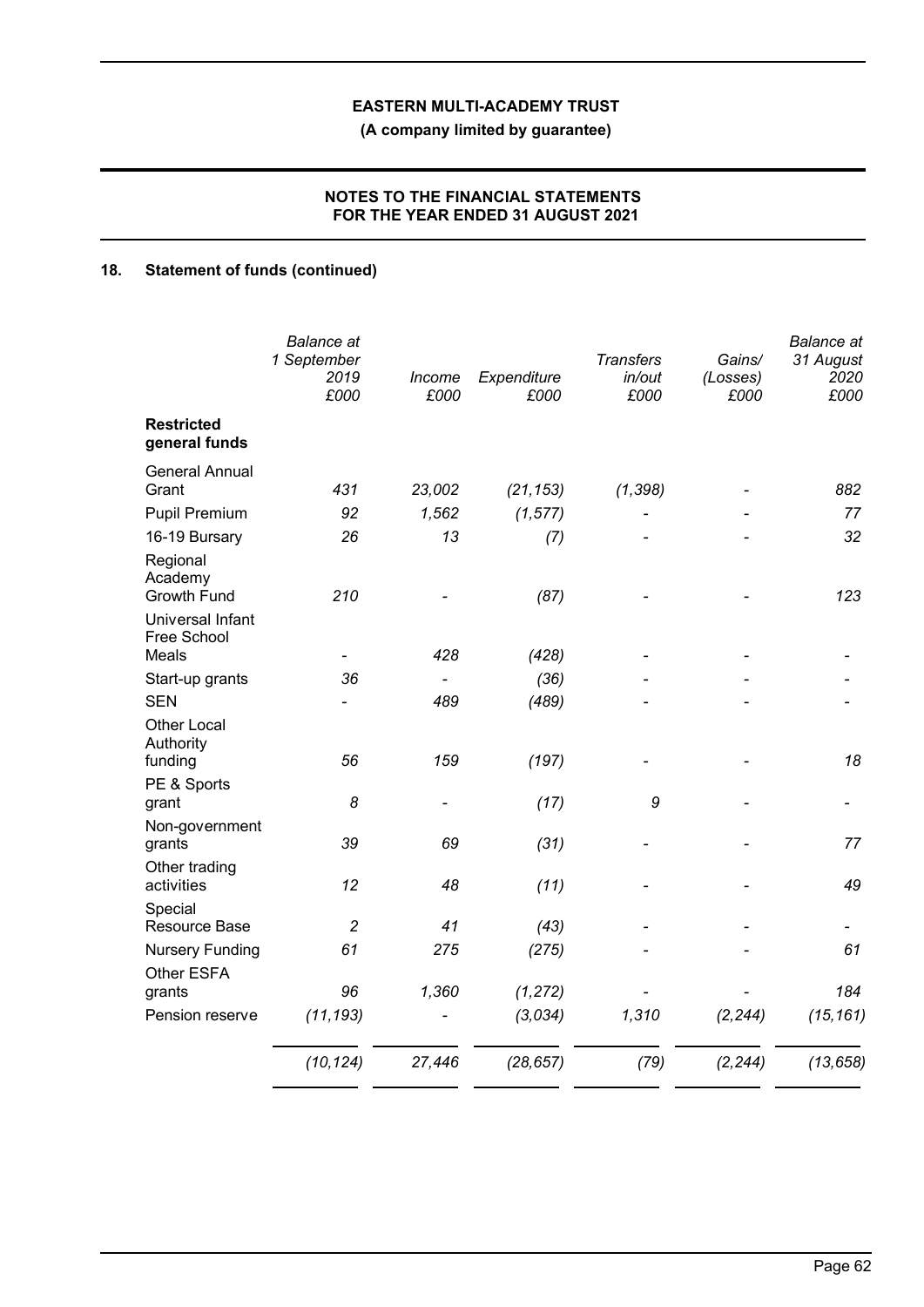**(A company limited by guarantee)**

# **NOTES TO THE FINANCIAL STATEMENTS FOR THE YEAR ENDED 31 AUGUST 2021**

# **18. Statement of funds (continued)**

|                                                        | <b>Balance</b> at<br>1 September<br>2019<br>£000 | Income<br>£000 | Expenditure<br>£000 | <b>Transfers</b><br>in/out<br>£000 | Gains/<br>(Losses)<br>£000 | <b>Balance</b> at<br>31 August<br>2020<br>£000 |
|--------------------------------------------------------|--------------------------------------------------|----------------|---------------------|------------------------------------|----------------------------|------------------------------------------------|
| <b>Restricted fixed</b><br>asset funds                 |                                                  |                |                     |                                    |                            |                                                |
| <b>Restricted fixed</b><br>assets                      | 54,733                                           |                | (2, 147)            | 1,086                              |                            | 53,672                                         |
| <b>SCA 19-20</b>                                       | 633                                              |                |                     | (633)                              |                            |                                                |
| Academy DFC                                            | 94                                               | 129            |                     | 18                                 |                            | 241                                            |
| <b>Central FAF</b>                                     | 56                                               |                |                     | (2)                                |                            | 54                                             |
| <b>SCA 20-21</b>                                       |                                                  | 1,500          |                     | (76)                               |                            | 1,424                                          |
| <b>Priority School</b><br><b>Building</b><br>Programme |                                                  | 16             |                     | (16)                               |                            |                                                |
|                                                        | 55,516                                           | 1,645          | (2, 147)            | 377                                |                            | 55,391                                         |
| Total<br><b>Restricted</b><br>funds                    | 45,392                                           | 29,091         | (30, 804)           | 298                                | (2, 244)                   | 41,733                                         |
| <b>Total funds</b>                                     | 47,445                                           | 29,975         | (31, 824)           |                                    | (2, 244)                   | 43,352                                         |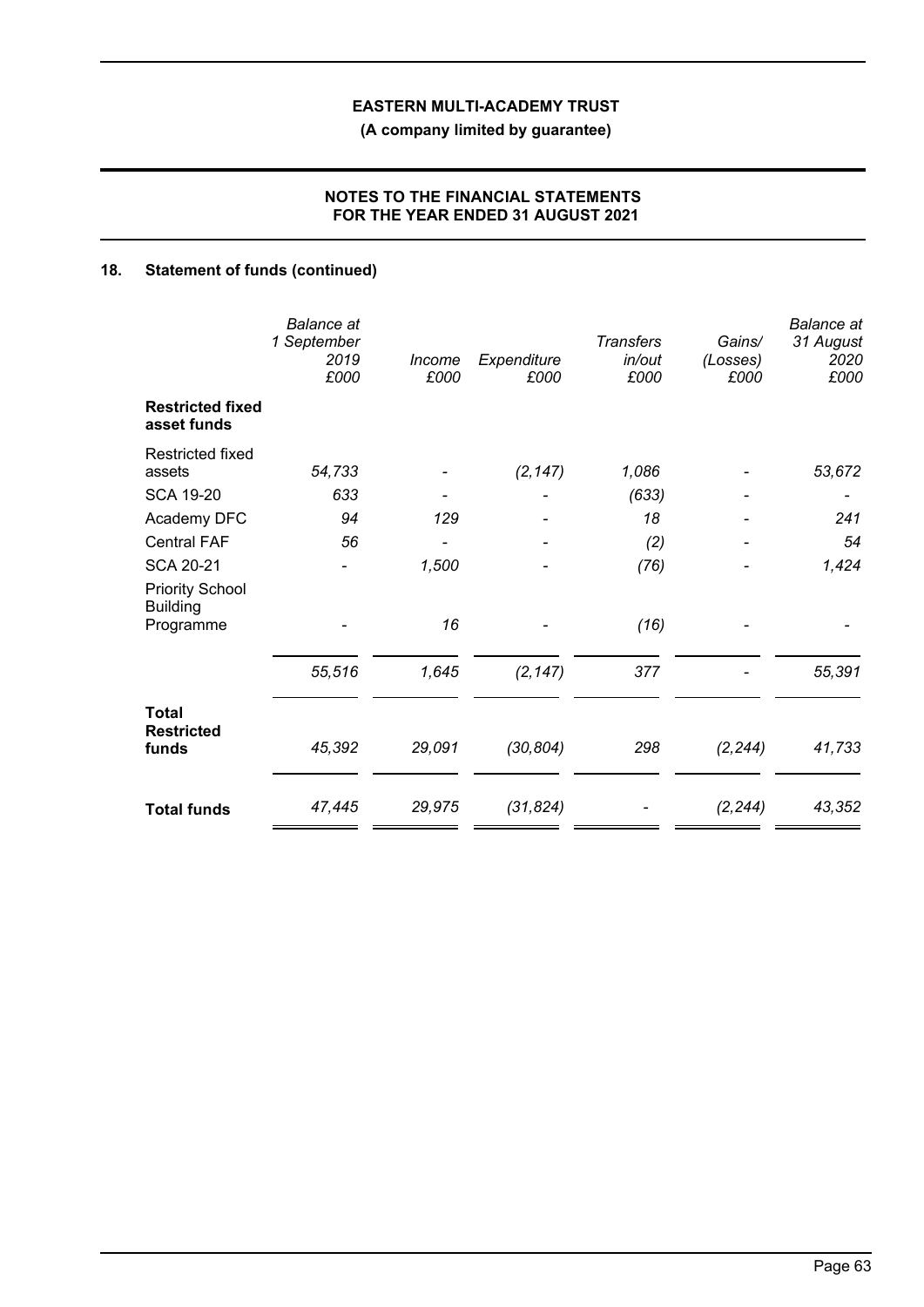**(A company limited by guarantee)**

# **NOTES TO THE FINANCIAL STATEMENTS FOR THE YEAR ENDED 31 AUGUST 2021**

## **18. Statement of funds (continued)**

## **Total funds analysis by academy**

Fund balances at 31 August 2021 were allocated as follows:

|                                                    | 2021<br>£000 | 2020<br>£000 |
|----------------------------------------------------|--------------|--------------|
| King's Lynn Academy                                | 252          | 110          |
| Eastgate Academy                                   | 212          | 295          |
| Nelson Academy                                     | 161          | 229          |
| King Edward VII Academy                            | 19           | 357          |
| Southery Academy                                   | 78           | 70           |
| North Wootton Academy                              | 172          | 201          |
| <b>Upwell Academy</b>                              | 163          | 212          |
| <b>Emneth Academy</b>                              | 122          | 113          |
| <b>Admirals Academy</b>                            | 136          | 709          |
| Diamond Academy                                    | 175          | 68           |
| Norwich Road Academy                               | (46)         | 270          |
| Queensway Infant Academy                           | 37           | 130          |
| West Row Academy                                   | (57)         | 64           |
| Glade Academy                                      | (31)         | (7)          |
| Raleigh Infant Academy                             | 63           | 121          |
| <b>Central Funds</b>                               | 1,378        | 180          |
| Total before fixed asset funds and pension reserve | 2,834        | 3,122        |
| Restricted fixed asset fund                        | 54,736       | 55,391       |
| Pension reserve                                    | (20, 959)    | (15, 161)    |
| Total                                              | 36,611       | 43,352       |

The following academies are carrying a net deficit on their portion of the funds as follows:

|                      | <b>Deficit</b><br>£000 |
|----------------------|------------------------|
| Norwich Road Academy | (46)                   |
| West Row Academy     | (57)                   |
| Glade Academy        | (31)                   |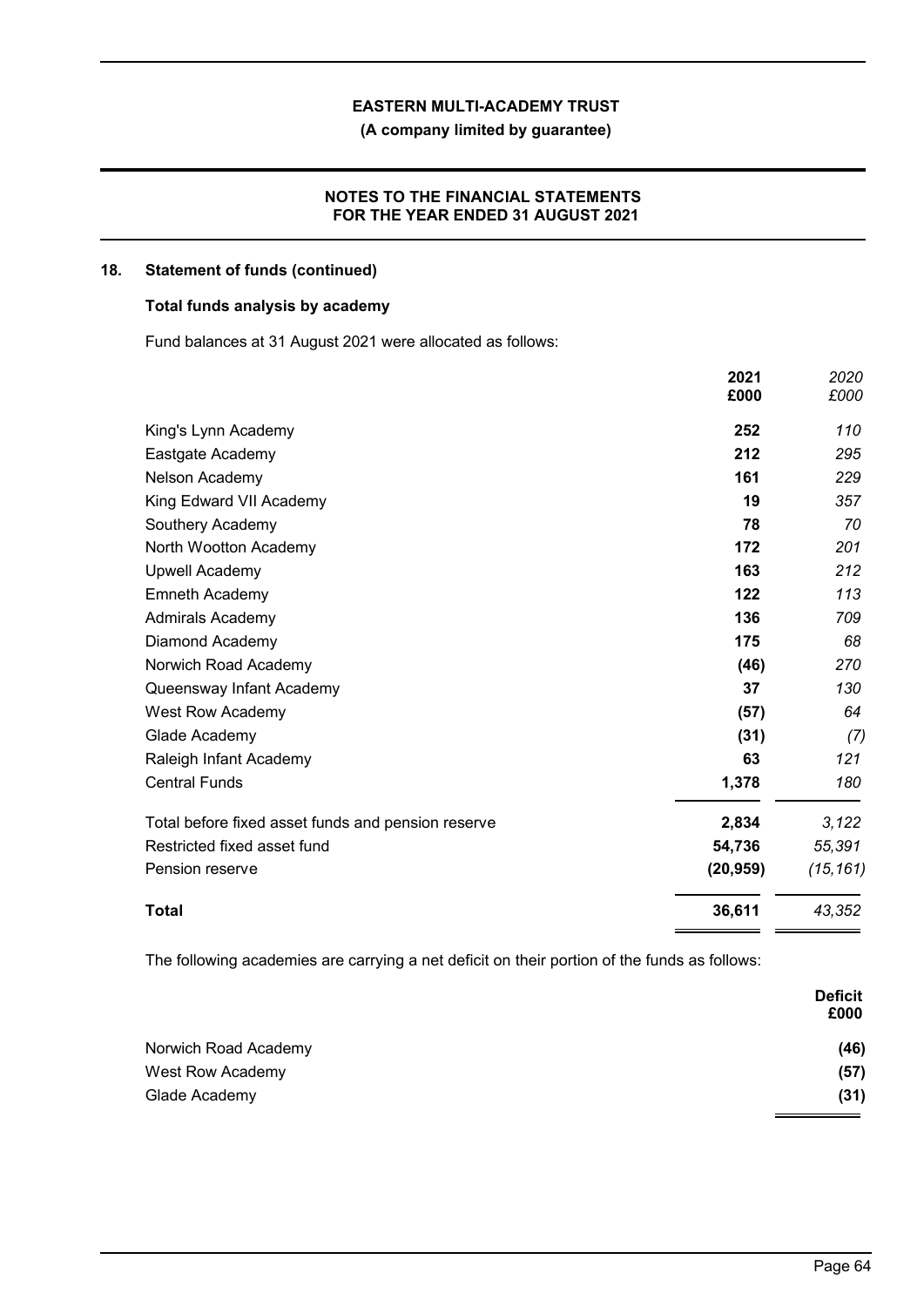#### **(A company limited by guarantee)**

### **NOTES TO THE FINANCIAL STATEMENTS FOR THE YEAR ENDED 31 AUGUST 2021**

#### **18. Statement of funds (continued)**

During the year ended 31 August 2021 unrestricted funds that had been received when schools joined the Trust were transferred to Central Funds.

Factors that have given rise to the deficit balances at Norwich Road Academy, West Row Academy and Glade Academy include:

**Norwich Road** - deductions in pupil numbers and investment in school improvement has caused the deficit position.

**Glade** - we inherited a school that was not set up to balance its budget and have worked hard over the last few years to turn that around.

West Row - the academy suffered from significant absence as part of COVID causing a deficit in 20-21. Equally, the academy has an unusual year group structure that historically meant staffing challenges to meet the needs of the pupils.

The Academy Trust is taking the following action to return the academies to surplus:

**Norwich Road** - the birth rates in the area will return pupil numbers to previous and expectedly higher pupil numbers during which time we will work with the school to revert to surplus.

**Glade** - the academy has challenges in pupil numbers over the coming years but we will work through the 22-23 Budget process to produce a balanced budget.

**West Row** - we are working with the new leadership to ensure the staffing meets the needs of the academy whilst balancing the budget.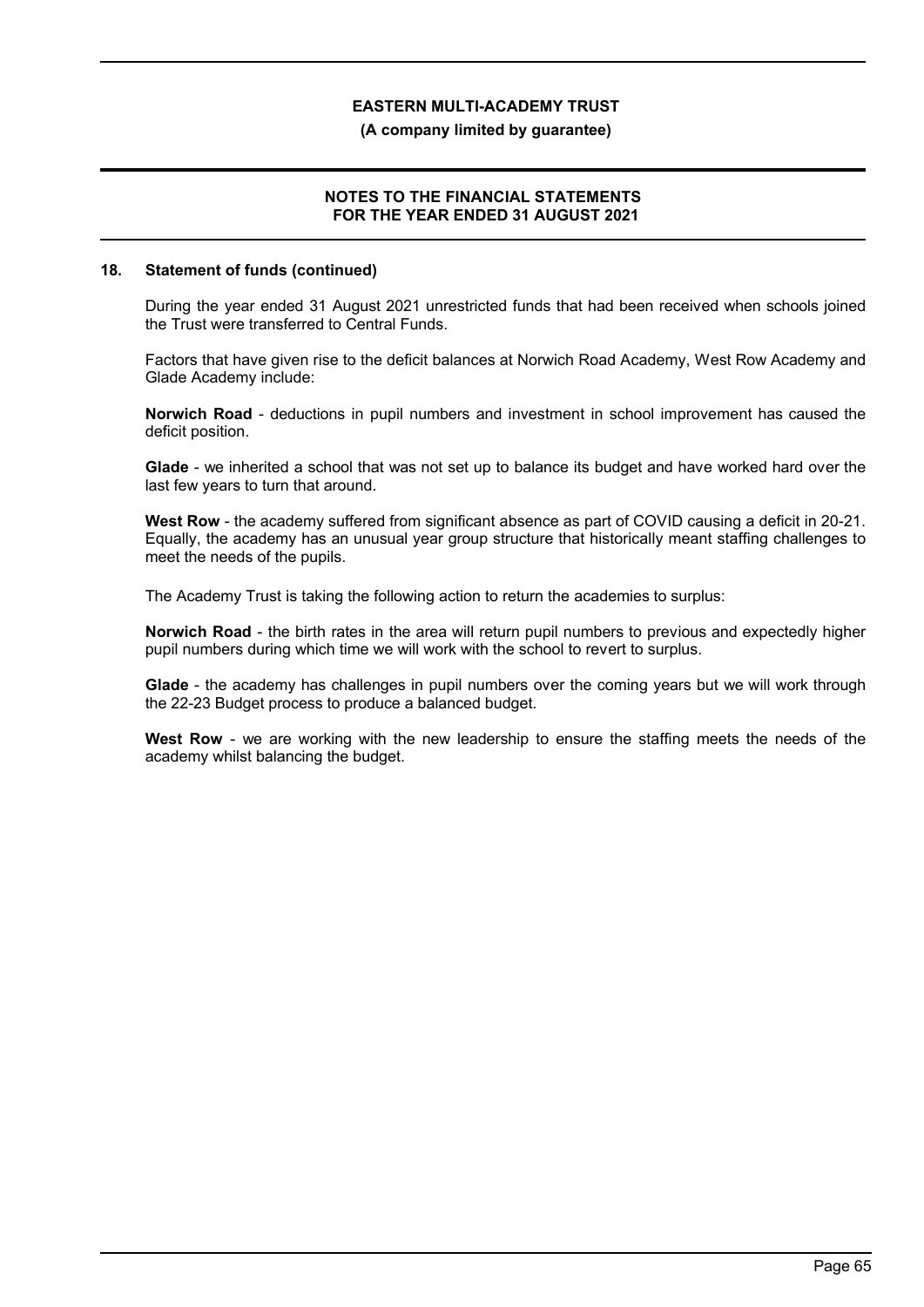**(A company limited by guarantee)**

### **NOTES TO THE FINANCIAL STATEMENTS FOR THE YEAR ENDED 31 AUGUST 2021**

## **18. Statement of funds (continued)**

## **Total cost analysis by academy**

Expenditure incurred by each academy during the year was as follows:

|                             | <b>Teaching</b><br>and<br>educational<br>support<br>staff costs<br>£000 | <b>Other</b><br>staff costs<br>£000 | support Educational<br>£000 | <b>Other costs</b><br>excluding<br>supplies depreciation<br>£000 | <b>Total</b><br>2021<br>£000 | Total<br>2020<br>£000 |
|-----------------------------|-------------------------------------------------------------------------|-------------------------------------|-----------------------------|------------------------------------------------------------------|------------------------------|-----------------------|
| King's Lynn<br>Academy      | 3,529                                                                   | 456                                 | 226                         | 686                                                              | 4,897                        | 4,675                 |
| Eastgate<br>Academy         | 1,020                                                                   | 194                                 | 31                          | 176                                                              | 1,421                        | 1,342                 |
| Nelson<br>Academy           | 1,559                                                                   | 230                                 | 52                          | 216                                                              | 2,057                        | 1,954                 |
| King Edward VII<br>Academy  | 4,910                                                                   | 460                                 | 238                         | 985                                                              | 6,593                        | 6,417                 |
| Southery<br>Academy         | 397                                                                     | 46                                  | 12                          | 96                                                               | 551                          | 454                   |
| North Wootton<br>Academy    | 1,019                                                                   | 91                                  | 46                          | 246                                                              | 1,402                        | 1,325                 |
| <b>Upwell Academy</b>       | 656                                                                     | 98                                  | 27                          | 140                                                              | 921                          | 864                   |
| Emneth<br>Academy           | 578                                                                     | 111                                 | 22                          | 148                                                              | 859                          | 927                   |
| Admirals<br>Academy         | 954                                                                     | 101                                 | 55                          | 172                                                              | 1,282                        | 1,221                 |
| Diamond<br>Academy          | 777                                                                     | 108                                 | 69                          | 238                                                              | 1,192                        | 910                   |
| Norwich Road<br>Academy     | 1,221                                                                   | 116                                 | 74                          | 305                                                              | 1,716                        | 1,637                 |
| Queensway<br>Infant Academy | 681                                                                     | 78                                  | 43                          | 246                                                              | 1,048                        | 915                   |
| West Row<br>Academy         | 772                                                                     | 89                                  | 48                          | 171                                                              | 1,080                        | 1,056                 |
| Glade Academy               | 1,003                                                                   | 93                                  | 40                          | 178                                                              | 1,314                        | 1,304                 |
| Raleigh Infant              |                                                                         |                                     |                             |                                                                  |                              |                       |
| Academy                     | 692                                                                     | 69                                  | 46                          | 157                                                              | 964                          | 995                   |
| <b>Central Funds</b>        | 482                                                                     | 2,451                               | 231                         | 760                                                              | 3,924                        | 3,681                 |
| <b>Academy Trust</b>        | 20,250                                                                  | 4,791                               | 1,260                       | 4,920                                                            | 31,221                       | 29,677                |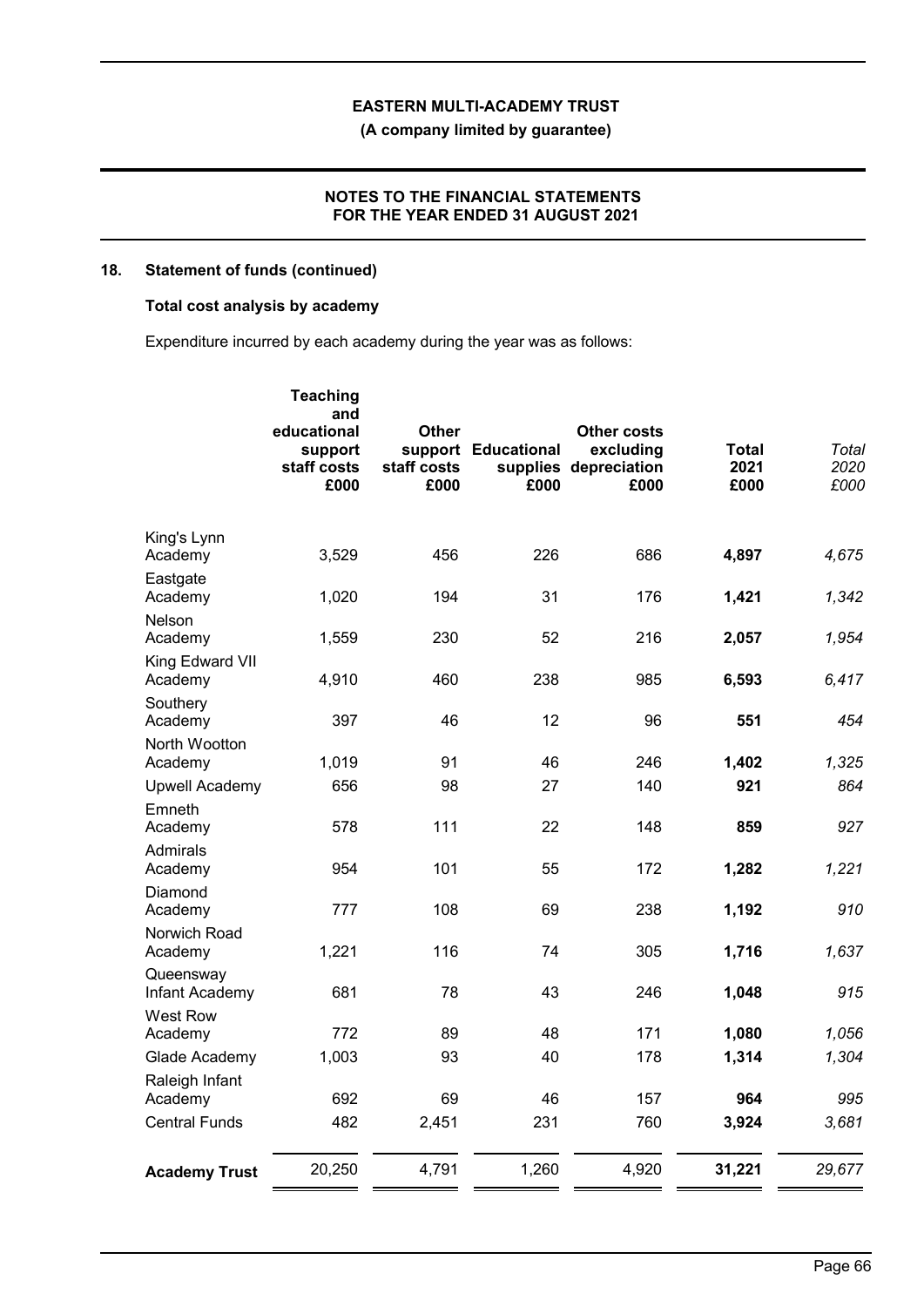**(A company limited by guarantee)**

## **NOTES TO THE FINANCIAL STATEMENTS FOR THE YEAR ENDED 31 AUGUST 2021**

## **19. Analysis of net assets between funds**

## **Analysis of net assets between funds - current year**

|                                        | Unrestricted<br>funds<br>2021<br>£000 | <b>Restricted</b><br>funds<br>2021<br>£000 | <b>Restricted</b><br>fixed asset<br>funds<br>2021<br>£000 | <b>Total</b><br>funds<br>2021<br>£000 |
|----------------------------------------|---------------------------------------|--------------------------------------------|-----------------------------------------------------------|---------------------------------------|
| Tangible fixed assets                  |                                       |                                            | 52,480                                                    | 52,480                                |
| <b>Current assets</b>                  | 1,321                                 | 3.164                                      | 2,256                                                     | 6,741                                 |
| Creditors due within one year          | $\blacksquare$                        | (1,651)                                    | $\blacksquare$                                            | (1,651)                               |
| Provisions for liabilities and charges | ٠                                     | (20, 959)                                  | $\blacksquare$                                            | (20, 959)                             |
| <b>Total</b>                           | 1,321                                 | (19, 446)                                  | 54,736                                                    | 36,611                                |

# **Analysis of net assets between funds - prior year**

|                                        |                          |            | Restricted               |           |
|----------------------------------------|--------------------------|------------|--------------------------|-----------|
|                                        | Unrestricted             | Restricted | fixed asset              | Total     |
|                                        | funds                    | funds      | funds                    | funds     |
|                                        | 2020                     | 2020       | 2020                     | 2020      |
|                                        | £000                     | £000       | £000                     | £000      |
| Tangible fixed assets                  |                          |            | 53,672                   | 53,672    |
| <b>Current assets</b>                  | 1,660                    | 3,170      | 1,719                    | 6,549     |
| Creditors due within one year          | (41)                     | (1,667)    | $\overline{\phantom{a}}$ | (1,708)   |
| Provisions for liabilities and charges | $\overline{\phantom{a}}$ | (15, 161)  | $\overline{\phantom{a}}$ | (15, 161) |
| <b>Total</b>                           | 1,619                    | (13, 658)  | 55,391                   | 43,352    |
|                                        |                          |            |                          |           |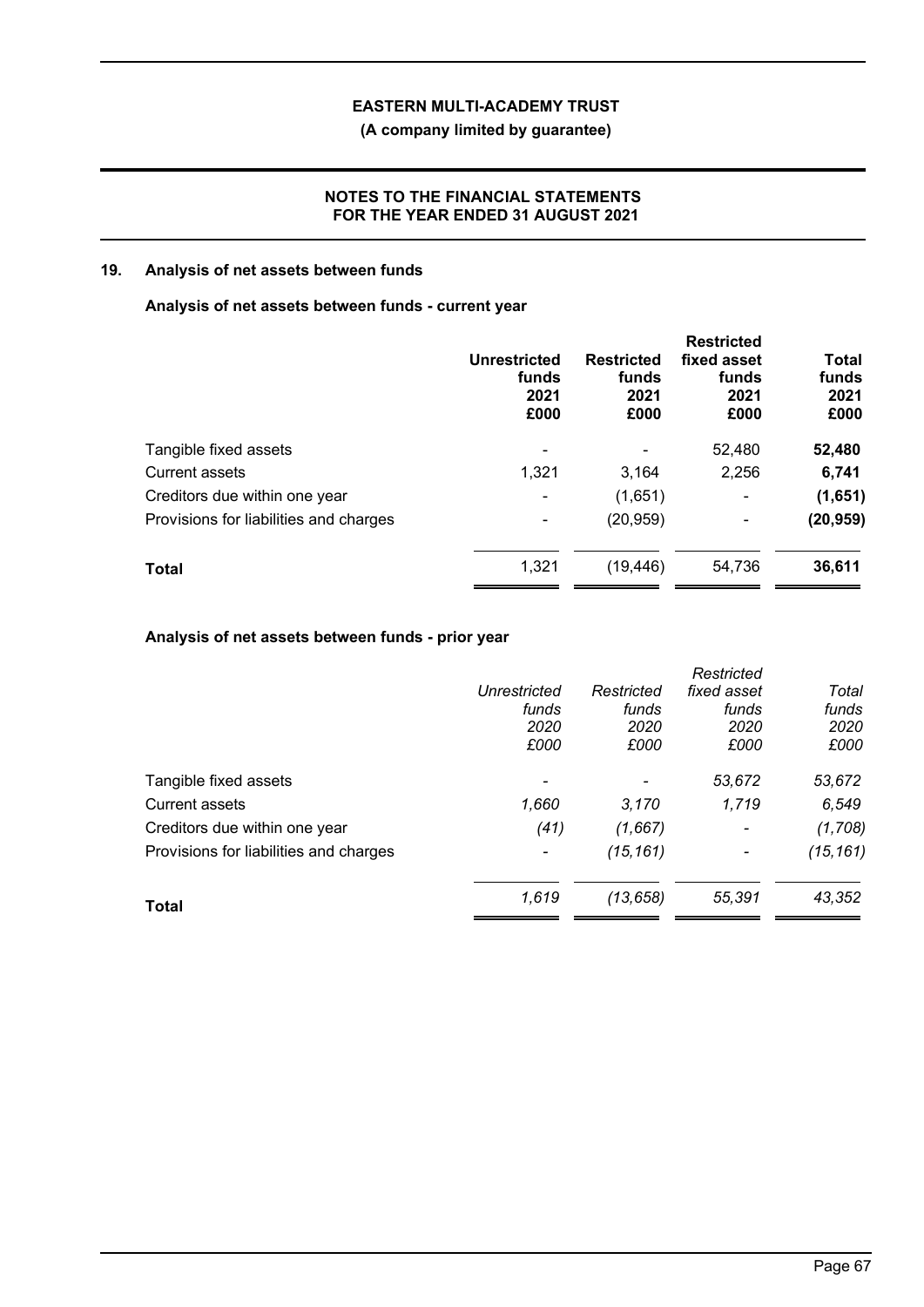**(A company limited by guarantee)**

# **NOTES TO THE FINANCIAL STATEMENTS FOR THE YEAR ENDED 31 AUGUST 2021**

## **20. Reconciliation of net expenditure to net cash flow from operating activities**

|     |                                                                         | 2021<br>£000 | 2020<br>£000 |
|-----|-------------------------------------------------------------------------|--------------|--------------|
|     | Net expenditure for the year (as per Statement of financial activities) | (2,728)      | (1, 849)     |
|     | <b>Adjustments for:</b>                                                 |              |              |
|     | Depreciation                                                            | 2,275        | 2,147        |
|     | Capital grants from DfE and other capital income                        | (1, 153)     | (1, 645)     |
|     | Interest receivable                                                     | (1)          | (10)         |
|     | Defined benefit pension scheme cost less contributions payable          | 1,515        | 1,497        |
|     | Defined benefit pension scheme finance cost                             | 270          | 227          |
|     | Decrease in debtors                                                     | 258          | 214          |
|     | Decrease in creditors                                                   | (57)         | (526)        |
|     | Net cash provided by operating activities                               | 379          | 55           |
| 21. | Cash flows from investing activities                                    |              |              |
|     |                                                                         | 2021<br>£000 | 2020<br>£000 |
|     | Dividends, interest and rents from investments                          | 1            | 10           |
|     | Purchase of tangible fixed assets                                       | (1,083)      | (1,086)      |
|     | Capital grants from DfE Group                                           | 1,153        | 1,407        |
|     | Net cash provided by investing activities                               | 71           | 331          |
| 22. | Analysis of cash and cash equivalents                                   |              |              |
|     |                                                                         | 2021         | 2020         |
|     |                                                                         | £000         | £000         |
|     | Cash in hand and at bank                                                | 4,295        | 3,847        |
|     | Notice deposits (less than 3 months)                                    | 1,521        | 1,519        |
|     | Total cash and cash equivalents                                         | 5,816        | 5,366        |
|     |                                                                         |              |              |

The notice deposit has a 32 day notice period and investment income is received at a rate of 0.75% per annum.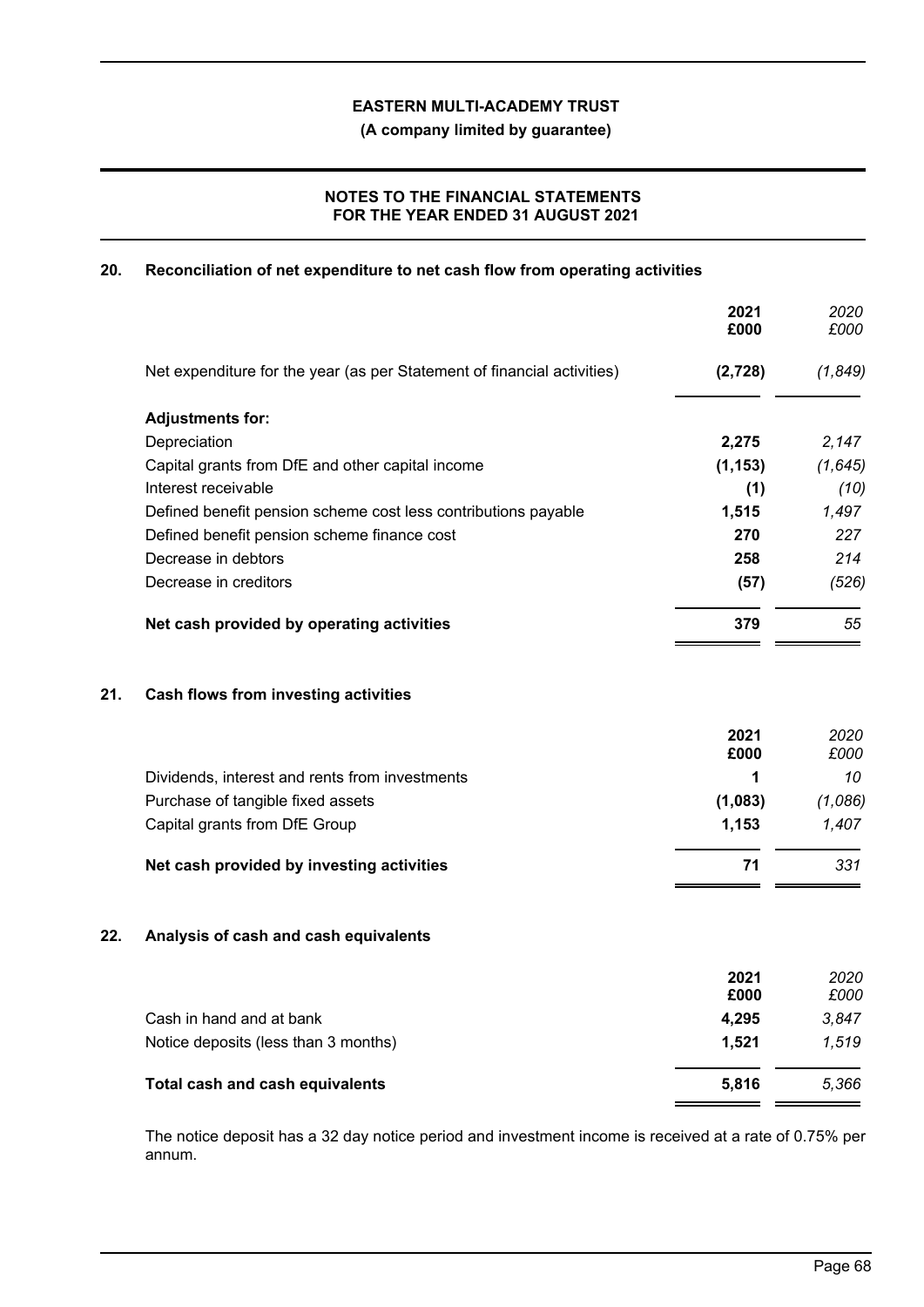**(A company limited by guarantee)**

## **NOTES TO THE FINANCIAL STATEMENTS FOR THE YEAR ENDED 31 AUGUST 2021**

# **23. Analysis of changes in net debt**

| At 1<br><b>September</b> |                           | At 31<br><b>August</b> |
|--------------------------|---------------------------|------------------------|
| 2020<br>£000             | <b>Cash flows</b><br>£000 | 2021<br>£000           |
| 5,366                    | 450                       | 5,816                  |
| 5,366                    | 450                       | 5,816                  |
|                          |                           |                        |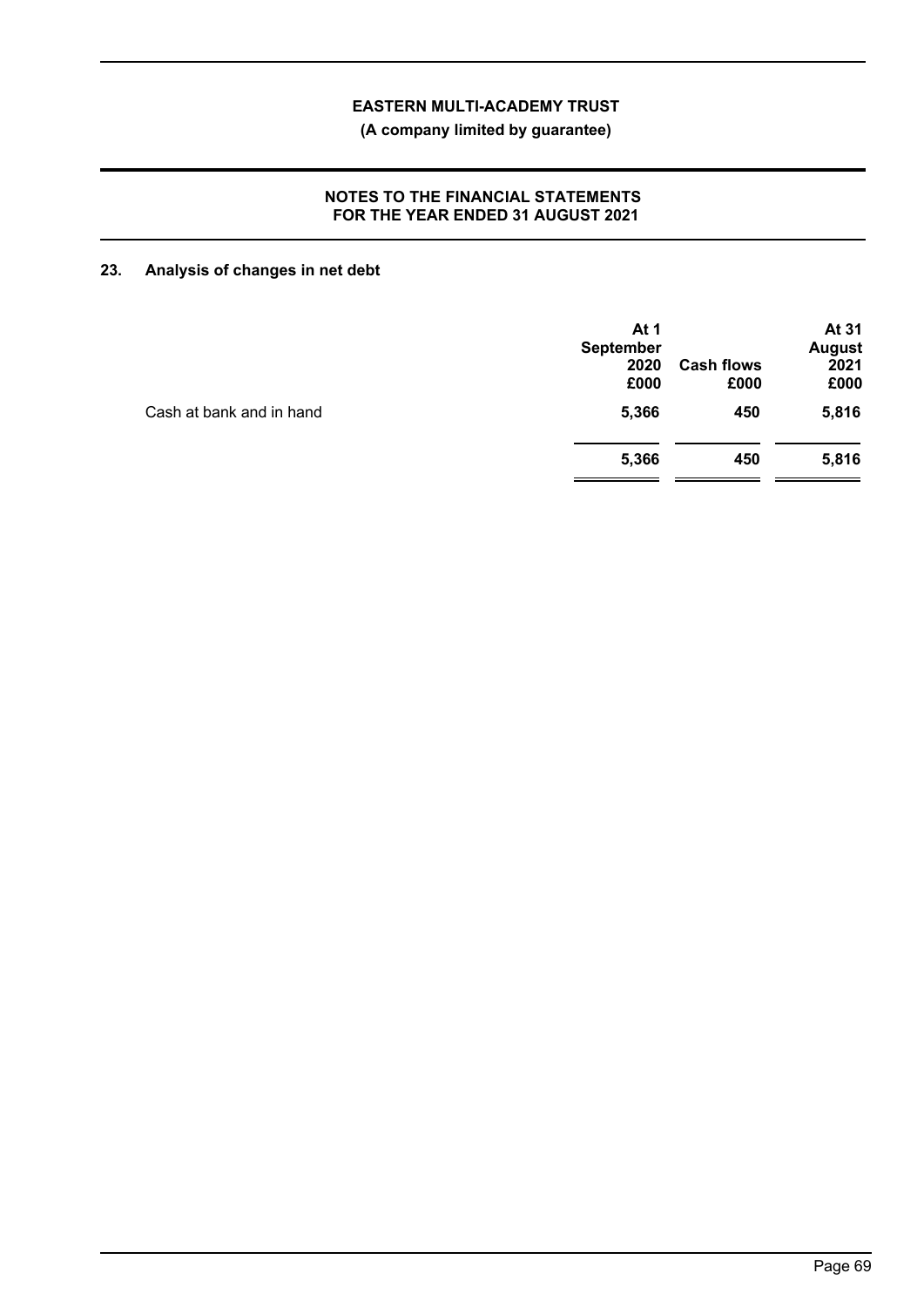#### **(A company limited by guarantee)**

### **NOTES TO THE FINANCIAL STATEMENTS FOR THE YEAR ENDED 31 AUGUST 2021**

#### **24. Pension commitments**

The Academy Trust's employees belong to two principal pension schemes: the Teachers' Pension Scheme England and Wales (TPS) for academic and related staff; and the Local Government Pension Scheme (LGPS) for non-teaching staff, which is managed by Norfolk Pension Fund and Suffolk Pension Fund . Both are multi-employer defined benefit schemes.

The latest actuarial valuation of the TPS related to the period ended 31 March 2016 and of the LGPS 31 March 2019.

There were no outstanding or prepaid contributions at either the beginning or the end of the financial year.

### **Teachers' Pension Scheme**

The Teachers' Pension Scheme (TPS) is a statutory, contributory, defined benefit scheme, governed by the Teachers' Pension Scheme Regulations 2014. Membership is automatic for full-time teachers in academies. All teachers have the option to opt-out of the TPS following enrolment.

The TPS is an unfunded scheme to which both the member and employer makes contributions, as a percentage of salary - these contributions are credited to the Exchequer. Retirement and other pension benefits are paid by public funds provided by Parliament.

### **Valuation of the Teachers' Pension Scheme**

The Government Actuary, using normal actuarial principles, conducts a formal actuarial review of the TPS in accordance with the Public Service Pensions (Valuations and Employer Cost Cap) Directions 2014 published by HM Treasury every 4 years. The aim of the review is to specify the level of future contributions. Actuarial scheme valuations are dependent on assumptions about the value of future costs, design of benefits and many other factors. The latest actuarial valuation of the TPS was carried out as at 31 March 2016. The valuation report was published by the Department for Education on 5 March 2019. The key elements of the valuation and subsequent consultation are:

- employer contribution rates set at 23.68% of pensionable pay (including a 0.08% administration levy)
- total scheme liabilities (pensions currently in payment and the estimated cost of future benefits) for service to the effective date of £218,100 million and notional assets (estimated future contributions together with the notional investments held at the valuation date) of £196,100 million, giving a notional past service deficit of £22,000 million
- the SCAPE rate, set by HMT, is used to determine the notional investment return. The current SCAPE rate is 2.4% above the rate of CPI, assumed real rate of return is 2.4% in excess of prices and 2% in excess of earnings. The rate of real earnings growth is assumed to be 2.2%. The assumed nominal rate of return including earnings growth is 4.45%.

The next valuation result is due to be implemented from 1 April 2024.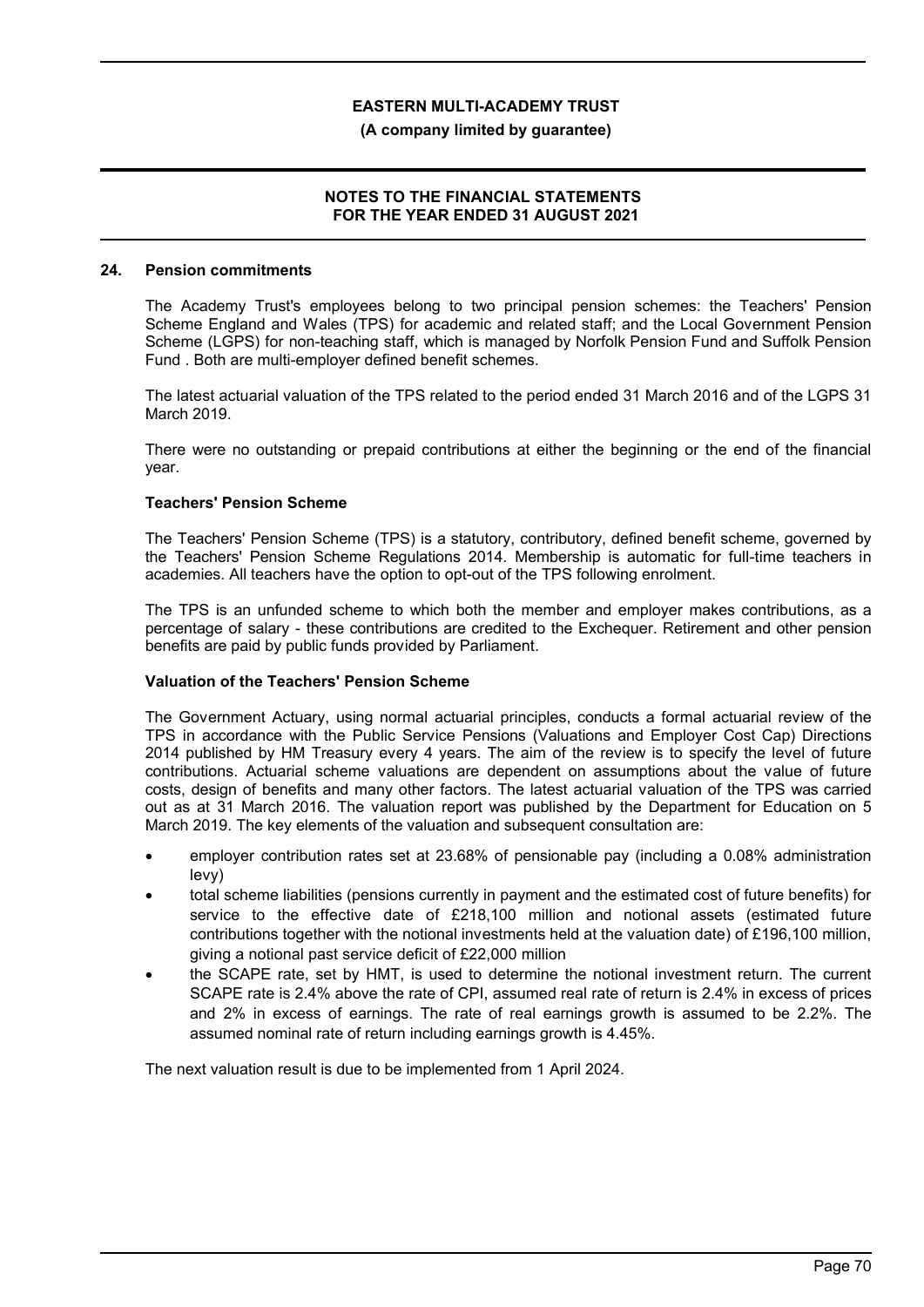### **(A company limited by guarantee)**

### **NOTES TO THE FINANCIAL STATEMENTS FOR THE YEAR ENDED 31 AUGUST 2021**

### **24. Pension commitments (continued)**

The employer's pension costs paid to TPS in the year amounted to £2,466k *(2020 - £2,376k)*.

A copy of the valuation report and supporting documentation is on the Teachers' Pensions website (https://www.teacherspensions.co.uk/news/employers/2019/04/teachers-pensions-valuation-report.aspx).

Under the definitions set out in FRS 102, the TPS is an unfunded multi-employer pension scheme. The Academy Trust has accounted for its contributions to the scheme as if it were a defined contribution scheme. The Academy Trust has set out above the information available on the scheme.

### **Local Government Pension Scheme**

The LGPS is a funded defined benefit pension scheme, with the assets held in separate trusteeadministered funds. The total contribution made for the year ended 31 August 2021 was £1,816k *(2020 - £1,750k)*, of which employer's contributions totalled £1,436k *(2020 - £1,310k)* and employees' contributions totalled £380k *(2020 - £340k)*. The agreed contribution rates for future years are 18.2 - 25.4 per cent for employers and 5.5 - 12.5 per cent for employees.

The LGPS obligation relates to the employees of the Trust, who were the employees transferred as part of the conversion from the maintained schools and new employees who were eligible to, and did, join the Scheme since that date. The obligation in respect of employees who transferred on conversion represents their cumulative service at both the predecessor school and the Trust at the balance sheet date.

Parliament has agreed, at the request of the Secretary of State for Education, to a guarantee that, in the event of academy closure, outstanding Local Government Pension Scheme liabilities would be met by the Department for Education. The guarantee came into force on 18 July 2013.

### **Principal actuarial assumptions**

| 2021 | 2020 |
|------|------|
| %    | %    |
| 3.6  | 2.9  |
| 2.9  | 22   |
| 1.65 | 17   |
| 3.6  | 2.9  |
| 2.9  | 2.2  |
| 1.65 | 17   |
|      |      |

The current mortality assumptions include sufficient allowance for future improvements in mortality rates. The assumed life expectations on retirement age 65 are: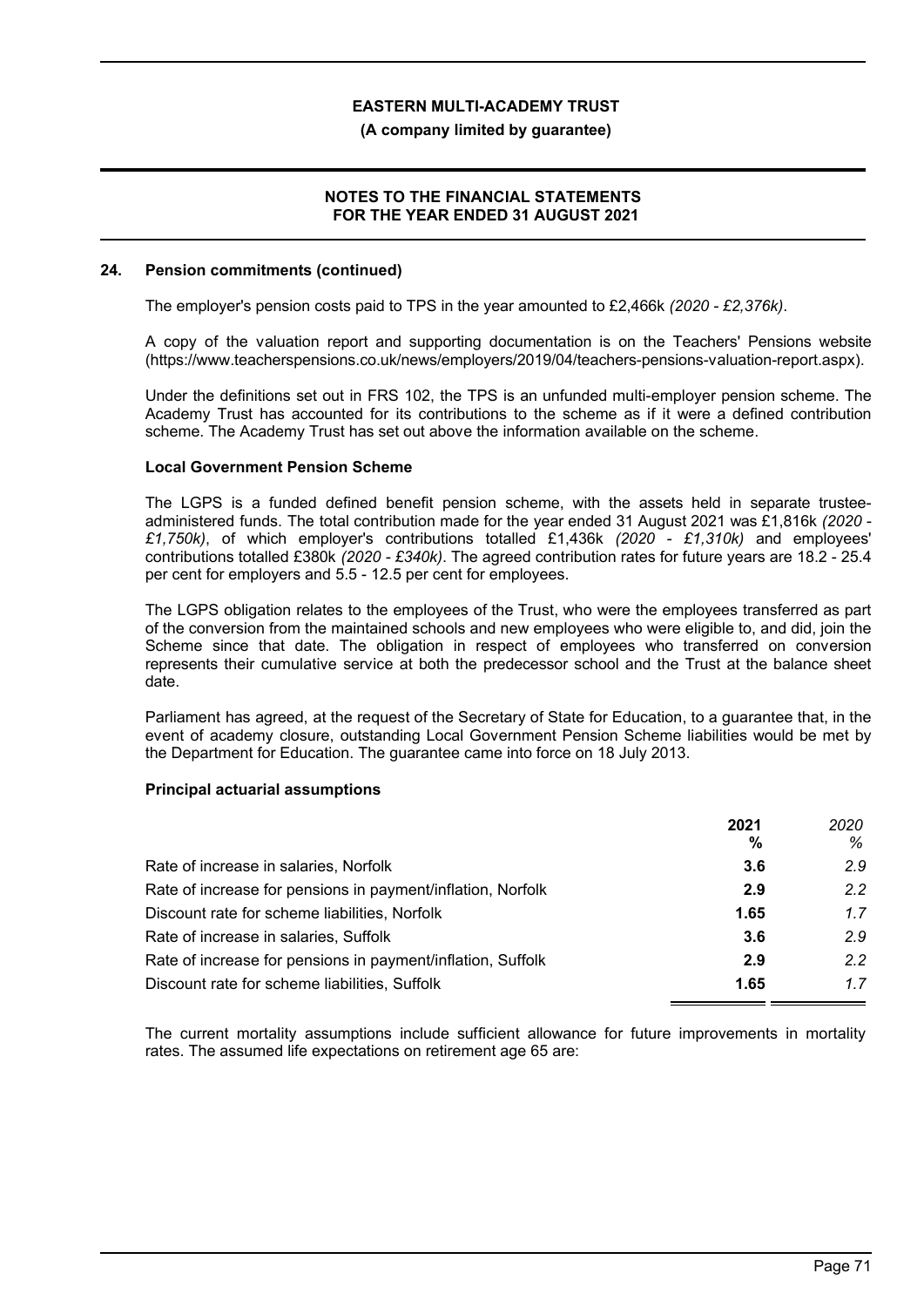**(A company limited by guarantee)**

# **NOTES TO THE FINANCIAL STATEMENTS FOR THE YEAR ENDED 31 AUGUST 2021**

# **24. Pension commitments (continued)**

|                                                                                 | 2021<br><b>Years</b> | 2020<br>Years |
|---------------------------------------------------------------------------------|----------------------|---------------|
| Retiring today                                                                  |                      |               |
| Males (Norfolk, Suffolk)                                                        | 21.9, 22.1           | 21.9, 21.7    |
| Females (Norfolk, Suffolk)                                                      | 24.3, 24.5           | 24.1, 23.9    |
| Retiring in 20 years                                                            |                      |               |
| Males (Norfolk, Suffolk)                                                        | 23.2, 24.5           | 22.7, 22.8    |
| Females (Norfolk, Suffolk)                                                      | 26.2, 26.4           | 25.6, 25.5    |
| <b>Sensitivity analysis</b>                                                     |                      |               |
|                                                                                 | 2021                 | 2020          |
|                                                                                 | £000                 | £000          |
| Discount rate -0.1%                                                             | 1,049                | 818           |
| Salary rate +0.1%                                                               | 82                   | 71            |
| Pension increase rate +0.1%                                                     | 951                  | 734           |
| <b>Share of scheme assets</b>                                                   |                      |               |
| The Academy Trust's share of the assets in the scheme was:                      |                      |               |
|                                                                                 | 2021<br>£000         | 2020<br>£000  |
|                                                                                 |                      |               |
| Equities                                                                        | 11,463               | 8,692         |
| Corporate bonds                                                                 | 7,370                | 5,913         |
| Property                                                                        | 2,369                | 1,868         |
| Cash and other liquid assets                                                    | 853                  | 710           |
| <b>Total market value of assets</b>                                             | 22,055               | 17,183        |
| The actual return on scheme assets was £3,336k (2020 - £275k).                  |                      |               |
| The amounts recognised in the Statement of financial activities are as follows: |                      |               |
|                                                                                 | 2021<br>£000         | 2020<br>£000  |

| Total amount recognised in the Statement of financial activities | (3,221)      | (3,034)             |
|------------------------------------------------------------------|--------------|---------------------|
| Interest cost                                                    | (575)        | (535)               |
| Interest income                                                  | 305          | 308                 |
| Current service cost                                             | (2,951)      | (2,807)             |
|                                                                  | 2021<br>£000 | <i>2020</i><br>£000 |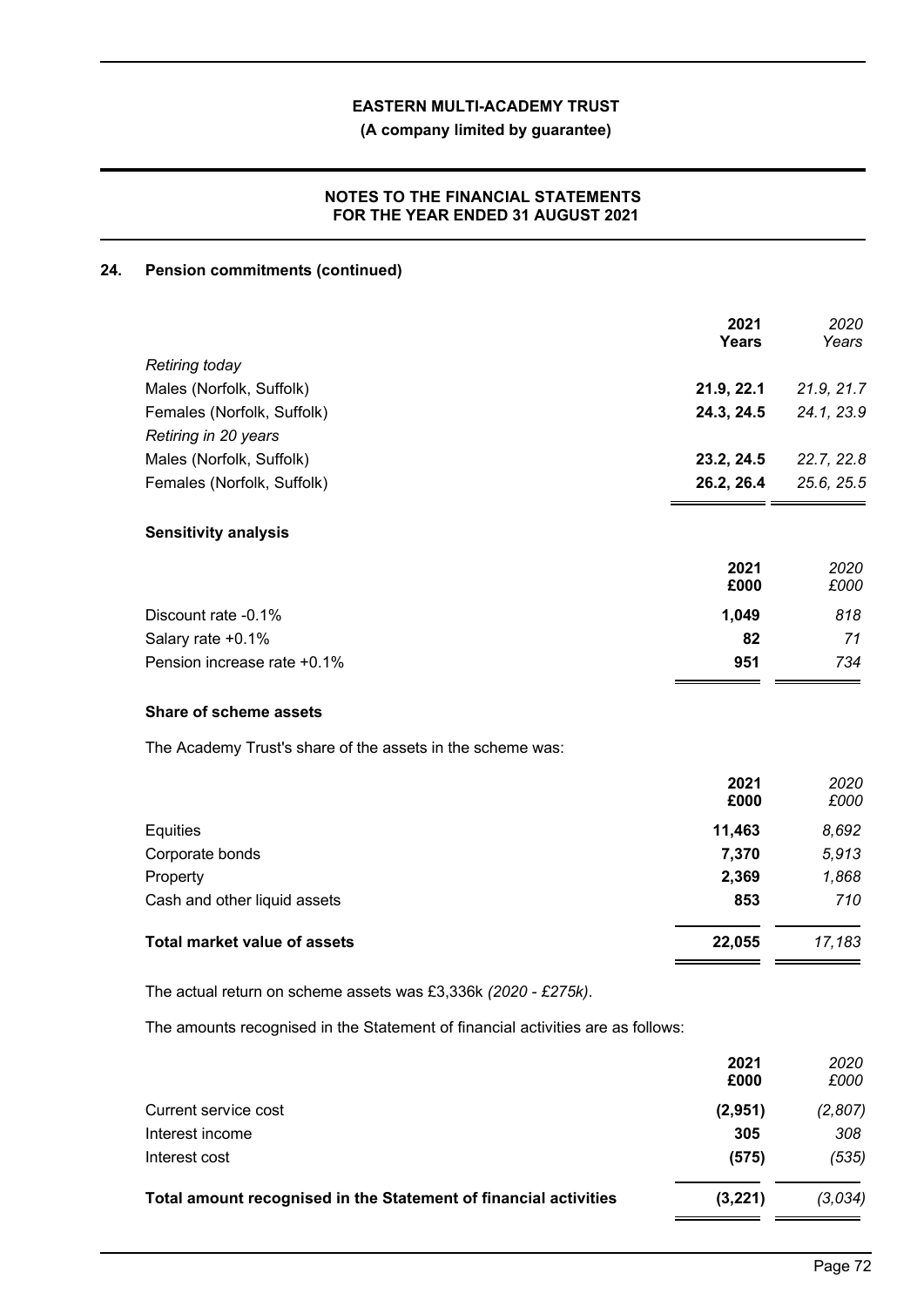**(A company limited by guarantee)**

### **NOTES TO THE FINANCIAL STATEMENTS FOR THE YEAR ENDED 31 AUGUST 2021**

### **24. Pension commitments (continued)**

Changes in the present value of the defined benefit obligations were as follows:

|                         | 2021<br>£000 | 2020<br>£000 |
|-------------------------|--------------|--------------|
| At 1 September          | 32,344       | 26,777       |
| Interest cost           | 575          | 535          |
| Employee contributions  | 380          | 340          |
| <b>Actuarial losses</b> | 7,044        | 2,211        |
| Benefits paid           | (280)        | (326)        |
| Current service cost    | 2,951        | 2,807        |
| At 31 August            | 43,014       | 32,344       |

Changes in the fair value of the Academy Trust's share of scheme assets were as follows:

|                               | 2021<br>£000 | 2020<br>£000 |
|-------------------------------|--------------|--------------|
| At 1 September                | 17,183       | 15,584       |
| Interest income               | 305          | 308          |
| Actuarial gains/(losses)      | 3,031        | (33)         |
| <b>Employer contributions</b> | 1,436        | 1,310        |
| Employee contributions        | 380          | 340          |
| Benefits paid                 | (280)        | (326)        |
| At 31 August                  | 22,055       | 17,183       |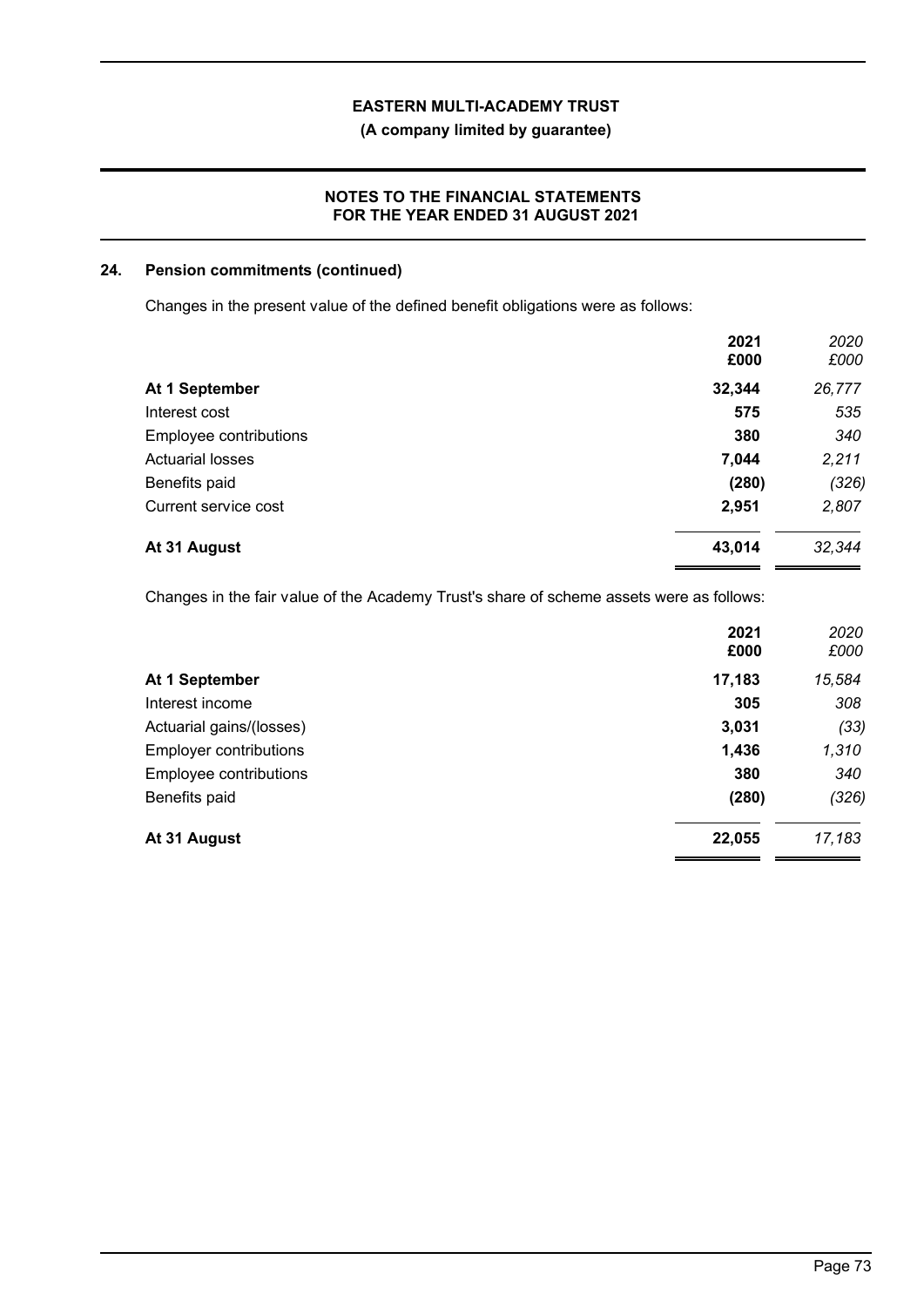### **(A company limited by guarantee)**

### **NOTES TO THE FINANCIAL STATEMENTS FOR THE YEAR ENDED 31 AUGUST 2021**

### **25. Operating lease commitments**

At 31 August 2021 the Academy Trust had commitments to make future minimum lease payments under non-cancellable operating leases as follows:

|                                              | 2021<br>£000 | 2020<br>£000 |
|----------------------------------------------|--------------|--------------|
| Not later than 1 year                        | 98           | 60           |
| Later than 1 year and not later than 5 years | 73           | 71           |
|                                              | 171          | 131          |

The following lease payments have been recognised as an expense in the Statement of financial activities:

|                         | 2021<br>£000 | 2020<br>£000 |
|-------------------------|--------------|--------------|
| Operating lease rentals | 102          | 86           |

### **26. Members' liability**

Each Member of the charitable company undertakes to contribute to the assets of the company in the event of it being wound up while he/she is a Member, or within one year after he/she ceases to be a Member, such amount as may be required, not exceeding £10 for the debts and liabilities contracted before he/she ceases to be a Member.